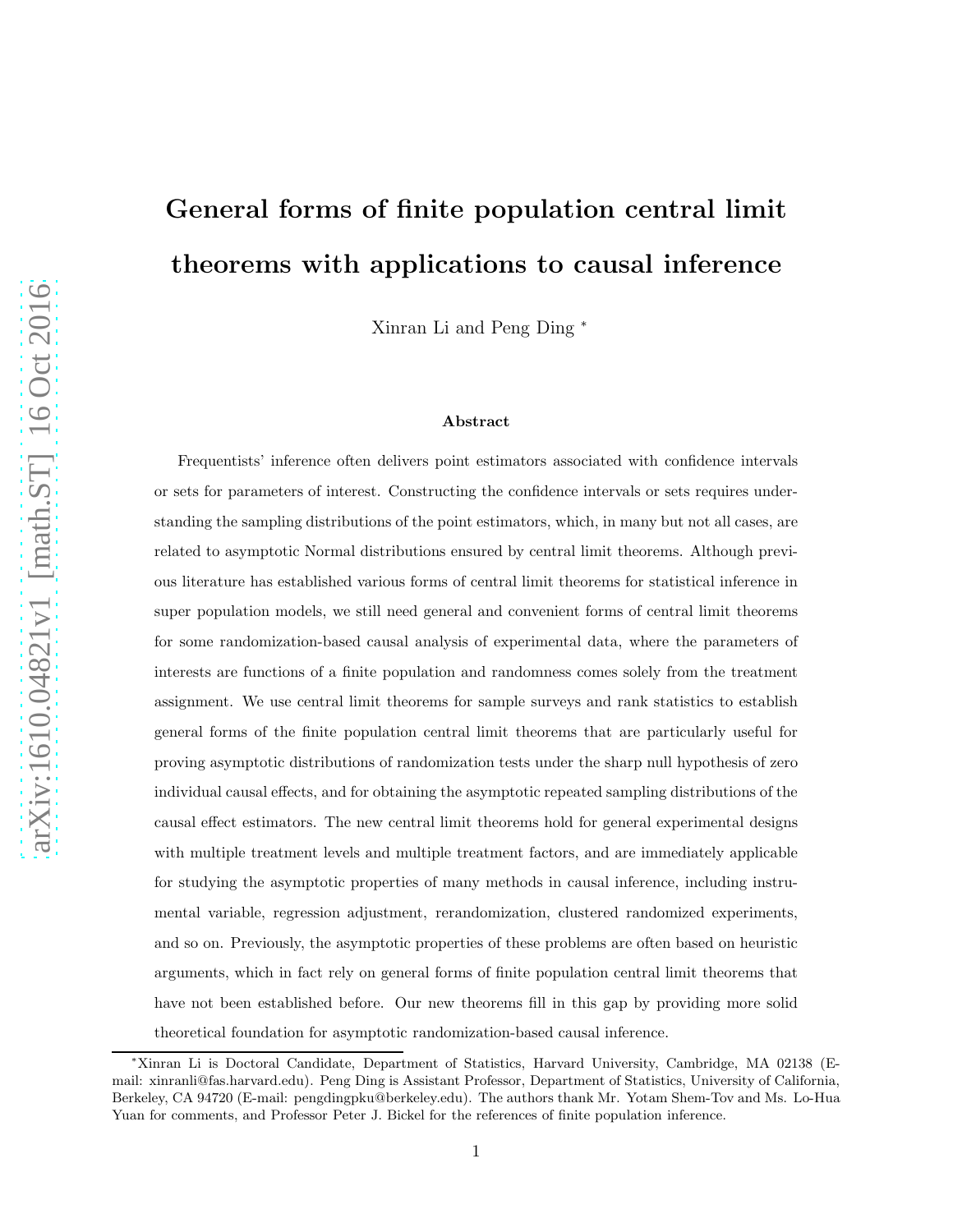*Key Words*: Conservative confidence interval; Fisher randomization test; Potential outcome; Randomization inference; Repeated sampling property; Sharp null hypothesis

# 1 Introduction

Central limit theorems (CLTs) are central pillars of many frequentists' inferential procedures. Most CLTs assume that the observations are samples from a hypothetical infinite super population model (e.g. [Lehmann 1999](#page-26-0); [Van der Vaart 2000](#page-28-0)). In sample surveys and randomized experiments, however, the infinite super population seems contrived, and the parameters of interests are functions of the attributes of well-defined finite units. Finite population inference requires no assumptions on the data generating process of the units, and quantifies the uncertainty based on the randomness from the study design. In sample surveys, the population has fixed quantities of interest, and the sampling process induces randomness in the estimators (cf. [Cochran 1977](#page-24-0)); in randomized experiments, the potential outcomes [\(Neyman 1923](#page-27-0); [Rubin 1974](#page-27-1)) of the experimental units are fixed, and the physical randomization acts as the "reasoned basis" [\(Fisher 1935](#page-25-0)) for conducting statistical testing and estimation (cf. [Kempthorne 1952](#page-26-1); [Hinkelmann and Kempthorne 2008](#page-25-1); [Rosenbaum](#page-27-2) [2002b;](#page-27-2) [Abadie et al. 2014](#page-24-1); [Imbens and Rubin 2015\)](#page-26-2). This is sometimes called randomization-based or design-based inference, dating back to the classical analysis of sample surveys [\(Splawa-Neyman](#page-28-1) [1925;](#page-28-1) [Neyman 1934](#page-27-3)) and randomized experiments [\(Neyman 1923](#page-27-0), [1935;](#page-27-4) [Fisher 1935](#page-25-0)).

For simple random sampling, Erdös and Rényi (1959), Hájek (1960) and [Madow \(1948\)](#page-26-3) obtained various forms of CLTs, with a convenient form presented in [Lehmann \(1975](#page-26-4), Appendix 4, Theorem 6) and [Lehmann \(1999,](#page-26-0) Theorem 2.8.2). In fact, these theorems are special cases of the CLTs for rank statistics [\(Wald and Wolfowitz 1944](#page-28-2); [Noether 1949](#page-27-5); [Fraser 1956](#page-25-3); Hájek 1961). In randomized experiments, because the treatment and control groups are simple random samples from the finite experimental units, the CLTs for sampling surveys are sometimes adequate for establishing asymptotic distributions of the causal effect estimators (e.g. [Liu and Hudgens 2014;](#page-26-5) [Ding 2016;](#page-24-3) [Ding and Dasgupta 2016](#page-24-4)). Unfortunately, however, these CLTs do not immediately apply to estimators beyond the difference-in-means in treatment-control experiments. For instance, [Freedman \(2008a](#page-25-5)[,b\)](#page-25-6) provided only an informal proof for the asymptotic Normality of the regres-sion estimator in randomized experiments based on [Hoeffding \(1951](#page-25-7)) and Höglund (1978). Many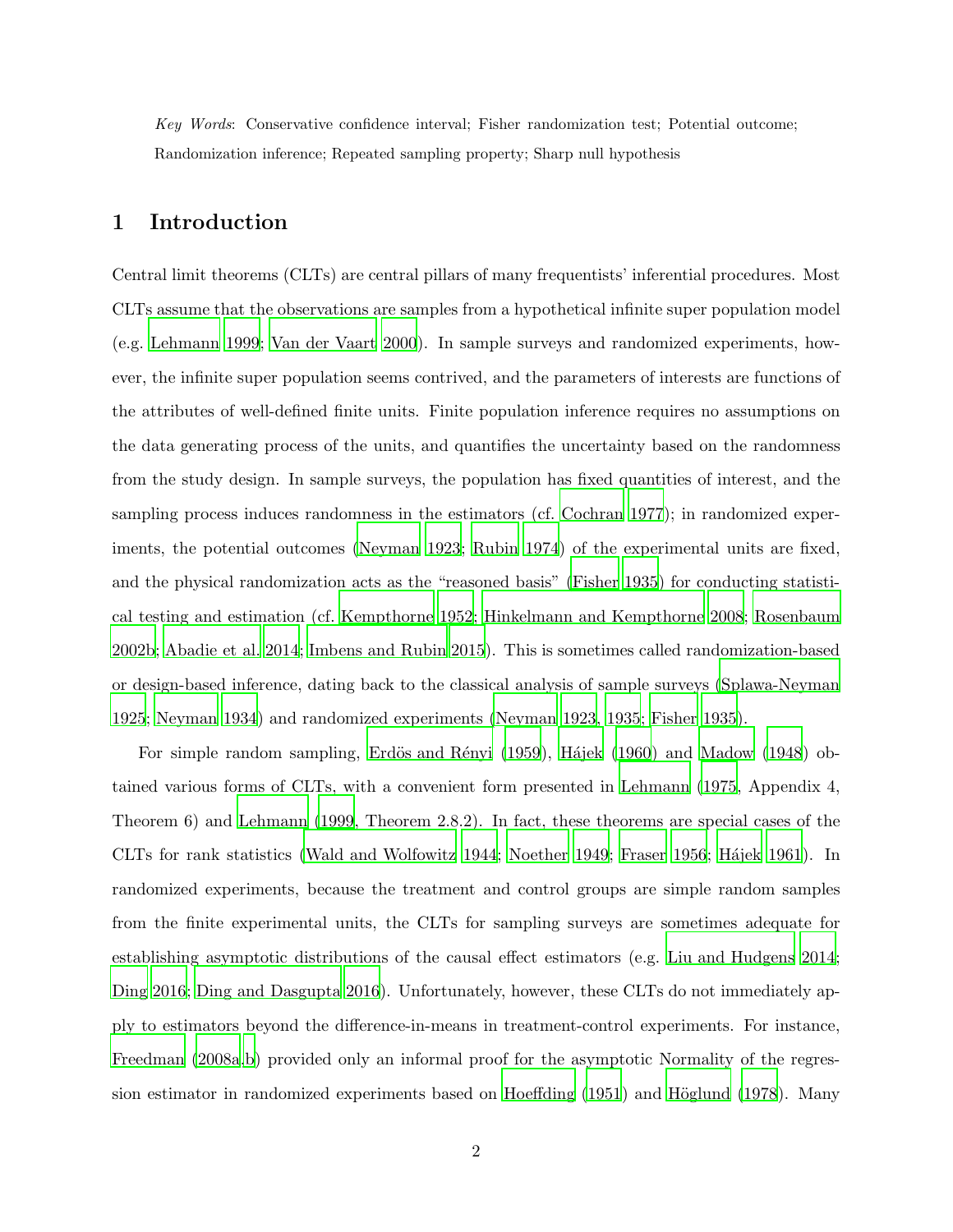other randomization-based causal inferences invoked CLTs implicitly without a formal proof, e.g., rerandomization in [Morgan and Rubin \(2012](#page-26-6)), factorial experiments in [Dasgupta et al. \(2015\)](#page-24-5) and [Ding \(2016](#page-24-3)), and clustered randomized experiments in [Middleton and Aronow \(2015](#page-26-7)).

Therefore, causal inference needs general forms of CLTs that apply to more than two treatment levels, more complex designs than completely randomized experiments, and more complex estimators than difference-in-means. We first recall a deep connection between sample surveys and randomized experiments (cf. [Neyman 1923](#page-27-0); [Splawa-Neyman 1925](#page-28-1); [Neyman 1934,](#page-27-3) [1935](#page-27-4); [Rubin](#page-28-3) [1990;](#page-28-3) [Fienberg and Tanur 1996\)](#page-25-9), and then utilize a CLT for rank statistics [\(Fraser 1956](#page-25-3)) to establish the CLTs that are particularly useful for causal analysis of randomized experiments. The salient feature of the new CLTs is that the asymptotic variances and covariances depend on the correlation structure among the potential outcomes under different treatment levels. This feature did not appear in any CLTs for sample surveys and rank statistics, but did appear in the variance formula of the difference-in-means estimator in [Neyman \(1923](#page-27-0)). Because of the generality of the new CLTs, they are readily applicable to many existing causal inference problems, including instrumental variable estimation, randomization tests with more than two treatment levels, multiple randomization tests, rerandomization to ensure covariate balance [\(Morgan and Rubin 2012,](#page-26-6) [2015;](#page-27-6) [Li, Ding, and Rubin 2016](#page-26-8)), regression adjustment for completely randomized experiments [\(Freedman 2008a](#page-25-5)[,b;](#page-25-6) [Lin 2013\)](#page-26-9), clustered randomized experiments [\(Middleton and Aronow 2015\)](#page-26-7), and unbalanced factorial experiments [\(Dasgupta et al. 2015\)](#page-24-5), etc. The new CLTs not only justify the asymptotic properties of some existing procedures, but also help to establish new results that did not appear in the previous literature. They will become useful tools for studying asymptotic properties of many randomization-based inferential procedures in causal inference.

Under the sharp null hypothesis with zero or general known unit-level causal effects, all the potential outcomes are known, and the randomization distribution of any test statistics can be computed exactly or at least simulated by Monte Carlo. In this case, the role of the CLTs is to give convenient approximations of the null distributions and provide statistical insights with explicit formulas. More importantly, without imposing the sharp null hypothesis as in the repeated sampling evaluations [\(Neyman 1923](#page-27-0)), the randomization distributions of the causal effect estimators depend on unknown values of the potential outcomes. In this case, the role of the CLTs is then not only to give convenient approximations but also allow for asymptotic statistical inference without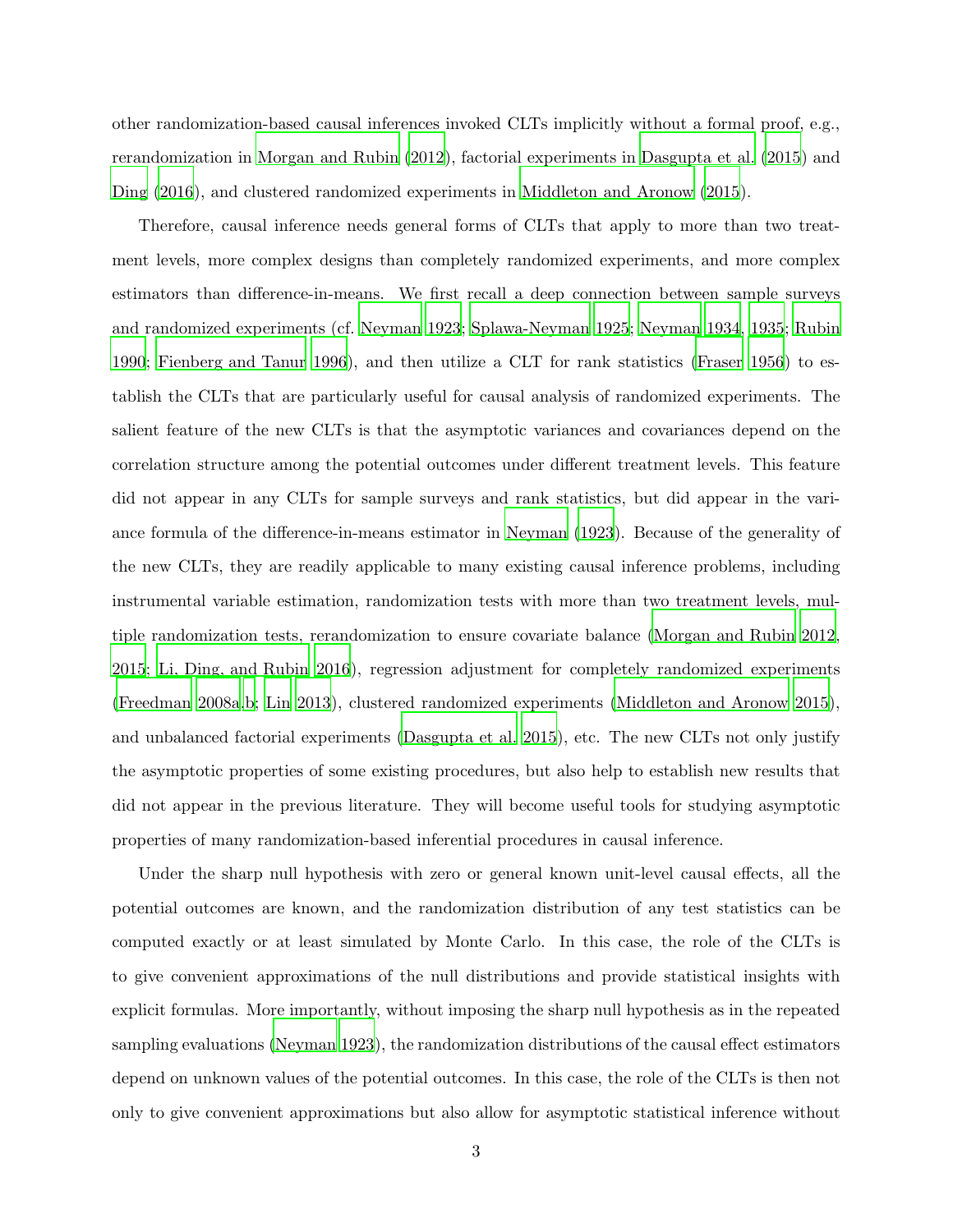knowing all the values of the potential outcomes. As shown in [Neyman \(1923](#page-27-0)), this type of inference is often statistically conservative even asymptotically, which will be clearer with our general finite population CLTs in Section [3.](#page-11-0)

Below we first review some classical finite population CLTs for simple random sampling (Hajek [1960\)](#page-25-2) and for random partition (cf. [Lehmann 1975,](#page-26-4) Appendix 8, Theorem 19), and then establish new finite population CLTs that apply to general randomized experiments with multiple treatment levels. Throughout the paper, we use important causal inference problems to illustrate the CLTs. All technical details are in the Supplementary Material.

# <span id="page-3-1"></span>2 Classical finite population CLTs

#### 2.1 Simple random sampling

Consider a finite population  $\Pi_N = \{y_{N1}, y_{N2}, \ldots, y_{NN}\}\$  with N units. The population mean,  $\bar{y}_N = (y_{N1} + \cdots + y_{NN})/N$ , is often of interest. A sample is a subset of  $\Pi_N$  represented by the vector of inclusion indicators  $(Z_1, \ldots, Z_N) \in \{0,1\}^N$ , where  $Z_i = 1$  if the sample contains unit i and  $Z_i = 0$  otherwise. In simple random sampling, the probability that the inclusion indicator vector of  $(Z_1, \ldots, Z_N)$  takes a particular value  $(z_1, \ldots, z_N)$  is  $n!(N-n)!/N!$ , where  $\sum_{i=1}^N z_i = n$ and  $\sum_{i=1}^{N} (1 - z_i) = N - n$ . The sample average  $\bar{y}_S = \sum_{i=1}^{N} Z_i y_{Ni}/n$  is an intuitive estimator for the population mean. In the formula of  $\bar{y}_S$ , randomness comes from  $(Z_1, \ldots, Z_N)$ , and all the  $y_{Ni}$ 's are fixed population quantities. Because of this feature, it is straightforward to show that  $\bar{y}_S$  has mean  $\bar{y}_N$  and variance

$$
\text{Var}(\bar{y}_{\text{S}}) = \left(\frac{1}{n} - \frac{1}{N}\right)v_N,\tag{1}
$$

depending on the finite population variance of  $\Pi_N$  (cf. [Cochran 1977\)](#page-24-0):

<span id="page-3-0"></span>
$$
v_N = \frac{1}{N-1} \sum_{i=1}^{N} (y_{Ni} - \bar{y}_N)^2.
$$
 (2)

To conduct statistical inference of  $\bar{y}_N$  based on  $\bar{y}_S$ , we need to characterize the sampling distribution of  $\bar{y}_S$  induced by simple random sampling. Although the exact distribution of  $\bar{y}_S$  is complex, some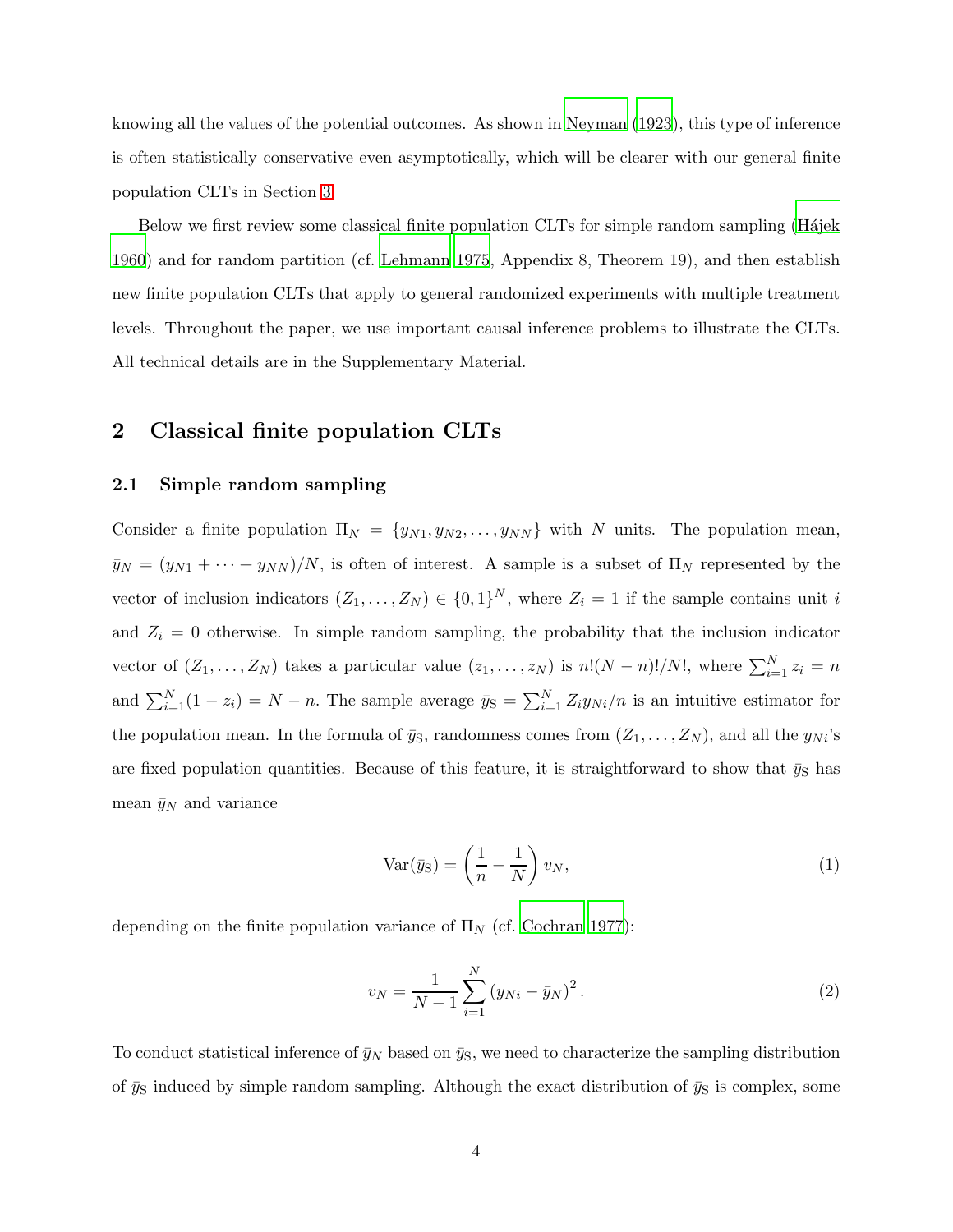asymptotic techniques help to use its first two moments to describe its asymptotic distribution. The finite population asymptotic scheme embeds  $\Pi_N$  into a hypothetical infinite sequence of finite populations with increasing sizes, and the asymptotic distribution of any sample quantity is its limiting distribution along this hypothetical infinite sequence (cf. [Lehmann 1999](#page-26-0), [1975](#page-26-4); [Ding 2016;](#page-24-3) [Aronow et al. 2014;](#page-24-6) [Middleton and Aronow 2015\)](#page-26-7). Similar to the classical Lindeberg–Feller CLT [\(Durrett 2010](#page-24-7)), the asymptotic behavior of  $\bar{y}_S$  depends crucially on the maximum squared distance of the  $y_{Ni}$ 's from the population mean  $\bar{y}_N$ :

<span id="page-4-0"></span>
$$
m_N = \max_{1 \le i \le N} (y_{Ni} - \bar{y}_N)^2.
$$
 (3)

The following theorem due to Hajek (1960) states that, under some regularity conditions on the sequence of finite populations  $\{\Pi_N\}_{N=1}^{\infty}$  and sizes of simple random samples, the sample average is asymptotically Normal.

**Theorem 1.** Let  $\bar{y}_S$  be the average of a simple random sample of size n from a finite population  $\Pi_N = \{y_{N1}, y_{N2}, \ldots, y_{NN}\}.$  As  $N \to \infty$ , if

<span id="page-4-1"></span>
$$
\frac{1}{\min(n, N-n)} \cdot \frac{m_N}{v_N} \to 0,
$$
\n(4)

then  $(\bar{y}_S - \bar{y}_N)/\sqrt{\text{Var}(\bar{y}_S)} \stackrel{d}{\longrightarrow} \mathcal{N}(0, 1)$ , recalling that  $v_N$  and  $m_N$  are defined in [\(2\)](#page-3-0) and [\(3\)](#page-4-0).

[Lehmann \(1975](#page-26-4), Appendix 4) presented a special case of a theorem in Hájek (1961), requiring an equivalent form of Condition [\(4\)](#page-4-1) and additionally  $n \to \infty$  and  $N - n \to \infty$ . For the ease of notation and interpretation, we present Condition [\(4\)](#page-4-1) in the main text, and give more technical details in the Supplementary Material. In fact, we can show that  $m_N / v_N \geq 1 - N^{-1}$ , and therefore Condition [\(4\)](#page-4-1) implies  $n \to \infty$  and  $N - n \to \infty$ . Because a weighted sum of the means of the sampled units and unsampled units is fixed at the population mean, their asymptotic behaviors must be exactly the same up to some scaling factors. This further explains the symmetry of  $n$  and  $N - n$  in Condition [\(4\)](#page-4-1).

Condition [\(4\)](#page-4-1) needs further explanations. Importantly, it does not depend on the scale of the  $y_{Ni}$ 's of the finite population. We can simply standardize the  $y_{Ni}$ 's to ensure a constant finite population variance (e.g.,  $v_N = 1$  for all N), and the values of  $m_N$  for these finite populations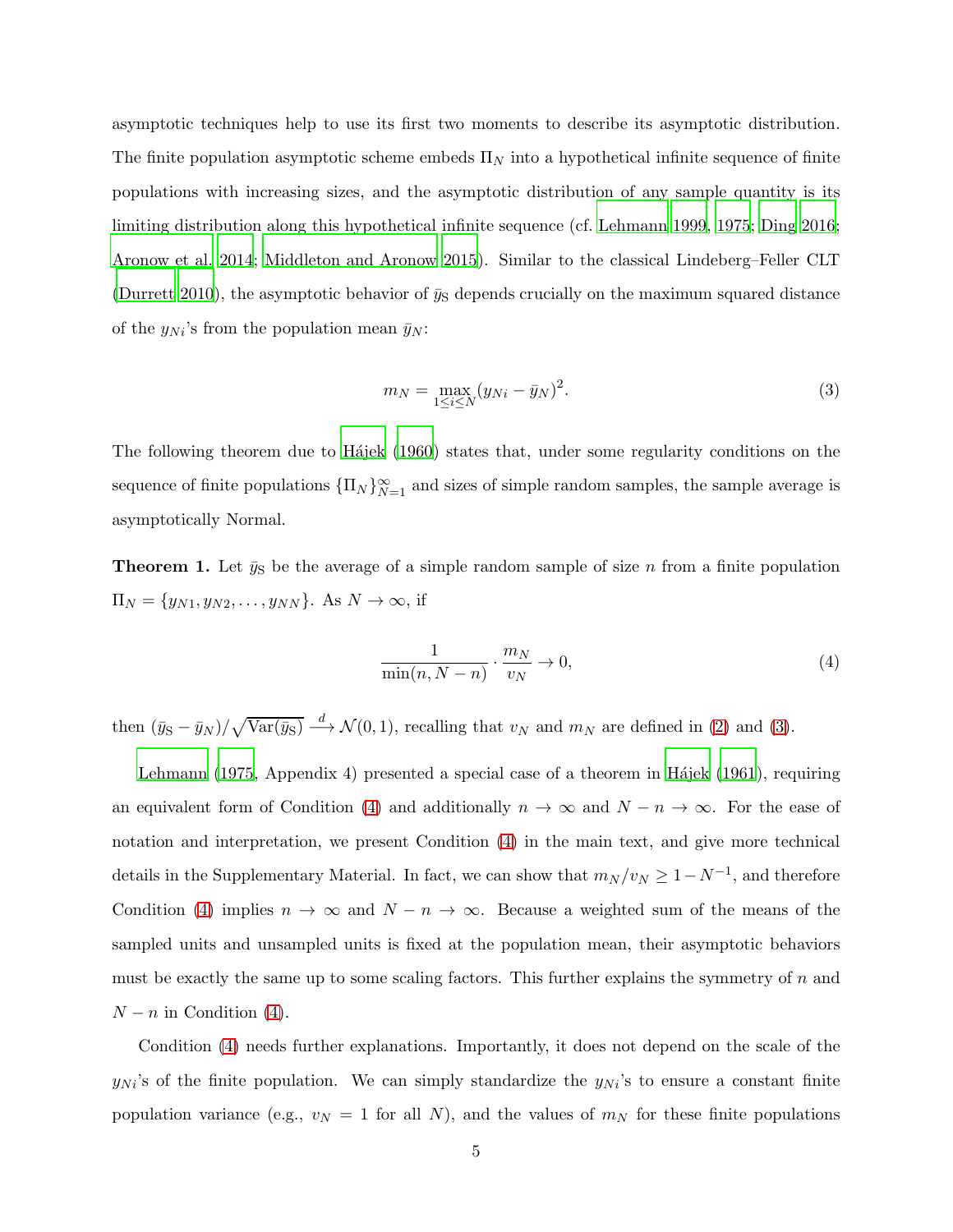change correspondingly. We further assume that the proportion of sampled units has a limiting value  $n/N \to \gamma_\infty \in [0,1]$ . The value of  $\gamma_\infty$  is usually positive in randomized experiments; we assign a proportion of units to the treatment group and a comparable proportion of units to the control group, and both groups are simple random samples from the finite units. The value of  $\gamma_{\infty}$  may be zero in survey sampling when the sample fraction is extremely small. When  $0 < \gamma_{\infty} < 1$ , Condition [\(4\)](#page-4-1) is equivalent to  $m_N/N \to 0$ ; when  $\gamma_\infty = 0$ , it is equivalent to  $m_N/n \to 0$ ; when  $\gamma_\infty = 1$ , it is equivalent to  $m_N/(N-n) \to \infty$ . It is apparent that when all units of  $\Pi_N$  have bounded values, all equivalent forms must hold if both n and  $N - n$  go to infinity. Moreover, if  $0 < \gamma_{\infty} < 1$  and the units in  $\Pi_N$  are independent and identically distributed (i.i.d) draws from a super population with more than two moments and a nonzero variance, then  $v_N$  converges to the variance of the super population  $v_{\infty}$ , and Condition [\(4\)](#page-4-1) and its equivalent form  $m_N/N \to 0$  hold with probability one, as commented in the Supplementary Material. In this case, the asymptotic Normality reduces to  $\sqrt{n}(\bar{y}_{\rm S}-\bar{y}_N) \stackrel{d}{\longrightarrow} \mathcal{N}(0,(1-\gamma_{\infty})v_{\infty}).$ 

Separately in the literature, Erdös and Rényi (1959) and Hájek (1960) established finite population CLTs for simple random sampling, and [Wald and Wolfowitz](#page-28-2) [\(1944](#page-28-2)), [Noether \(1949\)](#page-27-5), [Hoeffding](#page-25-7) [\(1951](#page-25-7)), [Motoo \(1956](#page-27-7)), and [Schneller \(1988](#page-28-4)) established various forms of CLTs for rank statistics. [Madow \(1948\)](#page-26-3) used a CLT for rank statistics to prove a version of finite population CLT for simple random sampling. Hájek (1960, [1961](#page-25-4)) and [Robinson \(1972\)](#page-27-8) discussed different forms of sufficient and necessary conditions.

Theorem [1](#page-47-0) suggests a strategy to construct a large-sample confidence interval for  $\bar{y}_N$  based on the Normal approximation. This strategy requires us to consistently estimate the variance of  $\bar{y}_S$ . The sample variance of the simple random sample

$$
\widehat{v}_N = \frac{1}{n-1} \sum_{i:Z_i=1} (y_{Ni} - \bar{y}_S)^2
$$

is unbiased for the population variance  $v_N$ , and therefore

$$
\widehat{\text{Var}}(\bar{y}_{\text{S}}) = \left(\frac{1}{n} - \frac{1}{N}\right)\widehat{v}_N
$$

<span id="page-5-0"></span>is unbiased for the variance of  $\bar{y}_\text{S}$ .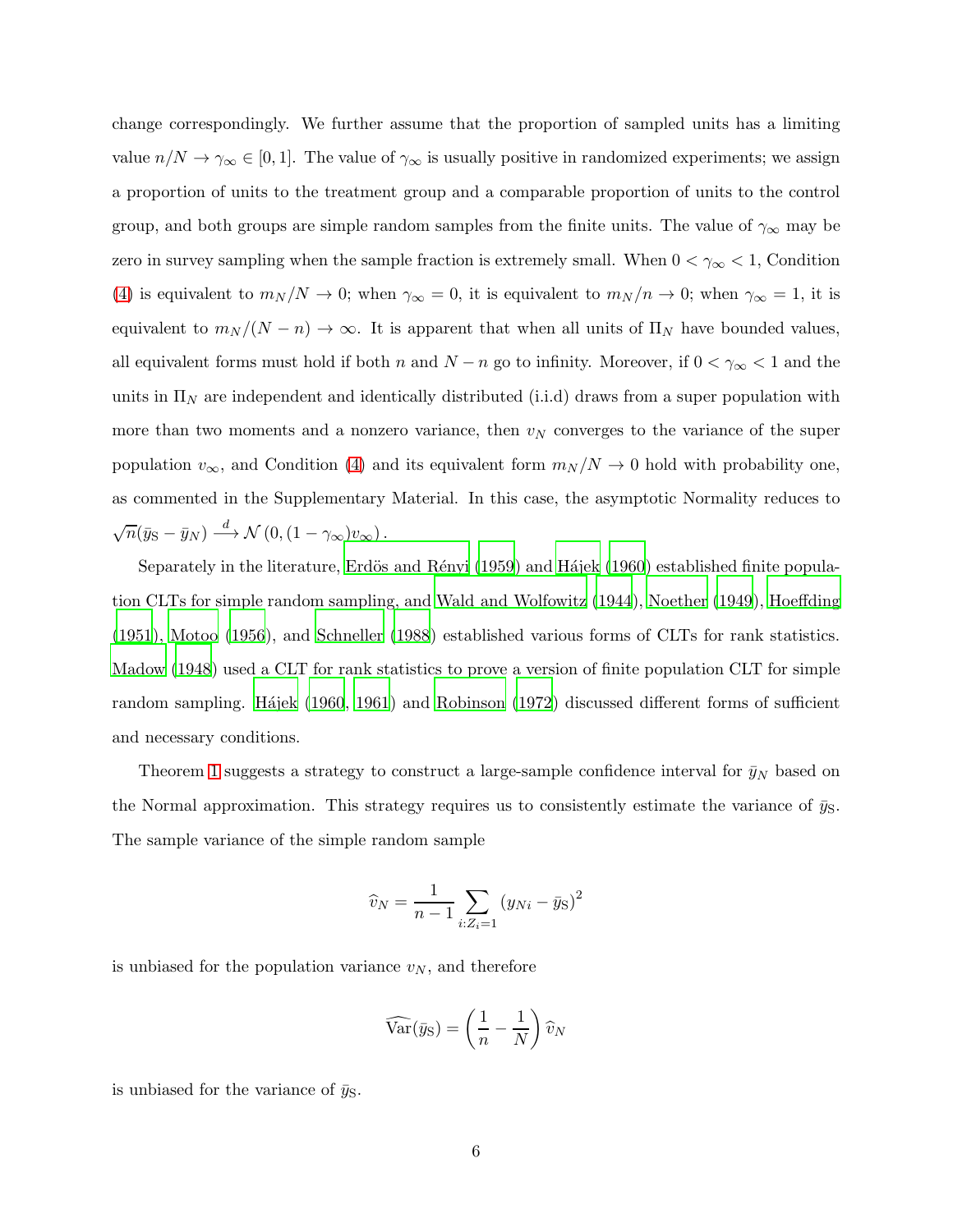**Proposition 1.** Under the conditions in Theorem [1,](#page-47-0)  $\widehat{Var}(\bar{y}_S)/Var(\bar{y}_S) = \widehat{v}_N/v_N \xrightarrow{p} 1$  as  $N \to \infty$ .

Therefore, Theorem [1](#page-5-0) and Proposition 1 justify the usual confidence interval for  $\bar{y}_N$  based on the Normal approximation. This confidence interval is standard in the survey sampling literature (eg. [Cochran 1977](#page-24-0)), but to the best of our knowledge, the proof of the simple fact  $\hat{v}_N / v_N \stackrel{p}{\longrightarrow} 1$  was neglected or derived under unnecessarily strong conditions in the literature (e.g., [Lehmann 1999,](#page-26-0) page 259). In the randomization-based causal inference, Proposition [1](#page-5-0) is crucial for consistency of the variance estimators, but previous literature provided only heuristic arguments without formal proofs (e.g., [Liu and Hudgens 2014](#page-26-5); [Ding 2016](#page-24-3)).

<span id="page-6-0"></span>Theorem [1](#page-47-0) and Proposition [1](#page-5-0) have numerous applications. We review two examples below. For more applications in nonparametric tests and randomization-based causal inference, please see [Lehmann \(1975](#page-26-4)), [Liu and Hudgens \(2014](#page-26-5)), [Ding \(2016\)](#page-24-3), and [Ding and Dasgupta \(2016\)](#page-24-4).

Example 1 (Normal approximation of the Hypergeometric distribution). If all the units in the finite population  $\Pi_N$  take binary values with  $N_1$  of them being 1, then  $n\bar{y}_S$ , the number of 1's in a simple random sample of size  $n$ , follows a Hypergeometric distribution. We verify in the Supplementary Material that, if  $Var(n\bar{y}_S) \to \infty$  then Condition [\(4\)](#page-4-1) holds. Therefore,  $n\bar{y}_S$  is asymptotically Normal if its variance goes to infinity [\(Lehmann 1975;](#page-26-4) [Vatutin and Mikhailov 1982\)](#page-28-5). In fact, this is a sufficient and necessary condition [\(Kou and Ying 1996](#page-26-10)). Both Fisher's exact test and the randomization test for a binary outcome have null distributions depending on a Hypergeometric random variable (cf. [Ding and Dasgupta 2016\)](#page-24-4), and therefore can be efficiently computed using Normal approximations with large samples.

<span id="page-6-1"></span>Example 2 (Randomization-based instrumental variable estimation). Consider a completely randomized experiment with N units, in which  $n_1$  assigned to the treatment and  $n_0$  assigned to the control. For unit i, let  $Z_i$  be the binary indicator for treatment assignment,  $D_i$  be the binary or continuous received dose of the treatment, and  $Y_i$  be the response. Because both the dose and response are affected by the treatment, we define  $(D_i(1), D_i(0))$  as the potential outcomes for the dose, and  $(Y_i(1), Y_i(0))$  as the potential outcomes for the response. Under the linear instrumental variable model,  $Y_i(1) - Y_i(0) = \beta \{D_i(1) - D_i(0)\}\$  for all unit i, where the coefficient  $\beta$  is a measure of the dose-response relationship [\(Rosenbaum 2002b](#page-27-2); [Imbens and Rosenbaum 2005](#page-25-10)). The model automatically satisfies the so-called exclusion restriction assumption, because  $D_i(1) = D_i(0)$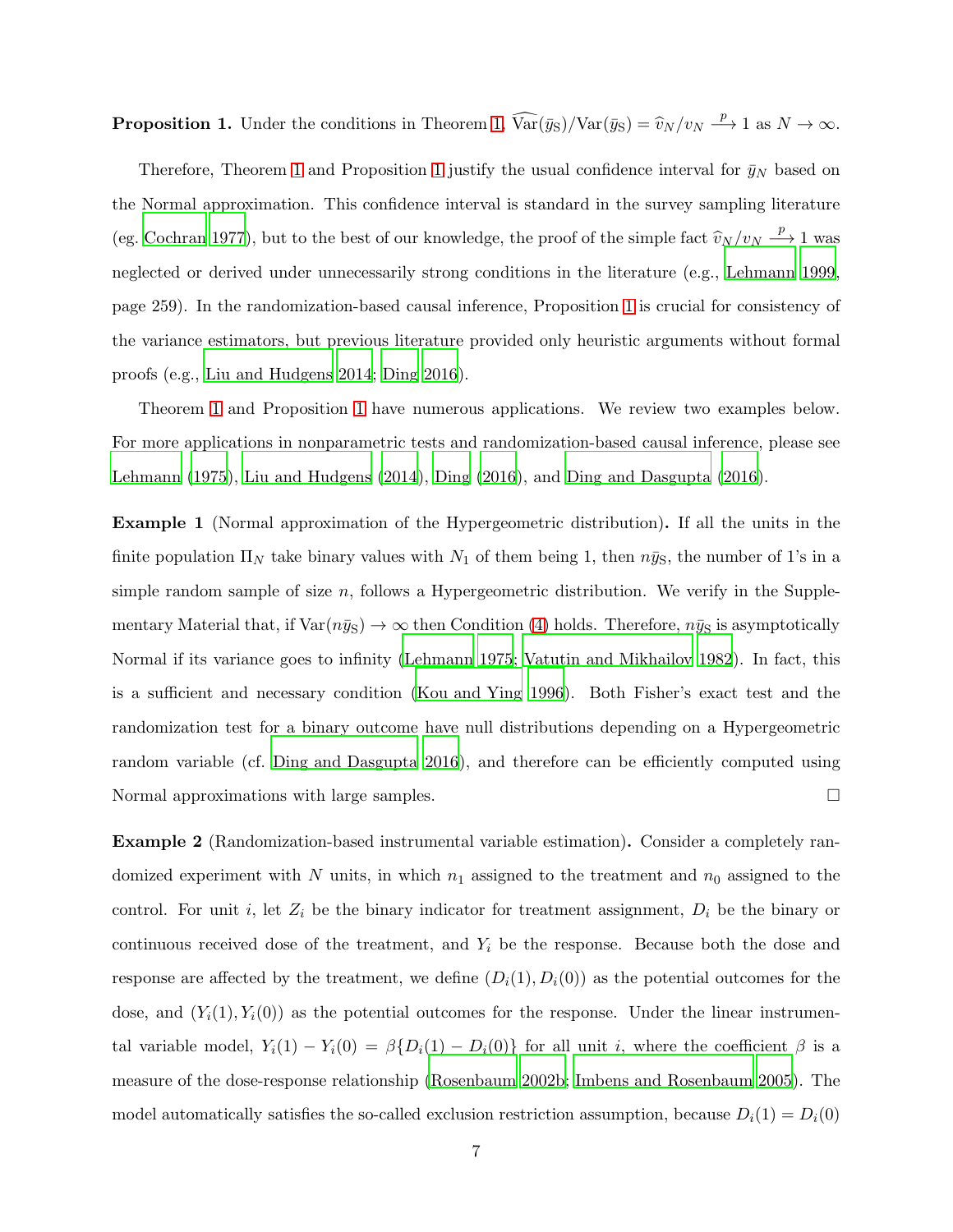implies  $Y_i(1) = Y_i(0)$ . Define the adjusted outcome as  $A_i \equiv Y_i - \beta D_i$  with potential outcomes  $A_i(z) = Y_i(z) - \beta D_i(z)$  under treatment z. Because  $Y_i(1) - \beta D_i(1) = Y_i(0) - \beta D_i(0)$ , the adjusted outcome satisfies  $A_i = A_i(1) = A_i(0)$ , i.e., the treatment does not affect the observed value of  $A_i$  at the true value of  $\beta$ . Therefore, we can construct a confidence interval for  $\beta$  by inverting randomization tests. Although general test statistics such as rank statistics are useful in practice [\(Rosenbaum 2002b](#page-27-2); [Imbens and Rosenbaum 2005](#page-25-10)), we use the difference-in-means of A as the test statistic for simplicity. Let  $(\hat{\tau}_A, \hat{\tau}_Y, \hat{\tau}_D)$  be the difference-in-means between treatment and control groups,  $(\bar{A}, \bar{Y}, \bar{D})$  the pooled means, and  $(s_A^2, s_Y^2, s_D^2)$  the finite population variances of the pooled observed values of  $A, Y$  and  $D$ . Let  $s_{YD}$  be the finite population covariance between the pooled observed values of Y and D. Then the test statistic has the following equivalent forms:

$$
\widehat{\tau}_A = \frac{1}{n_1} \sum_{i=1}^N Z_i (Y_i - \beta D_i) - \frac{1}{n_0} \sum_{i=1}^N (1 - Z_i)(Y_i - \beta D_i) = \widehat{\tau}_Y - \widehat{\beta T}_D = \frac{N}{n_0} \left( \frac{1}{n_1} \sum_{i=1}^N Z_i A_i - \bar{A} \right). \tag{5}
$$

Under the null hypothesis that  $\beta$  is the true value, if  $\{A_i : i = 1, ..., N\}$  satisfy Condition [\(4\)](#page-4-1) in Theorem [1,](#page-47-0) then according to the last equivalent form of the test statistic  $\hat{\tau}_A$  in [\(5\)](#page-7-0), it converges to a Normal distribution with mean 0 and variance

<span id="page-7-0"></span>
$$
\text{Var}_0(\hat{\tau}_A) = \frac{N^2}{n_0^2} \left( \frac{1}{n_1} - \frac{1}{N} \right) s_A^2 = \frac{N}{n_1 n_0} s_A^2 = \frac{N}{n_1 n_0} (s_Y^2 + \beta^2 s_D^2 - 2\beta s_{YD}).
$$

Moreover, as commented in the Supplementary Material, Condition [\(4\)](#page-4-1) for  $\{A_i : i = 1, ..., N\}$ holds for any  $\beta$ , if  $\{Y_i : i = 1, ..., N\}$  and  $\{D_i : i = 1, ..., N\}$  satisfy

<span id="page-7-2"></span>
$$
\frac{1}{\min(n, N-n)} \left\{ \frac{\max_{1 \le i \le N} (Y_i - \bar{Y})^2}{s_Y^2 - s_{YD}^2 / s_D^2} + \frac{\max_{1 \le i \le N} (D_i - \bar{D})^2}{s_D^2 - s_{YD}^2 / s_Y^2} \right\} \to 0.
$$
 (6)

Let  $\Phi(\cdot)$  be the cumulative distribution function of the standard Normal random variable. Based on the Normal approximation, the  $1-\alpha$  confidence interval for  $\beta$  is the values satisfying  $|\hat{\tau}_A/\sqrt{\text{Var}_0(\hat{\tau}_A)}| \le$  $|\Phi^{-1}(\alpha/2)|$ , or equivalently the solution of the following inequality:

<span id="page-7-1"></span>
$$
(\hat{\tau}_Y - \beta \hat{\tau}_D)^2 \le \{\Phi^{-1}(\alpha/2)\}^2 \times \frac{N}{n_1 n_0} (s_Y^2 + \beta^2 s_D^2 - 2\beta s_{YD}).\tag{7}
$$

Note that for different observed data, the solution of the quadratic inequality in [\(7\)](#page-7-1) can be an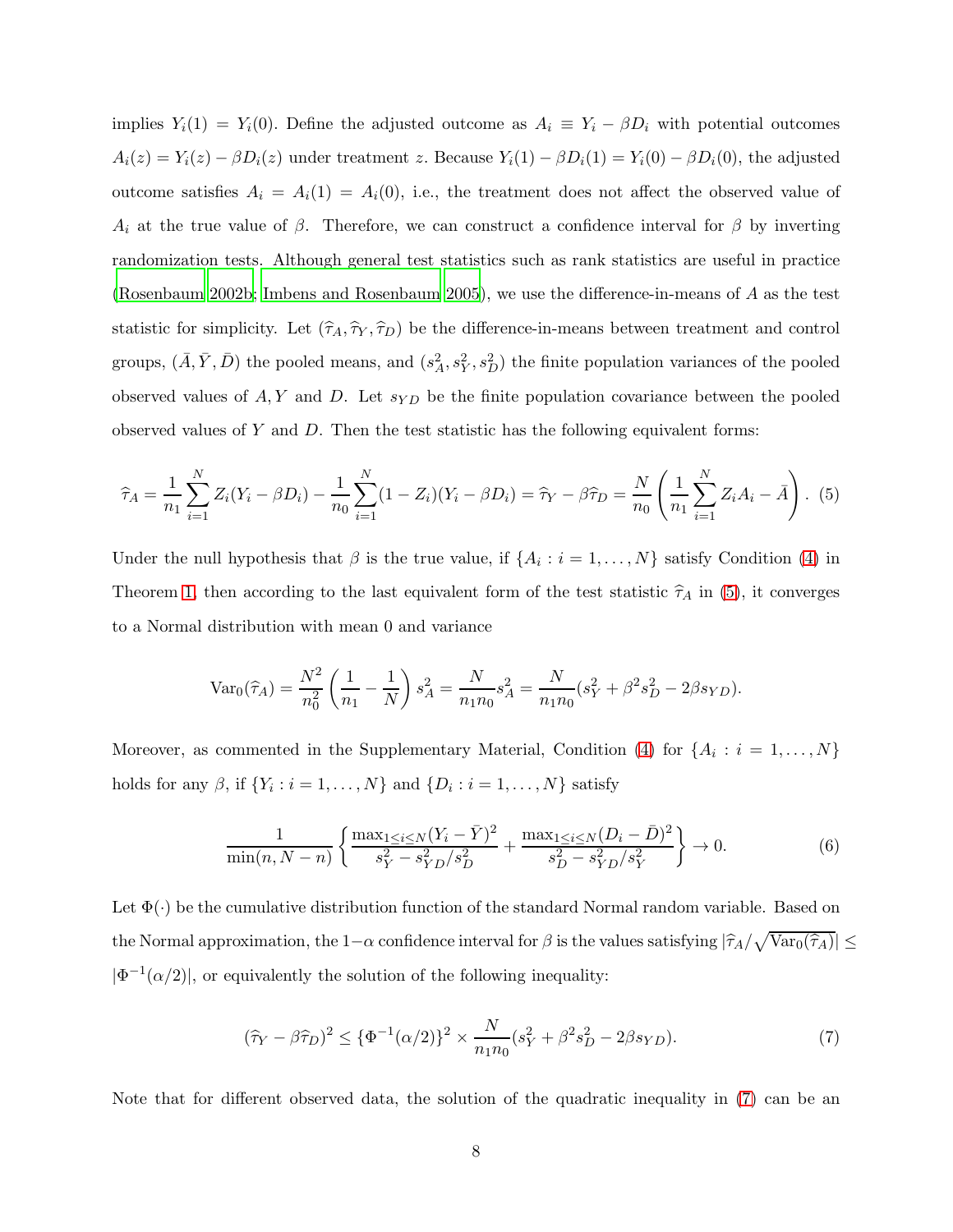interval, an empty set, or two disjoint sets, a surprising phenomenon that also occured in the classical Fieller–Creasy problem [\(Fieller 1954;](#page-25-11) [Creasy 1954](#page-24-8)). Let  $\eta = N/(n_1 n_0) \cdot {\Phi^{-1}(\alpha/2)}^2$  and  $\Delta = 4(\hat{\tau}_D \hat{\tau}_Y - \eta s_{YD})^2 - 4(\hat{\tau}_D^2 - \eta s_D^2)(\hat{\tau}_Y^2 - \eta s_Y^2)$ . Table [1](#page-8-0) shows four possible forms of the confidence sets for  $\beta$ . We give more detailed discussion in the Supplementary Material.

<span id="page-8-0"></span>Table 1: Four possible forms of the confidence sets for  $\beta$ , where  $c_1 < c_2$  denote two roots of [\(7\)](#page-7-1) if they exist.

| $\widehat{\tau}_{D}^{2}-\eta s_{D}^{2}$ |              | $\Delta$ form of the confidence set for $\beta$ |
|-----------------------------------------|--------------|-------------------------------------------------|
| > 0                                     | $\langle$ () | empty set                                       |
| > 0                                     | > 0          | $[c_1,c_2]$                                     |
| < 0                                     | $\leq 0$     | the whole real line                             |
| $\langle 0$                             | $\geq 0$     | $(-\infty, c_1]$ $\bigcup [c_2, \infty)$        |

#### <span id="page-8-2"></span>2.2 Random partition

Theorem [1](#page-47-0) is useful for deriving asymptotic distributions in survey sampling and treatment-control experiments. However, it is not adequate for treatments with more than two levels. In this section, we present a CLT for random partition as an extension of [Lehmann \(1975,](#page-26-4) Theorem 19).

Again let  $\Pi_N = \{y_{N1}, \ldots, y_{NN}\}\$ be a finite population. Similar to Section [2.1,](#page-3-1) we define  $\bar{y}_N$ ,  $v_N$ , and  $m_N$  as the finite population mean, variance, and the maximum squared distance of the  $y_{Ni}$ 's from the population mean. We consider a random partition of  $\Pi_N$ : units are partitioned into Q groups of size  $(n_1, \ldots, n_Q)$ , where  $\sum_{q=1}^Q n_q = N$ . Let  $L_i$  be the group number, where  $L_i = q$ if unit i belongs to group q. The group number vector is  $(L_1, \ldots, L_N)$ , and the probability that  $(L_1, \ldots, L_N)$  takes a particular value  $(l_1, \ldots, l_N)$  is  $n_1! \cdots n_Q!/N!$ , where  $\sum_{i=1}^N 1\{l_i = q\} = n_q$  for all q. For any  $1 \le q \le Q$ , the sample average in group q is  $\bar{y}_{Sq} = \sum_{i:L_i=q} y_{Ni}/n_q$ . Because group q is a simple random sample with size  $n_q$ , the sample average has mean  $\bar{y}_N$  and variance  $(n_q^{-1} - N^{-1})v_N$ . Instead of focusing on only one sample average as in Theorem [1,](#page-47-0) we consider the joint distribution of Q standardized sample averages

<span id="page-8-1"></span>
$$
\boldsymbol{t}_N = \left(\frac{\bar{y}_{S1} - E(\bar{y}_{S1})}{\sqrt{\text{Var}(\bar{y}_{S1})}}, \dots, \frac{\bar{y}_{SQ} - E(\bar{y}_{SQ})}{\sqrt{\text{Var}(\bar{y}_{SQ})}}\right)^{\top}.
$$
\n(8)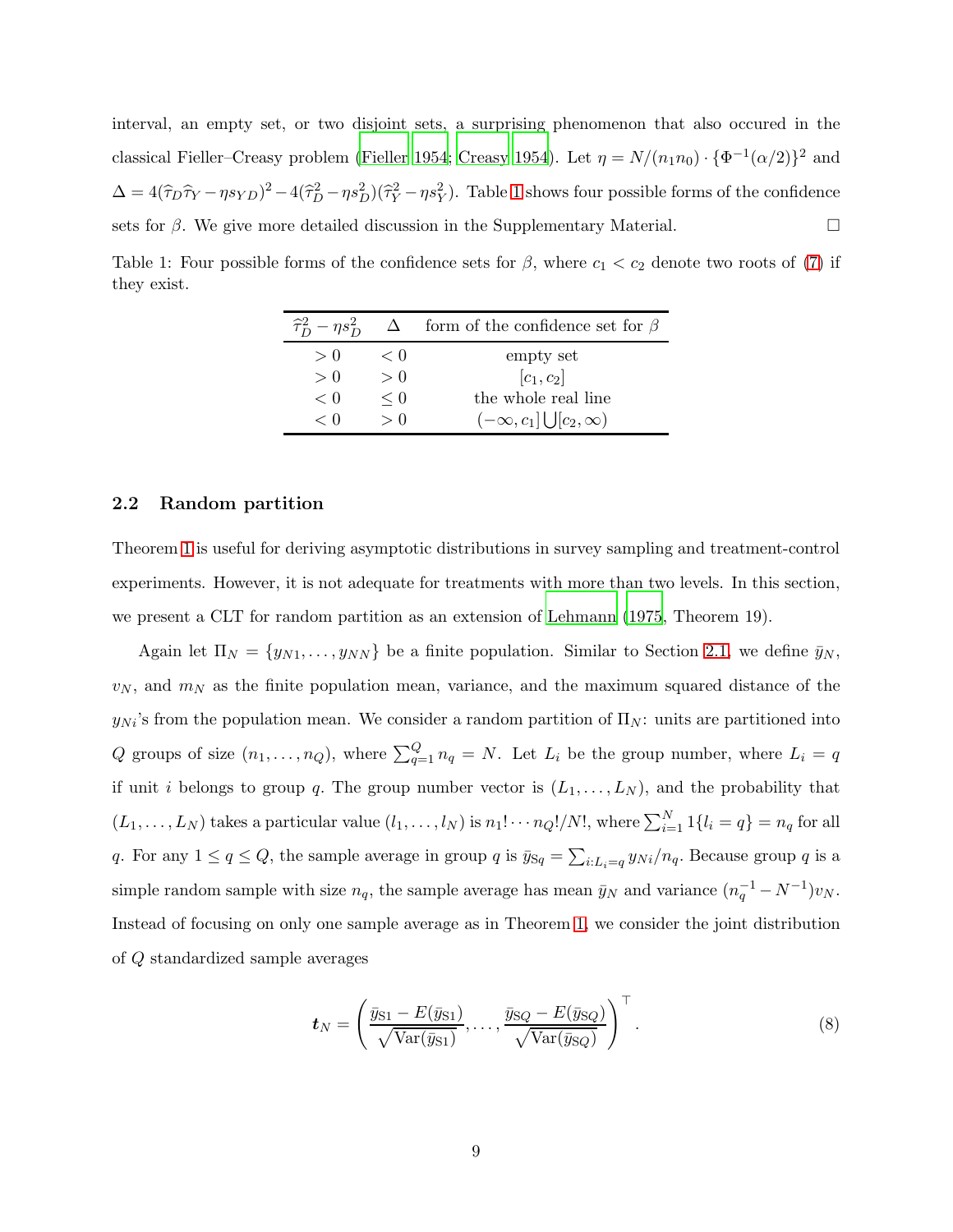**Proposition 2.**  $t_N$  has mean zero and covariance matrix

$$
Cov(\boldsymbol{t}_{N}) = \begin{pmatrix} 1 & -\sqrt{\frac{n_{1}n_{2}}{(N-n_{1})(N-n_{2})}} & \cdots & -\sqrt{\frac{n_{1}n_{Q}}{(N-n_{1})(N-n_{Q})}} \\ -\sqrt{\frac{n_{2}n_{1}}{(N-n_{2})(N-n_{1})}} & 1 & \cdots & -\sqrt{\frac{n_{2}n_{Q}}{(N-n_{2})(N-n_{Q})}} \\ \vdots & \vdots & \ddots & \vdots \\ -\sqrt{\frac{n_{Q}n_{1}}{(N-n_{Q})(N-n_{1})}} & -\sqrt{\frac{n_{Q}n_{2}}{(N-n_{Q})(N-n_{2})}} & \cdots & 1 \end{pmatrix}.
$$
 (9)

<span id="page-9-1"></span>Proposition [2](#page-8-1) appeared in [Lehmann \(1975](#page-26-4), page 393). Furthermore,  $t_N$  is asymptotically Normal under the regularity condition below.

**Theorem 2.** Let  $(\bar{y}_{S1}, \ldots, \bar{y}_{SQ})$  be the Q sample averages of a random partition of sizes  $(n_1, \ldots, n_Q)$ for a finite population  $\Pi_N = \{y_{N1}, \ldots, y_{NN}\}$ . As  $N \to \infty$ , if (i) Cov $(t_N)$  in [\(9\)](#page-9-0) has a limiting value  $V \in \mathbb{R}^{Q \times Q}$ , and (ii)

<span id="page-9-2"></span><span id="page-9-0"></span>
$$
\frac{1}{\min_{1 \le q \le Q} n_q} \cdot \frac{m_N}{v_N} \to 0,
$$
\n(10)

then  $t_N \stackrel{d}{\longrightarrow} \mathcal{N}(0, V)$ .

Because the components of  $t_N$  are linearly dependent, the rank of its covariance matrix is  $Q-1$ . When  $Q=2$ , Theorem [2](#page-9-1) reduces to Theorem [1.](#page-47-0) We use [Fraser \(1956](#page-25-3))'s vector CLT for rank statistics to prove Theorem [2.](#page-9-1) [Lehmann \(1975,](#page-26-4) Theorem 19, page 393) presented a slightly weaker form and gave a different proof, requiring an equivalent form of Condition [\(10\)](#page-9-2) and additionally that  $n_q \to \infty$  and  $n_q/N$  has a limiting value less than 1. Recall that  $m_N/v_N \geq 1 - N^{-1}$ , and therefore Condition [\(10\)](#page-9-2) implies  $n_q \to \infty$  for all q.

Theorem [2](#page-9-1) is particularly useful for studying the asymptotic properties of randomization tests in completely randomized experiments with multiple arms. Consider a completely randomized experiment with N units and Q treatments. For each unit i, the Q dimensional vector  $(Y_i(1), \ldots, Y_i(Q))$ denotes its potential outcomes under all treatments. Let  $L_i$  be the treatment number for unit i, where  $L_i = q$  if it is assigned to treatment q. Therefore,  $Y_i = Y_i(L_i)$  is the observed outcome of unit i. Fisher's sharp null hypothesis states that

<span id="page-9-3"></span>
$$
H_0: Y_i(1) = Y_i(2) = \dots = Y_i(Q) \quad (i = 1, \dots, N). \tag{11}
$$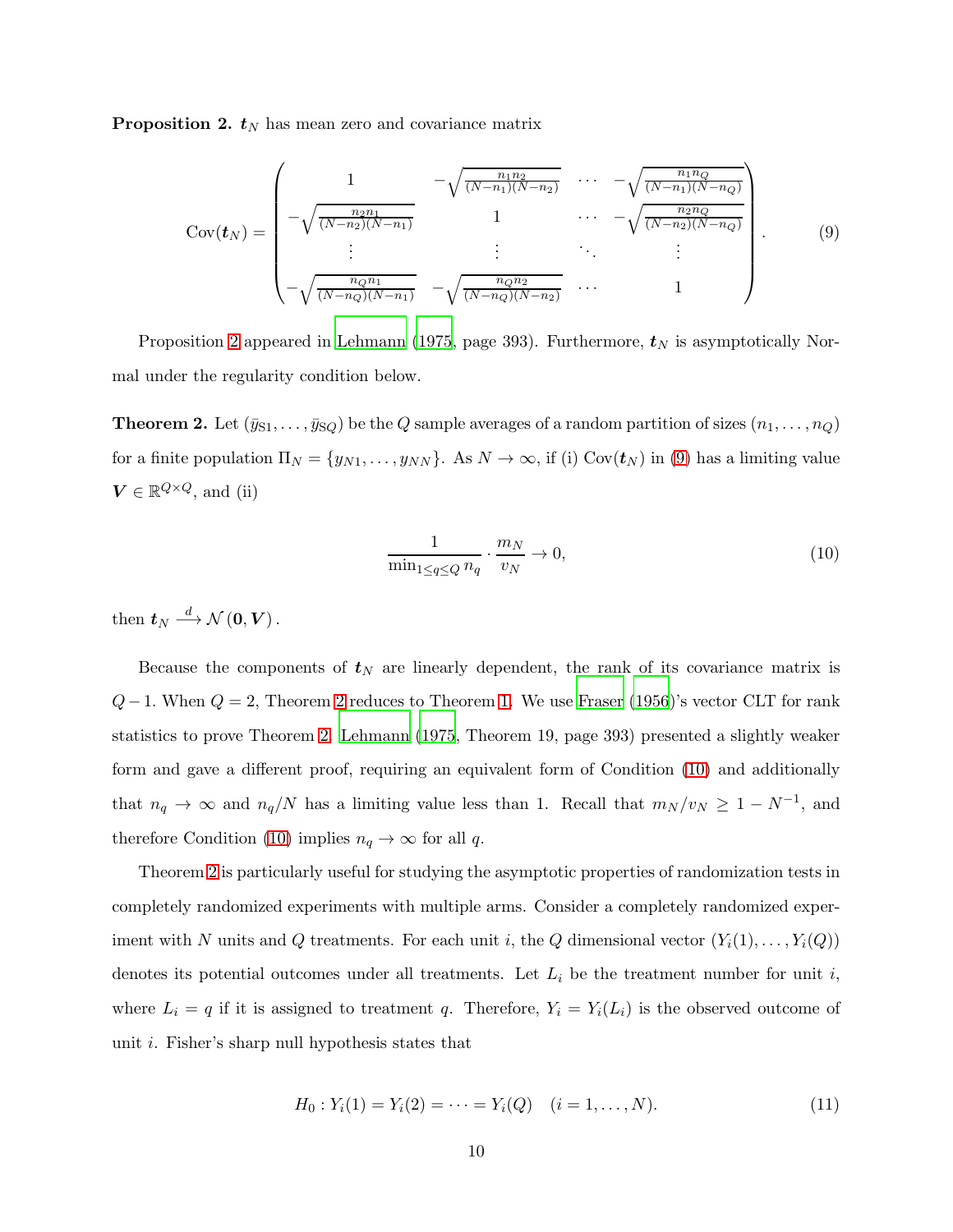Under the sharp null hypothesis that the treatment does not affect any units, all the observed outcomes are fixed numbers, and the randomization of the treatment numbers are the only source of randomness. Because the joint distribution of the  $L_i$ 's is known, the distribution of any test statistic under  $H_0$  is also known and can often be approximated by simple distributions with large sample sizes. We review three examples for testing the sharp null hypothesis using the ranks of the pooled observed outcomes. Assuming no ties, let  $R_i$  be the rank of  $Y_i$  among all units,  $\bar{R}_{(q)} = \sum_{i:L_i=q} R_i/n_q$  be the average rank of units under treatment q, and

$$
\widetilde{R}_{(q)} = \frac{\bar{R}_{(q)} - E(\bar{R}_{(q)})}{\sqrt{\text{Var}(\bar{R}_{(q)})}} = \sqrt{\frac{12n_q}{(N+1)(N-n_q)}} \left(\bar{R}_{(q)} - \frac{N+1}{2}\right)
$$

<span id="page-10-0"></span>be the standardized rank average.

**Corollary 1.** Under the sharp null hypothesis in [\(11\)](#page-9-3), as  $N \to \infty$ , if for each  $1 \le q \le Q$ ,  $n_q \to \infty$ and  $n_q/N \rightarrow \gamma_q < 1,$  then

<span id="page-10-1"></span>
$$
\left(\widetilde{R}_{(1)}, \widetilde{R}_{(2)}, \ldots, \widetilde{R}_{(Q)}\right)^{\top} \stackrel{d}{\longrightarrow} \mathcal{N}(\mathbf{0}, \mathbf{V}_{R}),\tag{12}
$$

where  $V_R$  is a correlation matrix with the  $(q, r)$ th entry  $-\sqrt{\gamma_q \gamma_r / \{(1 - \gamma_q)(1 - \gamma_r)\}}$ .

Corollary [1](#page-10-0) plays a crucial role in nonparameteric tests based on ranks. Below we discuss three examples.

Example 3 (Krushal–Wallis test). Conducting analysis of variance on the ranks results in the Kruskal–Wallis test statistic

$$
H = (N-1)\frac{\sum_{q=1}^{Q} n_q \{\bar{R}_{(q)} - \bar{R}\}^2}{\sum_{i=1}^{N} (R_i - \bar{R})^2} = \sum_{q=1}^{Q} \frac{N - n_q}{N} \widetilde{R}_{(q)}^2,
$$

which is a quadratic form of the standardized ranks in  $(12)$ . Corollary [1](#page-10-0) and the properties of quadratic forms of multivariate Normal distributions guarantee that H converges to a  $\chi^2_{Q-1}$  random variable, as shown in [Lehmann \(1975](#page-26-4), Appendix 8, Example 31).

**Example 4.** Besides the Kruskal–Wallis test statistic, [Lehmann \(1975](#page-26-4)) suggested using  $\max_{1 \leq q \leq Q} \bar{R}_{(q)}$ for testing [\(11\)](#page-9-3). Another reasonable test statistic is  $\max_q \bar{R}_{(q)} - \min_q \bar{R}_{(q)} = \max_{q,r} {\{\bar{R}_{(q)} - \bar{R}_{(r)}\}}$ . Af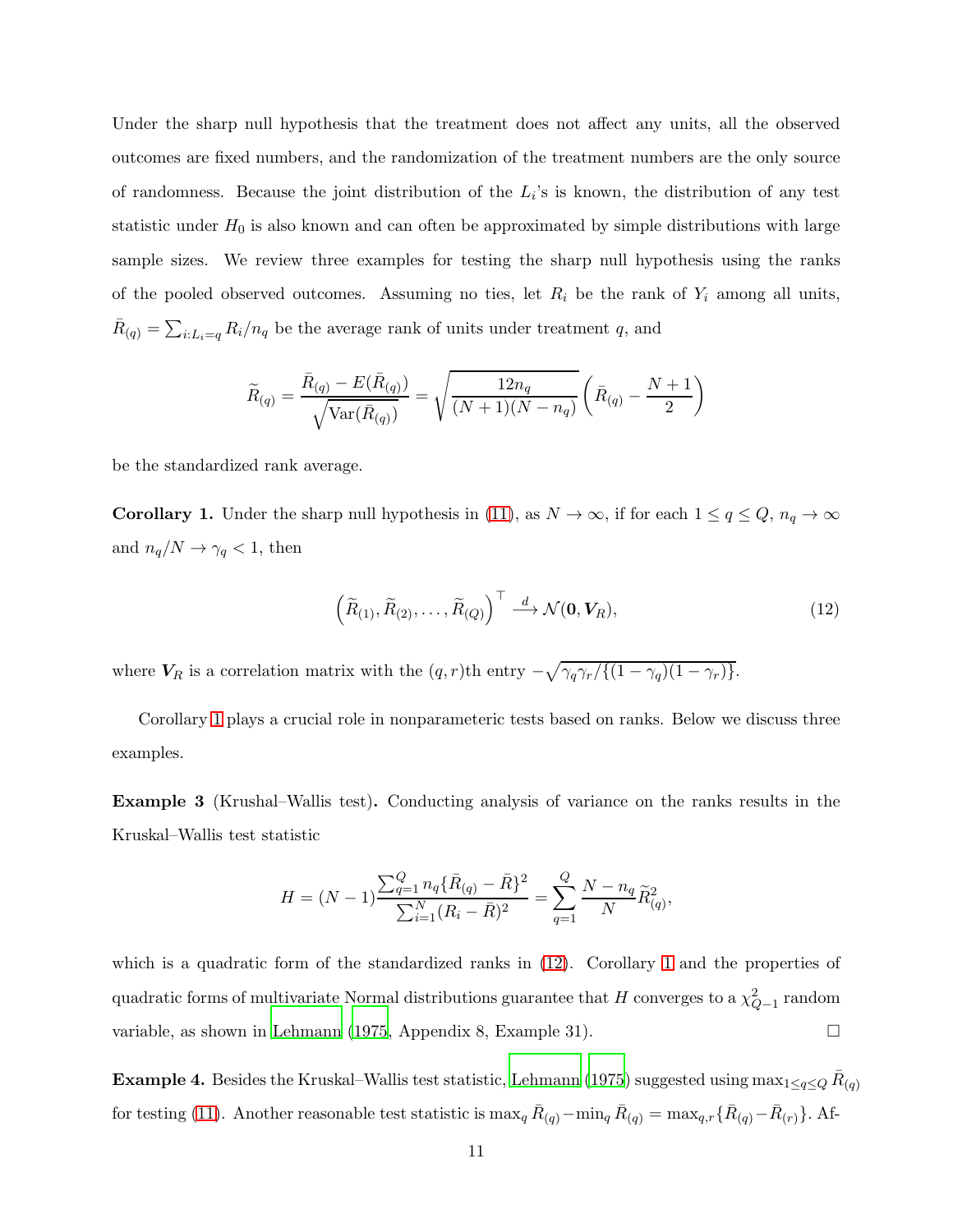ter proper standardization, the asymptotic distributions of both test statistics can be approximated by the distribution functions of multivariate Normal distributions.

**Example 5** (Rank test with dose). Assume that each level of the treatment represents a dose  $z_q$  for  $q = 1, \ldots, Q$ . If we anticipate a monotonic dose-response relationship, then it seems more reasonable to use the following test statistic  $\sum_{q=1}^{Q} z_q \bar{R}_{(q)}$ , weighting the average ranks by the corresponding dose (c.f. [Page 1963](#page-27-9); [Rosenbaum 2003](#page-27-10)). Because it is a linear combination of [\(12\)](#page-10-1), Corollary [1](#page-10-0) implies that this test statistic has an asymptotic Normal distribution, based on which we can conduct one sided or two sided tests.  $\Box$ 

# <span id="page-11-0"></span>3 Finite population CLTs in randomized experiments

In this section, we will establish finite population CLTs in completely randomized experiments without assuming the sharp null hypothesis. These CLTs play crucial roles in repeated sampling evaluations of causal effect estimators in randomization-based causal inference. These finite population CLTs deal with vector outcomes under multiple treatments, and work for general causal estimators. Consider an experiment with  $N$  units and  $Q$  treatments, where  $n_q$  units receive treatment q, and  $\sum_{q=1}^{Q} n_q = N$ . For any treatment  $1 \le q \le Q$ , let  $Y_i(q) \in \mathbb{R}^p$  be the p dimensional potential outcome vector of unit *i*, and  $\bar{Y}(q) = \sum_{i=1}^{N} Y_i(q)/N \in \mathbb{R}^p$  be the average potential outcome vector of the N units. Causal estimands of interest are often linear combinations of the potential outcomes. For any  $K \geq 1$  and coefficient matrices  $A_q \in \mathbb{R}^{K \times p}$   $(q = 1, 2, ..., Q)$ , we consider individual causal effect of the form  $\tau_i(A) = \sum_{q=1}^Q A_q Y_i(q)$ , and the population average causal effect of the form

<span id="page-11-1"></span>
$$
\boldsymbol{\tau}(\boldsymbol{A}) = (\tau_{(1)}(\boldsymbol{A}), \dots, \tau_{(K)}(\boldsymbol{A}))^{\top} = \frac{1}{N} \sum_{i=1}^{N} \tau_i(\boldsymbol{A}) = \sum_{q=1}^{Q} \boldsymbol{A}_q \bar{\boldsymbol{Y}}(q).
$$
 (13)

The general causal estimand [\(13\)](#page-11-1) covers many important cases, including vector outcomes and joint effects. For example, if  $A_1 = I_{p \times p}$ ,  $A_2 = -I_{p \times p}$ ,  $A_3 = \cdots = A_Q = \mathbf{0}_{p \times p}$ , then  $\tau(A) = \bar{Y}(1) - \bar{Y}(2)$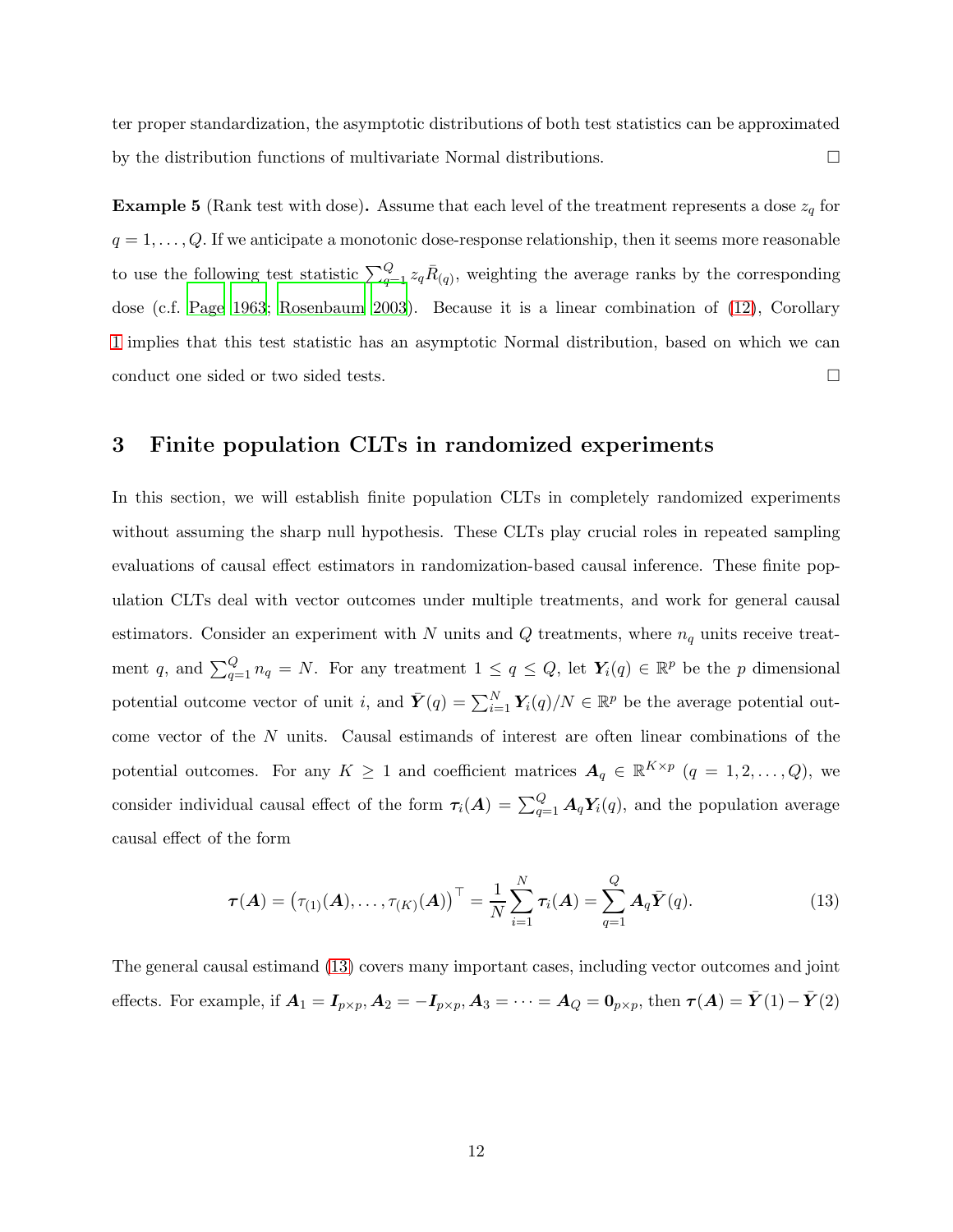is the average causal effect comparing treatments 1 and 2. If

$$
A_1 = \begin{pmatrix} I_{p \times p} \\ I_{p \times p} \end{pmatrix}, \quad A_2 = \begin{pmatrix} -I_{p \times p} \\ 0_{p \times p} \end{pmatrix}, \quad A_3 = \begin{pmatrix} 0_{p \times p} \\ -I_{p \times p} \end{pmatrix}, \quad A_4 = \cdots = A_Q = \begin{pmatrix} 0_{p \times p} \\ 0_{p \times p} \end{pmatrix},
$$

then  $\boldsymbol{\tau(A)} = (\bar{\boldsymbol{Y}}(1) - \bar{\boldsymbol{Y}}(2), \bar{\boldsymbol{Y}}(1) - \bar{\boldsymbol{Y}}(3))$  is the average causal effects comparing treatment 1 to treatments 2 and 3. Many applications are interested in jointly estimating multiple causal effects. We will discuss more examples intensively in Sections [4](#page-16-0) and [5.](#page-21-0)

We consider again a completely randomized experiment with Q treatment groups of sizes  $(n_1, \ldots, n_Q)$ , as introduced in Section [2.2.](#page-8-2) Let  $Y_i = Y_i(L_i)$  be the observed outcome of unit *i*. The average observed outcome under treatment q is  $\hat{\mathbf{Y}}(q) = \sum_{i:L_i=q} \mathbf{Y}_i/n_q$ , and an intuitive estimator for  $\tau(A)$  is

$$
\widehat{\boldsymbol{\tau}}(\boldsymbol{A}) = (\widehat{\tau}_{(1)}(\boldsymbol{A}), \ldots, \widehat{\tau}_{(K)}(\boldsymbol{A}))^{\top} = \sum_{q=1}^{Q} \boldsymbol{A}_q \widehat{\boldsymbol{Y}}(q),
$$

by replacing  $\bar{Y}(q)$  by  $\hat{Y}(q)$  in [\(13\)](#page-11-1). A central question is to study the repeated sampling properties of  $\hat{\tau}(A)$  over all randomizations.

Extending [Neyman \(1923\)](#page-27-0), the following theorem shows that  $\hat{\tau}(A)$  is unbiased for  $\tau(A)$ , with sampling variance depending on the finite population covariances of the potential outcomes

$$
\mathbf{S}_q^2 = \frac{1}{N-1} \sum_{i=1}^N \left\{ \mathbf{Y}_i(q) - \bar{\mathbf{Y}}(q) \right\} \left\{ \mathbf{Y}_i(q) - \bar{\mathbf{Y}}(q) \right\}^\top, \quad (q = 1, \dots, Q)
$$

the finite population covariances between the potential outcomes

$$
\boldsymbol{S}_{qr} = \frac{1}{N-1} \sum_{i=1}^{N} \left\{ \boldsymbol{Y}_i(q) - \bar{\boldsymbol{Y}}(q) \right\} \left\{ \boldsymbol{Y}_i(r) - \bar{\boldsymbol{Y}}(r) \right\}^{\top}, \quad (q, r = 1, \dots, Q; q \neq r)
$$

and the finite population covariance of the individual causal effects

$$
\boldsymbol{S}_{\boldsymbol{\tau}(A)}^2 = \frac{1}{N-1}\sum_{i=1}^N \left\{\tau_i(A)-\boldsymbol{\tau}(A)\right\} \left\{\tau_i(A)-\boldsymbol{\tau}(A)\right\}^{\top}.
$$

<span id="page-12-0"></span>**Theorem 3.** In a completely randomized experiment with n units and Q groups, let  $Y_i(q) \in \mathbb{R}^p$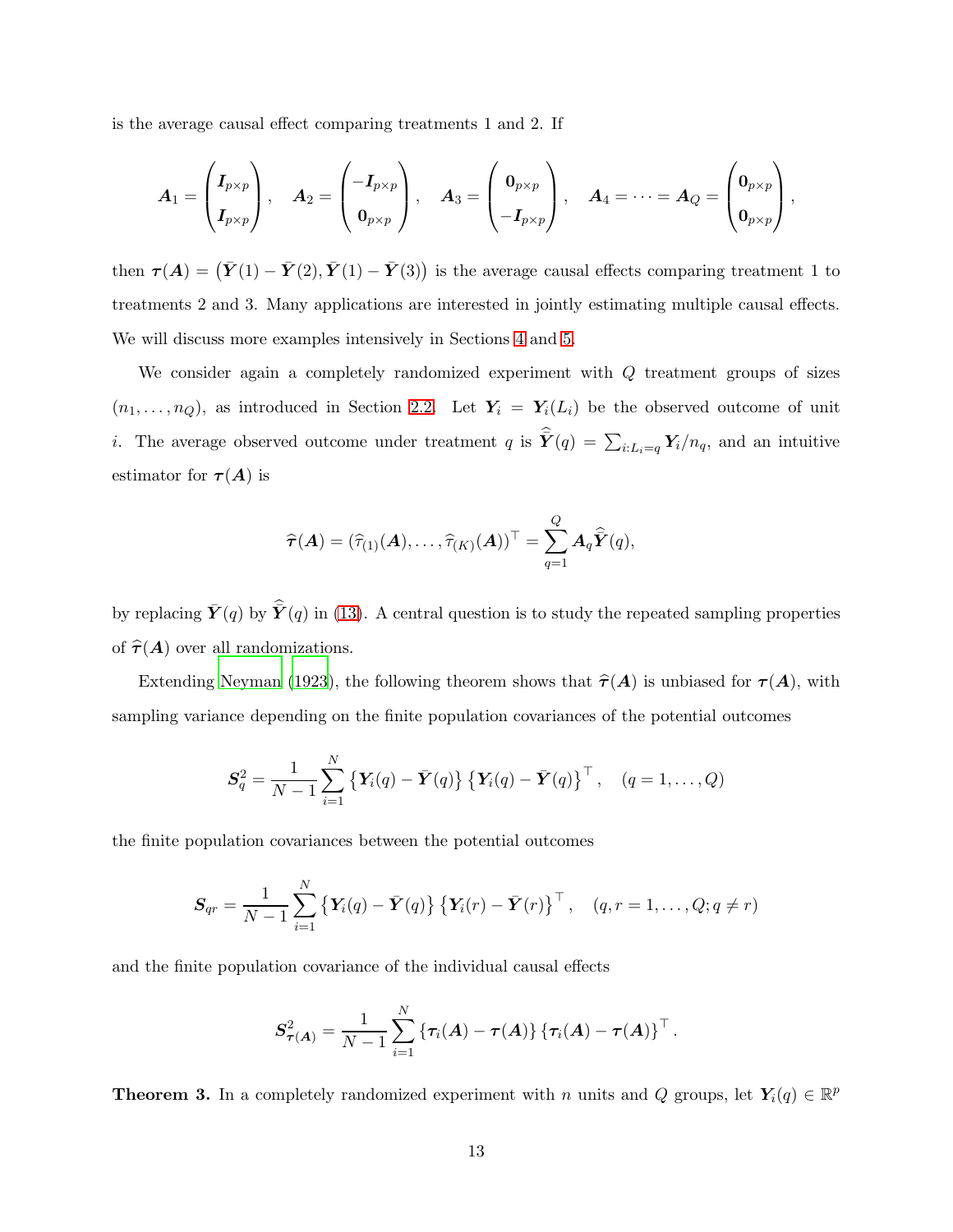be unit i's potential outcome under treatment q. Over all  $N!/(n_1! \cdots n_Q!)$  randomizations, the estimator  $\hat{\tau}(A)$  has mean  $\tau(A)$  and covariance

$$
Cov \left\{ \widehat{\boldsymbol{\tau}}(\boldsymbol{A}) \right\} = \sum_{q=1}^{Q} \frac{1}{n_q} \boldsymbol{A}_q \boldsymbol{S}_q^2 \boldsymbol{A}_q^{\top} - \frac{1}{N} \boldsymbol{S}_{\boldsymbol{\tau}(\boldsymbol{A})}^2.
$$

To construct a confidence set for the causal estimand  $\tau(A)$ , we need to establish CLTs under complete randomization. Below we use  $[Y]_{(k)}$  to denote the k-th coordinate of a vector Y. Anal-ogous to Theorems [1](#page-47-0) and [2,](#page-9-1) the asymptotic behavior of  $\hat{\tau}(A)$  depends on the maximum square distance of the k-th coordinate of the  $A_qY_i(q)$ 's from their population mean

$$
m_q(k) = \max_{1 \leq i \leq N} \left[ \mathbf{A}_q \mathbf{Y}_i(q) - \mathbf{A}_q \bar{\mathbf{Y}}(q) \right]_{(k)}^2, \quad (1 \leq k \leq K)
$$

the finite population variance of the k-th coordinate of the  $A_q Y_i(q)$ 's

$$
v_q(k) = \frac{1}{N-1} \sum_{i=1}^{N} \left[ \mathbf{A}_q \mathbf{Y}_i(q) - \mathbf{A}_q \bar{\mathbf{Y}}(q) \right]_{(k)}^2, \quad (1 \le k \le K)
$$

and the finite population variance of the k-th coordinate of the  $\tau_i(A)$ 's

$$
v_{\boldsymbol{\tau}}(k) = \frac{1}{N-1} \sum_{i=1}^{N} \left[ \tau_i(\boldsymbol{A}) - \boldsymbol{\tau}(\boldsymbol{A}) \right]_{(k)}^2, \quad (1 \leq k \leq K).
$$

<span id="page-13-2"></span>**Theorem 4.** Under the setting of Theorem [3,](#page-12-0) as  $N \to \infty$ , if

<span id="page-13-1"></span><span id="page-13-0"></span>
$$
\max_{1 \le q \le Q} \max_{1 \le k \le K} \frac{1}{n_q^2} \frac{m_q(k)}{\sum_{r=1}^Q n_r^{-1} v_r(k) - N^{-1} v_\tau(k)} \to 0,
$$
\n(14)

and the correlation matrix of  $\hat{\tau}(A)$  has a limiting value V, then

$$
\left(\frac{\widehat{\tau}_{(1)}(A) - \tau_{(1)}(A)}{\sqrt{\text{Var}\left\{\widehat{\tau}_{(1)}(A)\right\}}}, \dots, \frac{\widehat{\tau}_{(K)}(A) - \tau_{(K)}(A)}{\sqrt{\text{Var}\left\{\widehat{\tau}_{(K)}(A)\right\}}}\right) \stackrel{d}{\longrightarrow} \mathcal{N}\left(\mathbf{0}, \mathbf{V}\right).
$$
\n(15)

Although Condition [\(14\)](#page-13-0) is general, it is not intuitive and needs more explanation. We consider two special cases and provide more easy-to-check conditions for the CLT of  $\hat{\tau}(A)$ . First, we assume that the causal effects are additive, i.e.,  $\tau_i(A)$  is a constant vector for all unit i. The following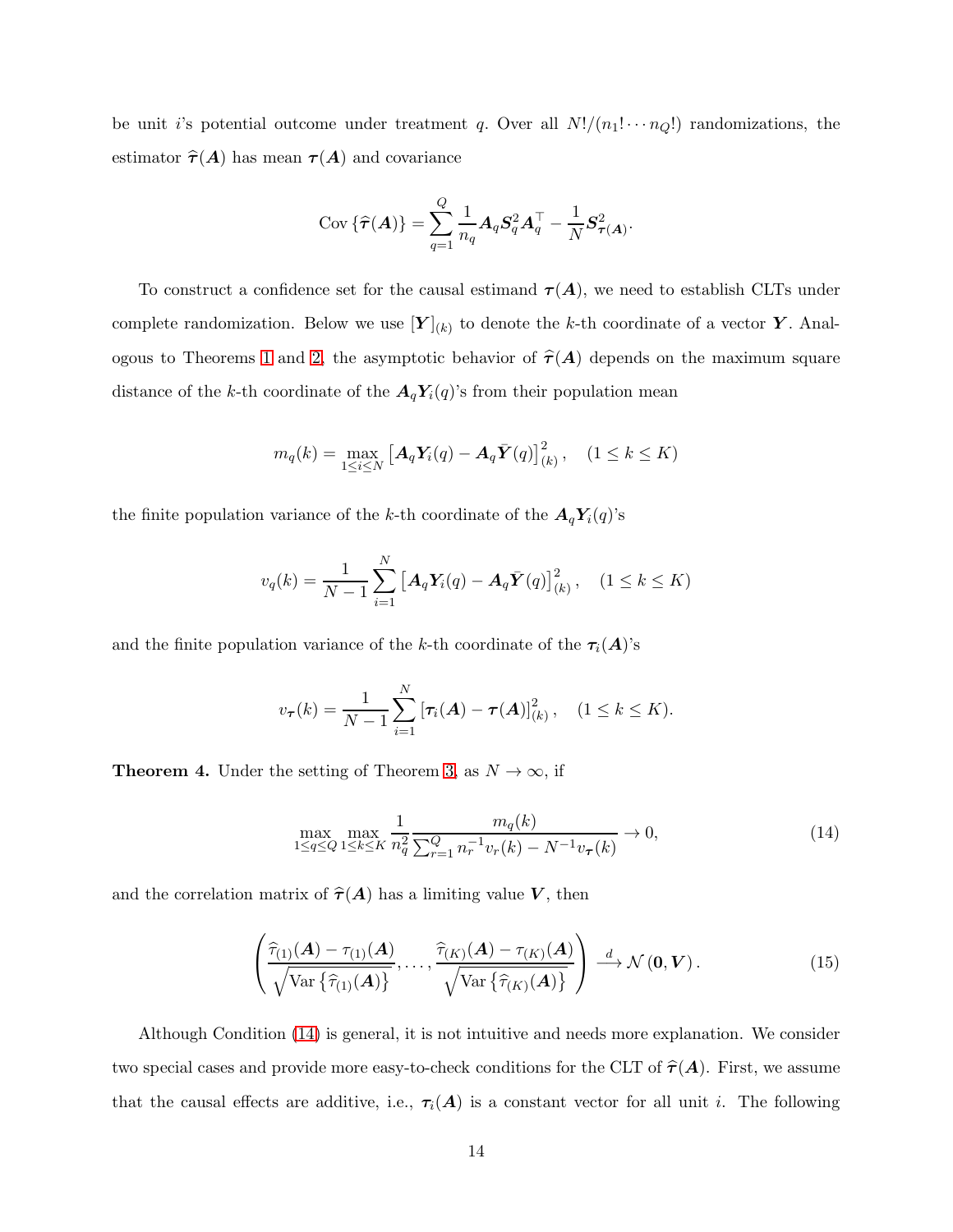<span id="page-14-0"></span>corollary is useful for randomization inference with the additive causal effects assumption, including randomization tests under the sharp null hypothesis.

Corollary 2. Under the setting of Theorem [3](#page-12-0) with the additive causal effect assumption, as  $N \to \infty$ , if

<span id="page-14-3"></span>
$$
\max_{1 \le q \le Q} \max_{1 \le k \le K} \frac{1}{n_q} \frac{m_q(k)}{v_q(k)} \to 0,
$$
\n(16)

and the correlation matrix of  $\hat{\tau}(A)$  has a limiting value V, then [\(15\)](#page-13-1) holds.

Corollary [2](#page-14-0) is similar to Theorem [1](#page-47-0) in the sense that the regularity condition involves the ratio between the maximum squared distance and the finite population variance of certain populations. It is directly implied by Theorem [4](#page-13-2) by noticing that  $v_{\tau}(k) = 0$  under the additive causal effect assumption. If we use the ranks of the observed outcomes in nonparametric tests for the sharp null hypothesis, then  $[\boldsymbol{A}_q \boldsymbol{Y}_i(q)]_{(k)}$ 's are a permutation of  $\{1, 2, ..., N\}$ , and the corresponding regularity condition holds automatically, because as  $n_q \to \infty$  for all  $1 \le q \le Q$ ,

<span id="page-14-2"></span>
$$
\frac{m_q(k)}{n_q v_q(k)} = \frac{3(N-1)^2}{n_q N(N+1)} \to 0.
$$
\n(17)

<span id="page-14-1"></span>Second, we assume that the finite population of experimental units has limiting covariances, and the proportions of units receiving all treatments have positive limiting values.

**Theorem 5.** Under the setting of Theorem [3,](#page-12-0) if for any  $1 \le q \ne r \le Q$ ,  $S_q^2$  and  $S_{qr}$  have limiting values,  $n_q/N$  has positive limiting value, and  $\max_{1 \le q \le Q} \max_{1 \le i \le N} ||Y_i(q) - \bar{Y}(q)||_2^2$  $\frac{2}{2}/N \rightarrow 0$ , then  $N\text{Var} \{\hat{\tau}(\boldsymbol{A})\}$  has a limiting value, denoted by  $\boldsymbol{V}$ , and

$$
\sqrt{N}\left\{\widehat{\tau}(A)-\tau(A)\right\}\stackrel{d}{\longrightarrow}\mathcal{N}(0,V).
$$

Note that by properly scaling the potential outcomes, the diagonal elements of the finite population covariances  $S_q^2$ 's can always have limits. Thus the condition in Theorem [5](#page-14-1) that the  $S_q^2$ 's and  $S_{qr}$ 's have limits essentially require only the convergence of the correlations between different coordinates of potential outcomes. The regularity conditions in Theorem [5](#page-14-1) also involve the restriction on the order of the maximum squared distance of the  $Y_i(q)$ 's from the population mean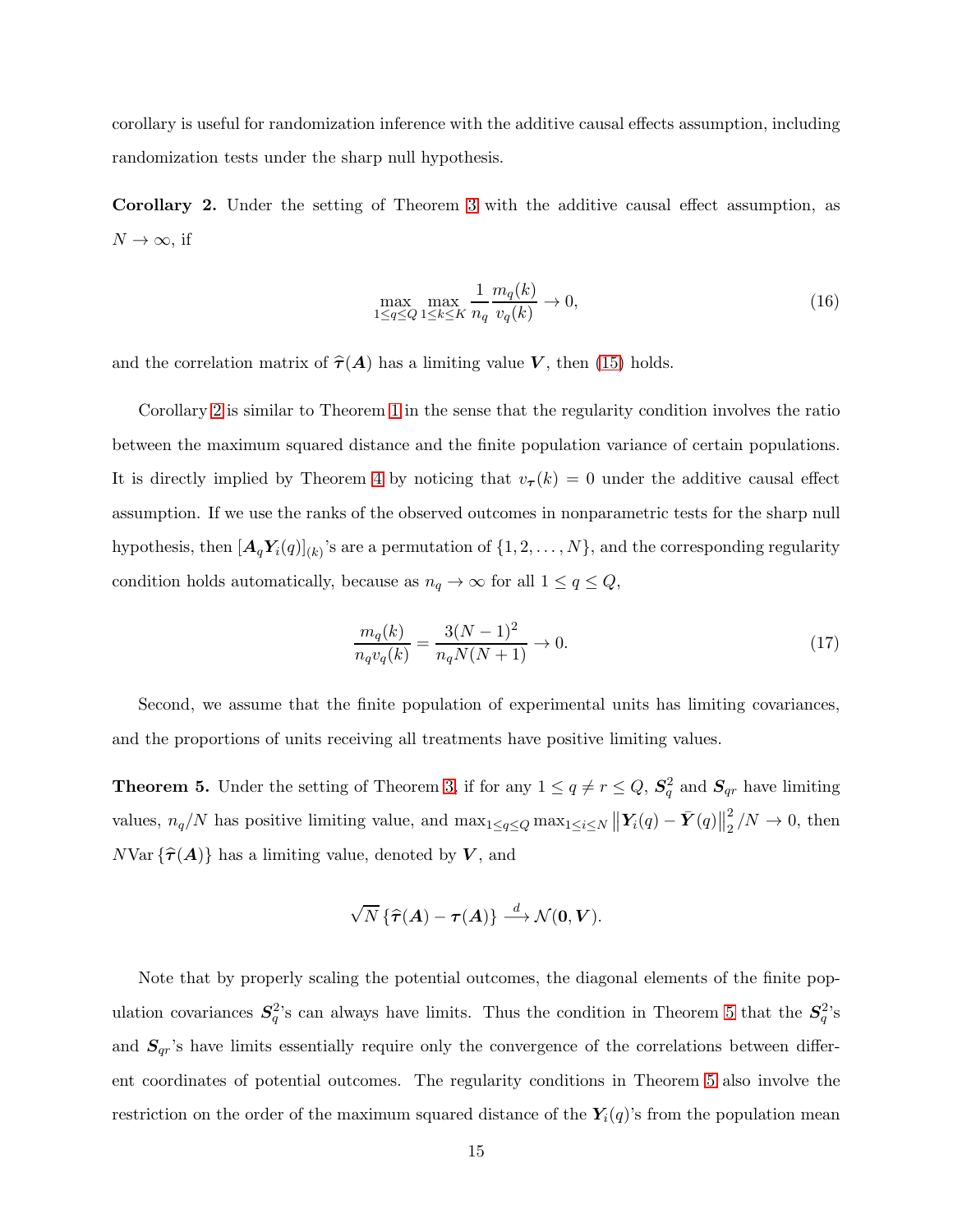$\boldsymbol{Y}(q)$ . When the coordinates of the  $\boldsymbol{Y}_i(q)$ 's are bounded, or i.i.d draws from a superpopulation with more than two moments, the regularity condition  $\max_{1 \leq i \leq N} \left\| \mathbf{Y}_i(q) - \bar{\mathbf{Y}}(q) \right\|_2^2$  $\frac{2}{2}$  /N  $\rightarrow$  0 holds with probability one.

For a scalar outcome, [Freedman \(2008a](#page-25-5)[,b\)](#page-25-6) established a finite population CLT under stronger conditions, requiring that the fourth moments of the potential outcomes are finite. Theorem [4](#page-13-2) deals with a vector outcome and requires weaker conditions.

Now we consider estimation of the covariance of  $\hat{\tau}(A)$ . Because treatment arm q is a simple random sample of the finite population, the sample covariance of  $Y_i$  under treatment q,

$$
s_q^2 = \frac{1}{n_q - 1} \sum_{L_i = q} \left\{ \boldsymbol{Y}_i - \widehat{\boldsymbol{Y}}(q) \right\} \left\{ \boldsymbol{Y}_i - \widehat{\boldsymbol{Y}}(q) \right\}^\top, \quad (1 \le q \le Q)
$$

is unbiased for the population covariance  $S_q^2$  [\(Cochran 1977](#page-24-0)). However,  $S_{\tau(A)}^2$  is generally not estimable, because the potential outcomes  $Y_i(1), \ldots, Y_i(Q)$  cannot be jointly observed. On average, the covariance estimator  $\hat{V}_A = \sum_{q=1}^Q n_q^{-1} A_q s_q^2 A_q^{\top}$  over estimates the sampling variance by  $S^2_{\tau(A)}/N$ . Let  $q_{K,1-\alpha}$  be the  $(1-\alpha)$ th quantile of a  $\chi^2$  distribution with degrees of freedom K.

<span id="page-15-0"></span>**Proposition 3.** Under the regularity conditions in Theorem [5,](#page-14-1)  $s_q^2 - S_q^2$  $\stackrel{p}{\longrightarrow} 0$  for each  $1 \le q \le Q$ . If the limits of  $S_q^2$ 's are not all zero, then the probability that  $\hat{V}_A$  is nonsingular converges to one, and the Wald-type confidence region for  $\tau(A)$ ,

$$
\left\{\boldsymbol{\mu}:\ \{\widehat{\boldsymbol{\tau}}(\boldsymbol{A})-\boldsymbol{\mu}\}^{\top}\widehat{\boldsymbol{V}}_{\boldsymbol{A}}^{-1}\left\{\widehat{\boldsymbol{\tau}}(\boldsymbol{A})-\boldsymbol{\mu}\right\}\leq q_{K,1-\alpha}\right\},\
$$

has asymptotic coverage rate at least as large as  $1 - \alpha$ , and the asymptotic coverage rate equals  $1 - \alpha$  if the causal effects are additive.

Theorems [3](#page-12-0)[–5](#page-14-1) and Proposition [3](#page-15-0) generalize [Neyman \(1923\)](#page-27-0). For a binary treatment and a scalar outcome, his results (c.f. [Imbens and Rubin 2015](#page-26-2)) ensure that the difference-in-means estimator  $\hat{\tau}$ is unbiased for  $\tau = \sum_{i=1}^{N} \{Y_i(1) - Y_i(0)\} / N$  with variance  $S_1^2/n_1 + S_0^2/n_0 - S_\tau^2/N$ , where  $S_1^2$  and  $S_0^2$ are the finite population variances of the treatment and control potential outcomes, and  $S^2_\tau$  is the finite population variance of the individual causal effects. Based on the Normal approximation, a conservative  $1 - \alpha$  confidence interval for  $\tau$  is  $\hat{\tau} \pm \Phi^{-1}(1 - \alpha/2)(s_1^2/n_1 + s_0^2/n_0)^{1/2}$ , where  $s_1^2$  and  $s_0^2$  are the sample variances of the outcomes under treatment and control. [Aronow et al. \(2014](#page-24-6))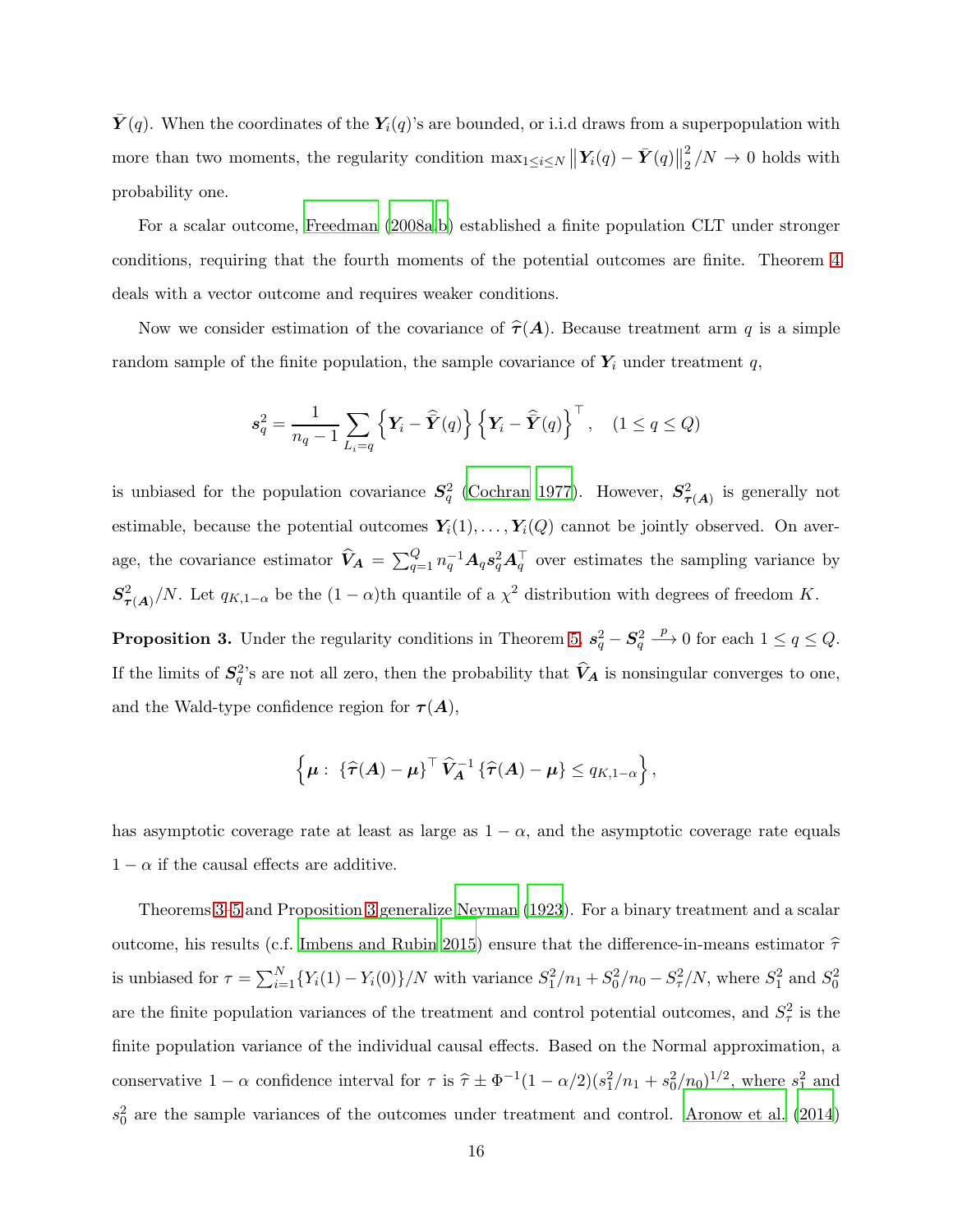proposed a consistent estimator of sharp bounds on the sampling variance of difference-in-means estimator in this setting with a scalar outcome. It will be interesting to extend their result to general experiments with general outcomes.

#### <span id="page-16-0"></span>4 Applications to treatment-control experiments

The generality of Theorems [4](#page-13-2) and [5](#page-14-1) allows us to prove asymptotics for many causal inference problems. Below we review five important examples in treatment-control experiments. Previous literature provided intuitive arguments for asymptotic Normalities in these examples, but our proofs based on Theorems [4](#page-13-2) and [5](#page-14-1) are more rigorous and provide more general results.

In Examples [6–](#page-16-1)[9,](#page-19-0) we consider completely randomized treatment-control experiments. For descriptive simplicity, we unify the notation in these four examples. Consider a completely randomized experiment with N units, among which  $n_1$  units receive treatment and  $n_0$  receive control. For each unit i, let  $Z_i$  be the treatment assignment indicator  $(Z_i = 1$  if treatment;  $Z_i = 0$  if control),  $\mathbf{X}_i = (X_{1i}, \dots, X_{Ki})$  the K dimensional pretreatment covariates,  $Y_i(z)$  the potential outcome under treatment arm z,  $\tau_i = Y_i(1) - Y_i(0)$  the individual causal effect, and  $Y_i = Z_i Y_i(1) + (1 - Z_i) Y_i(0)$ the observed outcome. We use  $\bar{Y}(z)$  and  $\bar{X} = (\bar{X}_1, \ldots, \bar{X}_K)$  to denote finite population means of the potential outcomes and covariates, and  $\tau = \bar{Y}(1) - \bar{Y}(0)$  to denote the average causal effect. To facilitate the discussion, we center the covariates with zero finite population means  $(\bar{X} = 0)$ . As  $N \to \infty$ , we assume the proportions of units receiving both treatments have positive limiting values, the finite population variances and covariances among potential outcomes and covariates have limiting values, and

<span id="page-16-2"></span>
$$
\frac{1}{N} \max_{1 \le i \le N} \left\{ Y_i(z) - \bar{Y}(z) \right\}^2 \to 0, \quad \frac{1}{N} \max_{1 \le i \le N} X_{ki}^2 \to 0, \quad (z = 0, 1; k = 1, \dots, K). \tag{18}
$$

<span id="page-16-1"></span>Example 6 (Combining test statistics in a randomization test). For testing the sharp null hypothesis that  $Y_i(1) = Y_i(0)$  for all i, we need to choose a test statistic, and can use the finite population central limit theorem to determine the rejection region. Two commonly used statistics are the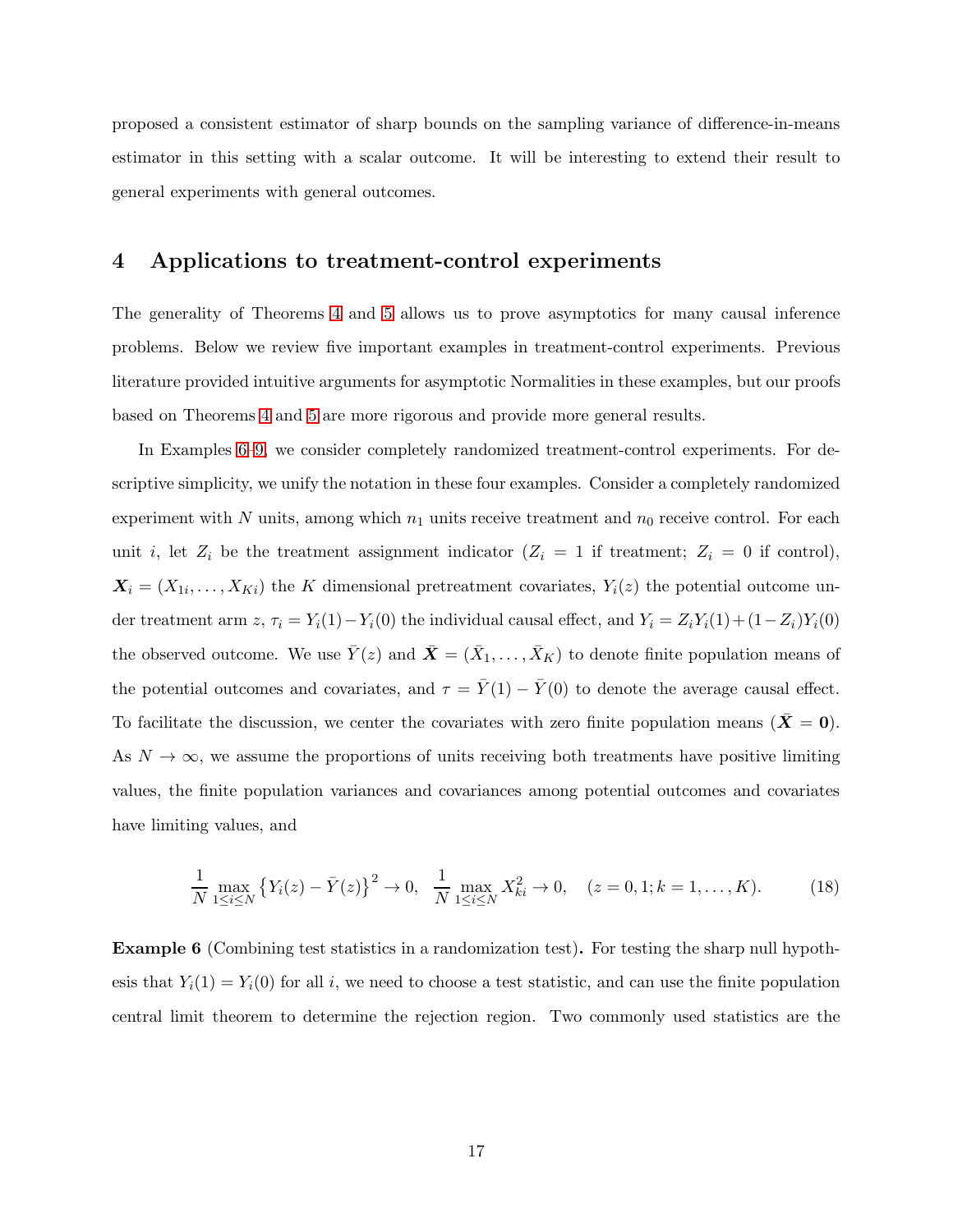difference-in-means statistic

$$
T = \frac{1}{n_1} \sum_{i=1}^{N} Z_i Y_i - \frac{1}{n_0} \sum_{i=1}^{N} (1 - Z_i) Y_i,
$$

and the Wilcoxon rank sum statistic

$$
W = \frac{1}{n_1} \sum_{i=1}^{N} Z_i R_i - \frac{1}{n_0} \sum_{i=1}^{N} (1 - Z_i) R_i,
$$

where  $R_i$  is the rank of  $Y_i$  among all units. Combining T and W can sometimes leads to a more powerful test than using only one of them. To determine the rejection region, it is important to derive the asymptotic joint distribution of  $(T, W)$  under complete randomization. Under the sharp null hypothesis, all the  $Y_i$ 's and  $R_i$ 's are fixed quantities unaffected by the treatment, and the sampling distributions of T and W are determined by the distribution of  $(Z_1, \ldots, Z_N)$ . Let  $\overline{Y}$  and  $\overline{R}$ be the averages, and  $s_Y^2$  and  $s_R^2$  be the variances of pooled  $Y_i$ 's and  $R_i$ 's. Let  $V_\rho$  be a two dimensional correlation matrix with off-diagonal element  $\rho$ . Using Corollary [2](#page-14-0) with potential outcomes  $(Y_i, R_i)^\top$ under both treatment conditions and coefficient matrices  $A_1 = I_{2\times 2}$  and  $A_0 = -I_{2\times 2}$ , if

<span id="page-17-0"></span>
$$
\frac{\max_{1 \le i \le N} |Y_i - \bar{Y}|^2}{n_z s_Y^2} \to 0, \quad \frac{\max_{1 \le i \le N} |R_i - \bar{R}|^2}{n_z s_R^2} \to 0, \quad (z = 0, 1)
$$
\n(19)

and the finite population correlation between  $Y_i$  and  $R_i$ ,  $\rho_N$ , has a limiting value  $\rho_{\infty}$ , then

$$
\left(\frac{T}{\sqrt{\text{Var}(T)}}, \frac{W}{\sqrt{\text{Var}(W)}}\right) = \sqrt{\frac{n_1 n_0}{N}} \left(T/s_Y, W/s_R\right) \stackrel{d}{\longrightarrow} \mathcal{N}\left(\mathbf{0}, \mathbf{V}_{\rho_{\infty}}\right).
$$

Note that the first condition in [\(19\)](#page-17-0) is ensured by [\(18\)](#page-16-2), and the second condition in [\(19\)](#page-17-0) holds automatically as argued in  $(17)$ . To determine the rejection region for  $(T, W)$ , similar to [Rosenbaum](#page-27-11) [\(2012](#page-27-11)), we introduce  $1-\gamma_\rho(c)$ , the probability of the 2-dimensional lower orthant  $(-\infty, c] \times (-\infty, c]$ for a 2-dimensional Normal distribution with mean zero and covariance matrix  $V_{\rho}$ . Let  $c_{\alpha}$  be a constant such that  $\gamma_{\rho_N}(c_\alpha) = \alpha$ . The rejection region with significance level  $\alpha$  is  $\sqrt{n_1 n_0/N}$  max  $\{T/s_Y, W/s_R\} >$  $c_{\alpha}$ . We can easily generalize the above results to more than two test statistics.

**Example 7** (Multiple randomization tests). Assuming for each unit  $i$  under treatment assignment z, there is a two dimensional potential outcome vector  $Y_i(z) = (Y_{1i}(z), Y_{2i}(z))$ . We are interested in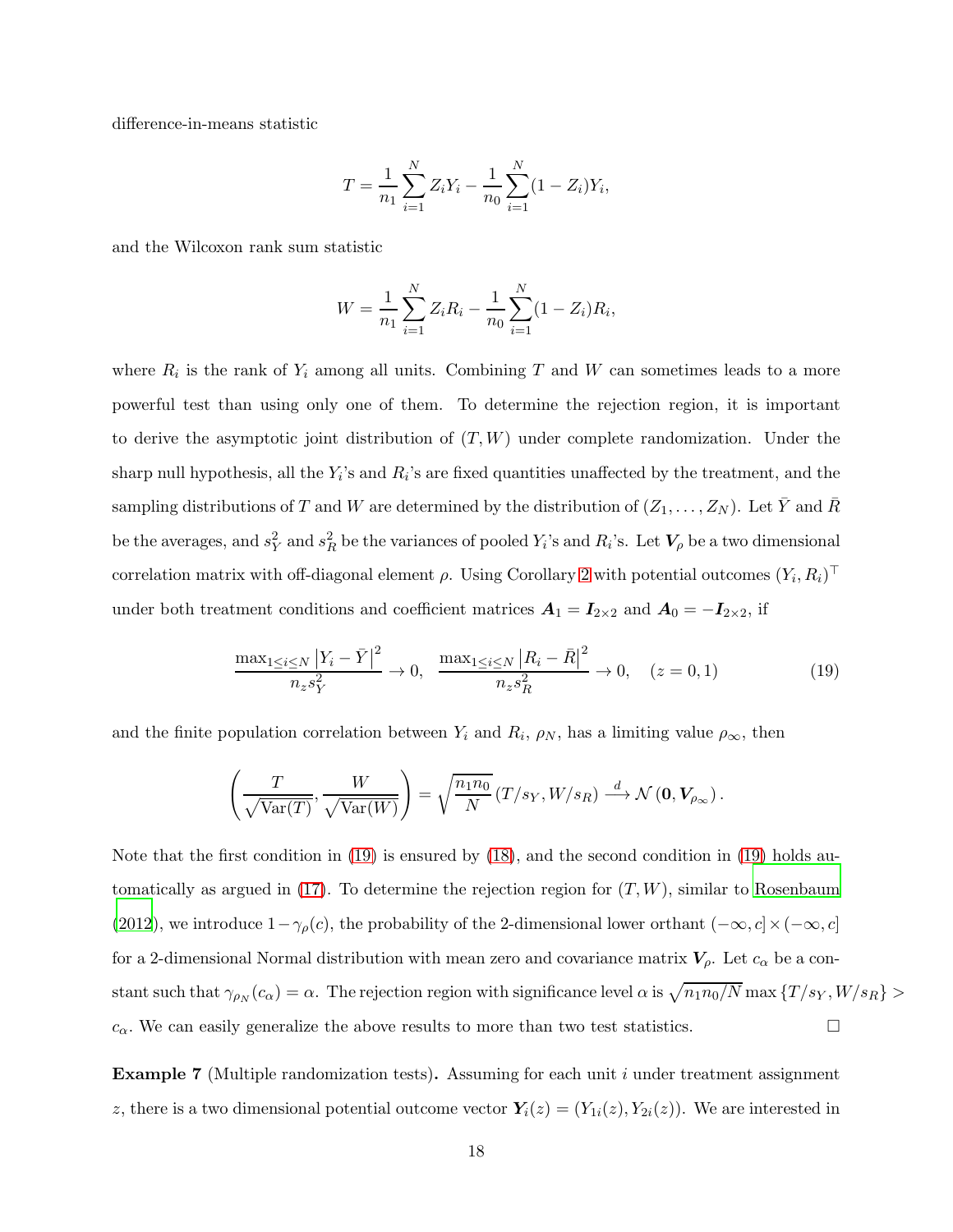testing two sharp null hypotheses that  $Y_{1i}(1) = Y_{1i}(0)$  and  $Y_{2i}(1) = Y_{2i}(0)$  for all i, simultaneously. Let  $Y_{1i}$  and  $Y_{2i}$  be the observed outcomes for unit i. We can use the difference-in-means statistics to test both sharp null hypotheses:

$$
T_1 = \frac{1}{n_1} \sum_{i=1}^{N} Z_i Y_{1i} - \frac{1}{n_0} \sum_{i=1}^{N} (1 - Z_i) Y_{1i},
$$
  

$$
T_2 = \frac{1}{n_1} \sum_{i=1}^{N} Z_i Y_{2i} - \frac{1}{n_0} \sum_{i=1}^{N} (1 - Z_i) Y_{2i}.
$$

In Example [6,](#page-16-1) the two test statistics are used to test the same sharp null hypothesis, but  $T_1$  and  $T_2$  here are used to test two different null hypotheses. One way to control the type one error is the Bonferroni correction, using only the marginal asymptotic distribution of  $T_1$  and  $T_2$ . A more efficient way is to use the joint distribution of  $(T_1, T_2)$ . For  $k = 1, 2$ , let  $\bar{Y}_k$  and  $s_{Y_k}^2$  be the mean and variance of the pooled observed values of the  $Y_{ki}$ 's. We use Corollary [2](#page-14-0) with potential outcomes  $(Y_{1i}(z), Y_{2i}(z))^{\top}$  and coefficient matrices  $\mathbf{A}_1 = \mathbf{I}_{2\times 2}$  and  $\mathbf{A}_0 = -\mathbf{I}_{2\times 2}$ . According to Corollary [2,](#page-14-0) under the sharp null hypothesis, if  $\max_{1 \le i \le N} (Y_{ki} - \bar{Y}_k)^2 / (n_z s_{Y_k}^2) \to 0$  for  $k = 1, 2$  and  $z = 0, 1$ , and the finite population correlation between  $Y_{1i}$  and  $Y_{2i}$ ,  $\eta_N$ , has a limiting value  $\eta_{\infty}$ , then

$$
\left(\frac{T_1}{\sqrt{\text{Var}(T_1)}}, \frac{T_2}{\sqrt{\text{Var}(T_2)}}\right) = \sqrt{\frac{n_1 n_0}{N}} \left(T_1/s_{Y_1}, T_2/s_{Y_2}\right) \stackrel{d}{\longrightarrow} \mathcal{N}\left(\mathbf{0}, \mathbf{V}_{\eta_{\infty}}\right),
$$

recalling that  $V_{\eta_{\infty}}$  is a two dimensional correlation matrix with off-diagonal element  $\eta_{\infty}$ . Let  $c_{\alpha}$  be a constant satisfying  $\gamma_{\eta_N}(c_\alpha) = \alpha$  defined in Example [6,](#page-16-1) and we then choose the rejection region as  $\sqrt{n_1 n_0/N}$  max  $\{T_1/s_{Y_1}, T_2/s_{Y_2}\}$  $\} > c_{\alpha}.$ 

The previous examples in this section dealt with cases under the sharp null hypotheses that the individual outcomes are unaffected by the treatment. More interestingly, Theorems [3–](#page-12-0)[5](#page-14-1) are useful for obtaining the repeated sampling properties of many causal estimators under different designs. We illustrate this angle with Examples [8–](#page-18-0)[11](#page-21-1) below.

<span id="page-18-0"></span>Example 8 (Rerandomization). Over complete randomization, the difference-in-means of covariates,  $\hat{\tau}_X = \sum_{i=1}^N Z_i X_i/n_1 - \sum_{i=1}^N (1 - Z_i) X_i/n_0$ , has expectation zero. However, for a realized randomization, as pointed by [Morgan and Rubin \(2012](#page-26-6)), it is very likely that some covariates are not balanced in means between two treatment groups. Therefore, it is reasonable to accept only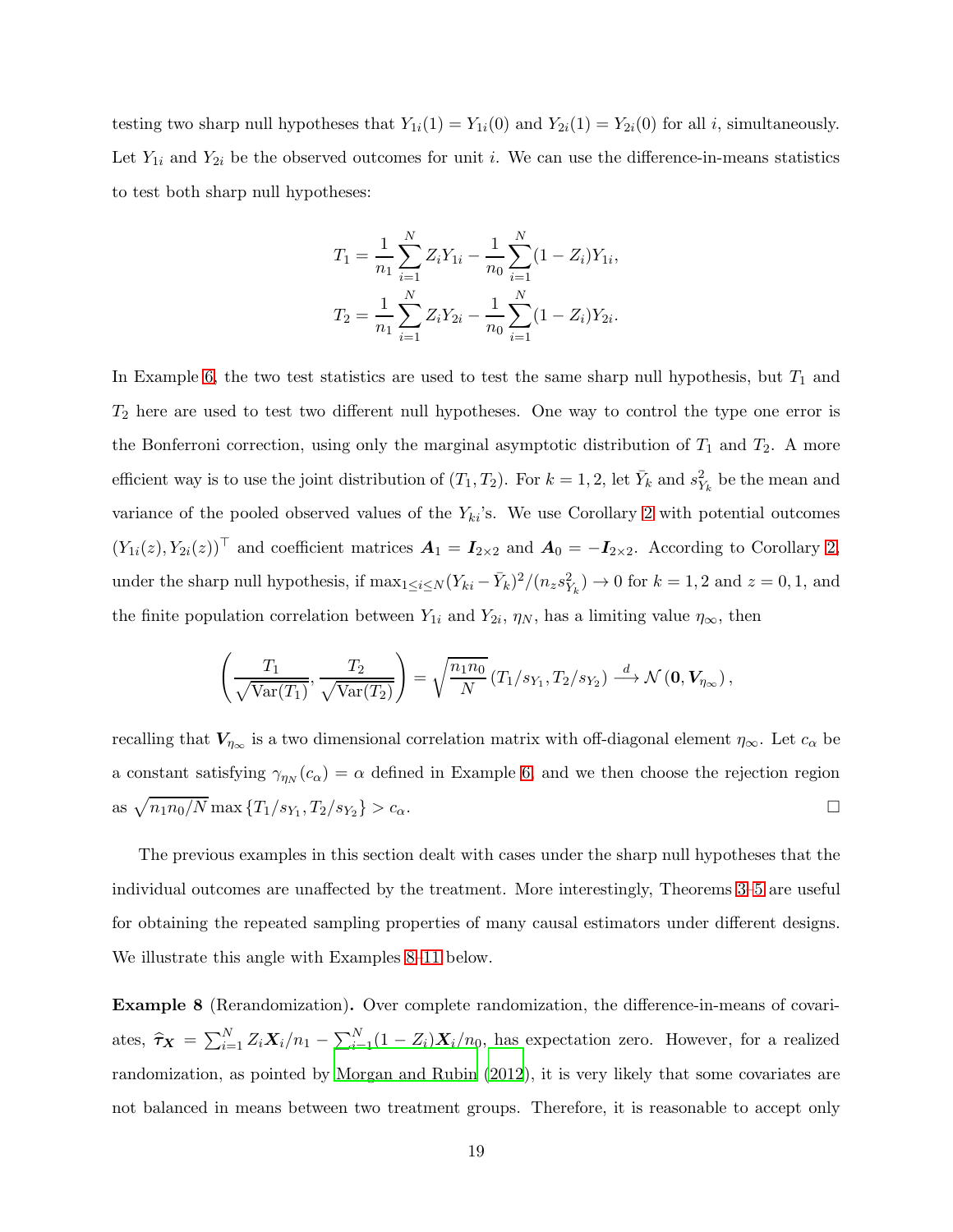those randomizations satisfying certain balancing criterion, such as, a certain norm of the differencein-means of covariates is less than or equal to a pre-determined threshold. This is rerandomizaton. Note that the covariates  $X$  are "outcomes" unaffected by the treatment, with known finite population covariance  $S_X^2$ . Using Theorem [5](#page-14-1) with potential outcome  $X_i$  for both treatment conditions and coefficient matrices  $A_1 = I_{K \times K}$  and  $A_0 = -I_{K \times K}$ , over complete randomization,

$$
\widehat{\boldsymbol{\delta}} \equiv \left(\frac{N}{n_1 n_0} \mathbf{S}_{\mathbf{X}}^2\right)^{-1/2} \widehat{\boldsymbol{\tau}}_{\mathbf{X}} \stackrel{d}{\longrightarrow} \mathcal{N}(0, \mathbf{I}_{K \times K}),
$$

and therefore,  $\hat{\delta}^\top \hat{\delta} \stackrel{d}{\longrightarrow} \chi^2_K$ . [Morgan and Rubin \(2012](#page-26-6)) suggested a rerandomization criterion such that  $\delta^{\top}\delta$  is smaller than a threshold, and obtained theoretical results assuming that  $\delta$  follows and exact Normal distribution. More importantly, we need to study the properties of the difference-inmeans estimator  $\hat{\tau} = \sum_{i=1}^{N} Z_i Y_i/n_1 - \sum_{i=1}^{N} (1 - Z_i) Y_i/n_0$  under rerandomization, which is conceptually the same as the conditional distribution of  $\hat{\tau}$  given that  $\hat{\delta}$  satisfies the rerandomization criterion over complete randomization. Therefore, it is crucial to obtain the joint asymptotic distribution of  $(\hat{\tau}, \hat{\tau}_X)$  over complete randomization. According to Theorem [5](#page-14-1) with potential outcomes  $(Y(z), X_i)$ and coefficient matrices  $A_1 = I_{(K+1)\times (K+1)}$  and  $A_0 = -I_{(K+1)\times (K+1)}$ , the joint distribution of  $(\hat{\tau}, \hat{\tau}_X)$  is asymptotically Normal if [\(18\)](#page-16-2) holds, a result utilized by [Li, Ding, and Rubin \(2016](#page-26-8)) to prove asymptotic properties of rerandomization. [Cochran \(1965](#page-24-9), [1982](#page-24-10)) discussed a related problem in observational studies.

<span id="page-19-0"></span>Example 9 (Regression adjustment in completely randomized experiments). Although the simple difference-in-means estimator of the average causal effect is unbiased, carefully utilizing the covariates often improves the efficiency [\(Freedman 2008a](#page-25-5)[,b](#page-25-6); [Lin 2013](#page-26-9)). A class of regression adjustment estimators for the average causal effects is

<span id="page-19-1"></span>
$$
\widehat{\tau}(\boldsymbol{\beta}_1, \boldsymbol{\beta}_0) = \frac{1}{n_1} \sum_{i=1}^N Z_i \left( Y_i - \boldsymbol{\beta}_1^\top \mathbf{X}_i \right) - \frac{1}{n_0} \sum_{i=1}^N (1 - Z_i) \left( Y_i - \boldsymbol{\beta}_0^\top \mathbf{X}_i \right), \tag{20}
$$

where  $\beta_1$  and  $\beta_0$  are any vectors that do not depend on the treatment indicators but can implicitly depend on N with limiting values as  $N \to \infty$ . When  $\beta_1 = \beta_0 = 0$ , it reduces to the simple difference-in-means estimator. According to [\(20\)](#page-19-1),  $\hat{\tau}(\beta_1,\beta_0)$  is essentially the differencein-means estimator with "adjusted" treatment potential outcome  $Y_i(1) - \beta_1^{\top} X_i$  and "adjusted"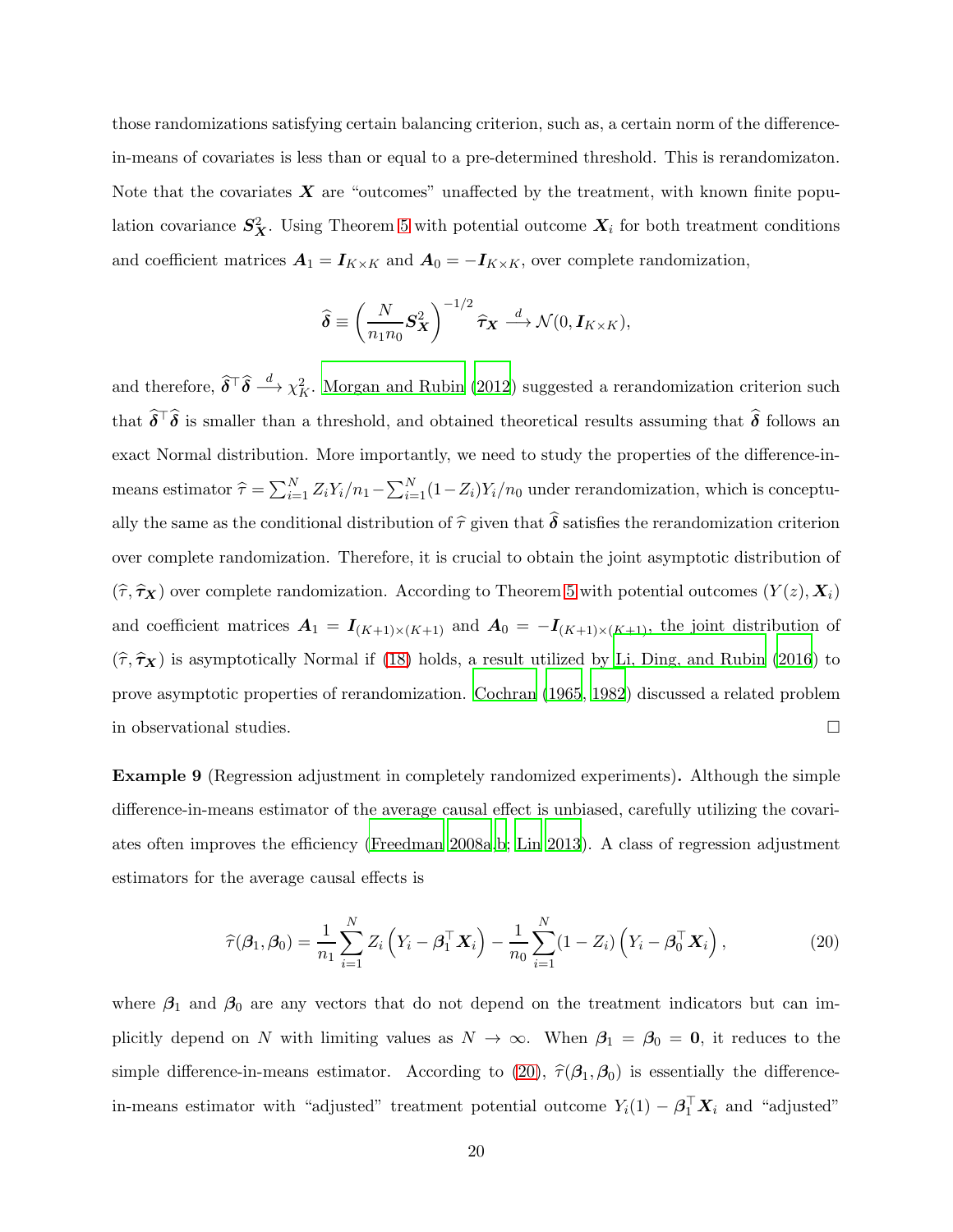control potential outcome  $Y_i(0) - \beta_0^\top \mathbf{X}_i$  for unit i. Note that the average causal effect based on the adjusted potential outcomes remains the same as the average causal effect based on the original potential outcomes  $\tau$ . Therefore, the classical result [\(Neyman 1923](#page-27-0)) guarantees that over complete randomization,  $\hat{\tau}(\beta_1,\beta_0)$  is unbiased for  $\tau$ , and the CLT in Theorem [5](#page-14-1) with potential outcomes  $Y_i(z) - \beta_z^{\top} \mathbf{X}_i$  and coefficients  $A_1 = 1$  and  $A_0 = -1$  guarantees its asymptotic Normality. We can construct a conservative large-sample confidence interval based on the "adjusted" observed outcome data  $Y_i - \beta_1^\top \mathbf{X}_i$  for treated units with  $Z_i = 1$  and  $Y_i - \beta_0^\top \mathbf{X}_i$  for control units with  $Z_i = 0$ .

In practice, how to choose  $\beta_1$  and  $\beta_0$ ? Let  $\beta_z$  be the finite population least squares coefficient of  $Y_i(z)$  on  $\mathbf{X}_i$  for units  $i = 1, 2, ..., N$  (cf. [Cochran 1977](#page-24-0)). We show in the Supplementary Material that the sampling variance of any regression adjustment estimator has the following decomposition:

$$
\text{Var}\{\widehat{\tau}(\boldsymbol{\beta}_1,\boldsymbol{\beta}_0)\}=\text{Var}\{\widehat{\tau}(\widehat{\boldsymbol{\beta}}_1,\widehat{\boldsymbol{\beta}}_0)\}+\text{Var}\{\widehat{\tau}(\boldsymbol{\beta}_1,\boldsymbol{\beta}_0)-\widehat{\tau}(\widehat{\boldsymbol{\beta}}_1,\widehat{\boldsymbol{\beta}}_0)\},
$$

demonstrating that  $\hat{\tau}(\beta_1,\beta_0)$  is optimal in the sense of having the smallest sampling variance among all regression adjustment estimators defined in [\(20\)](#page-19-1). However, because  $\beta_1$  and  $\beta_0$  are both unknown, in practice we instead use the sample least squares coefficient of  $Y_i$  on  $X_i$  for units in treatment arm z,  $\beta_z$ , to replace  $\beta_z$ . In the Supplementary Material, we show that the two regression adjustment estimators with true and estimated least squares coefficients,  $\hat{\tau}(\beta_1,\beta_0)$  and  $\widehat{\tau}(\beta_1,\beta_0)$ , have the same asymptotic Normal distribution, and the difference between them is of order  $o_p(1/\sqrt{N})$ , without requiring any further regularity conditions beyond [\(18\)](#page-16-2). Furthermore, we show that treating  $\beta_1$  and  $\beta_0$  as if they were pretreatment vectors does not affect the asymptotic coverage rate of the confidence interval based on the Normal approximation.

Recently, [Lin \(2013](#page-26-9)) established a connection between regression estimator [\(20\)](#page-19-1) and linear regression with full treatment-covariate interactions using the Huber–White variance estimator. We supplement his result with "optimality" and a rigorous proof of the asymptotic Normality. [Samii and Aronow \(2012](#page-28-6)) focused on comparison of regression-based and randomization-based standard errors, [Abadie et al. \(2014](#page-24-1)) gave a proof of the asymptotic Normality of the regression estimator under independent assignment indicators, and [Rosenbaum \(2002a](#page-27-12)) discussed alternative forms of covariate adjustment in randomized experiments.

<span id="page-20-0"></span>Example 10 (Cluster-randomized experiments). We consider a cluster-randomized experiment,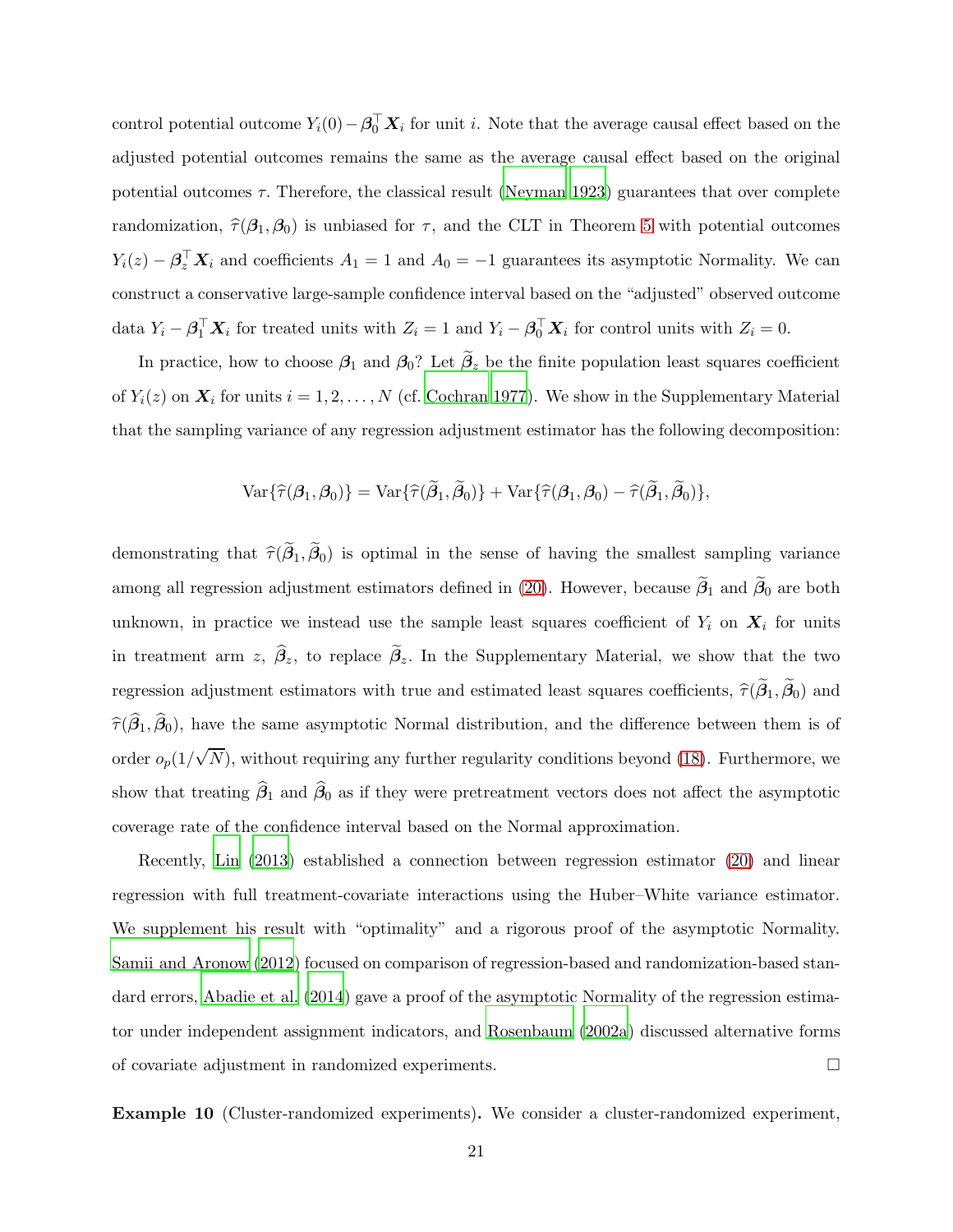where individuals within the same cluster receive the same treatment condition. Assume there are M clusters, and among them,  $m_1$  clusters receive treatment and  $m_0$  clusters receive control. Let  $\widetilde{Y}_j(z)$  be the total potential outcome of units in cluster j under treatment arm  $z$ ,  $\widetilde{X}_j$  a K dimensional cluster-level covariate (including the total number of units and aggregate covariates in each cluster), and  $\widetilde{X}$  be the finite population average of cluster-level covariates. To faciliate the discussion, we center the cluster-level covariates at zero  $\overline{X} = 0$ . Let N be the total number of units, and  $\tau = \sum_{j=1}^{M} {\{\widetilde{Y}_j(1) - \widetilde{Y}_j(0)\}}/N$  be the average causal effect over all units. For cluster j, let  $\widetilde{Z}_j$  be the treatment assignment indicator, and  $\widetilde{Y}_j = \widetilde{Z}_j \widetilde{Y}_j(1) + (1 - \widetilde{Z}_j) \widetilde{Y}_j(0)$  be the observed outcome. We consider the following class of adjusted estimators for the average causal effect  $\tau$ :

<span id="page-21-2"></span>
$$
\widehat{\Delta}(\gamma_1, \gamma_0) = \frac{M}{N} \left[ \frac{1}{m_1} \sum_{j=1}^{M} \widetilde{Z}_j \left( \widetilde{Y}_j - \gamma_1^\top \widetilde{X}_j \right) - \frac{1}{m_0} \sum_{j=1}^{M} (1 - \widetilde{Z}_j) \left( \widetilde{Y}_j - \gamma_0^\top \widetilde{X}_j \right) \right],
$$
(21)

where  $\gamma_z$ 's are any vectors that do not depend on the treatment indicators but can depend implicitly on M with limiting values as  $M \to \infty$ . When  $\gamma_1 = \gamma_0 = 0$ , [\(21\)](#page-21-2) reduces to the simple difference-in-means estimator. [Middleton and Aronow \(2015](#page-26-7)) showed that  $\widehat{\Delta}(\gamma_1, \gamma_0)$  is unbiased for  $\tau$  when  $\gamma_1 = \gamma_0$  and they are both predetermined constant vectors. Note that if we view each cluster as an experimental unit in a completely randomized experiment,  $\hat{\Delta}(\gamma_1, \gamma_0)$  is essentially the regression adjustment estimator discussed in Example [9,](#page-19-0) up to a scale constant  $M/N$ . Therefore, all results of Example [9](#page-19-0) apply here. For instance, we can choose the "optimal" adjustment coefficients as  $\hat{\gamma}_z$ , the sample least squares coefficient of  $\widetilde{Y}_j$  on  $\widetilde{X}_j$  for units in treatment arm  $z = 1, 0$ . Due to the similarity to Example [9,](#page-19-0) we relegate the details about the asymptotic distribution and confidence interval construction to the Supplementary Material.

# <span id="page-21-0"></span>5 Application to factorial experiments

Our final example is about unbalanced  $2<sup>K</sup>$  factorial designs with multiple treatment factors and causal effects, extending [Dasgupta et al. \(2015](#page-24-5))'s discussion of finite sample properties of balanced  $2^K$  factorial designs.

<span id="page-21-1"></span>**Example 11.** Consider a factorial design with K factors, where each factor has two levels  $+1$ and  $-1$ , and in total there are  $Q = 2<sup>K</sup>$  treatment combinations. For each treatment combination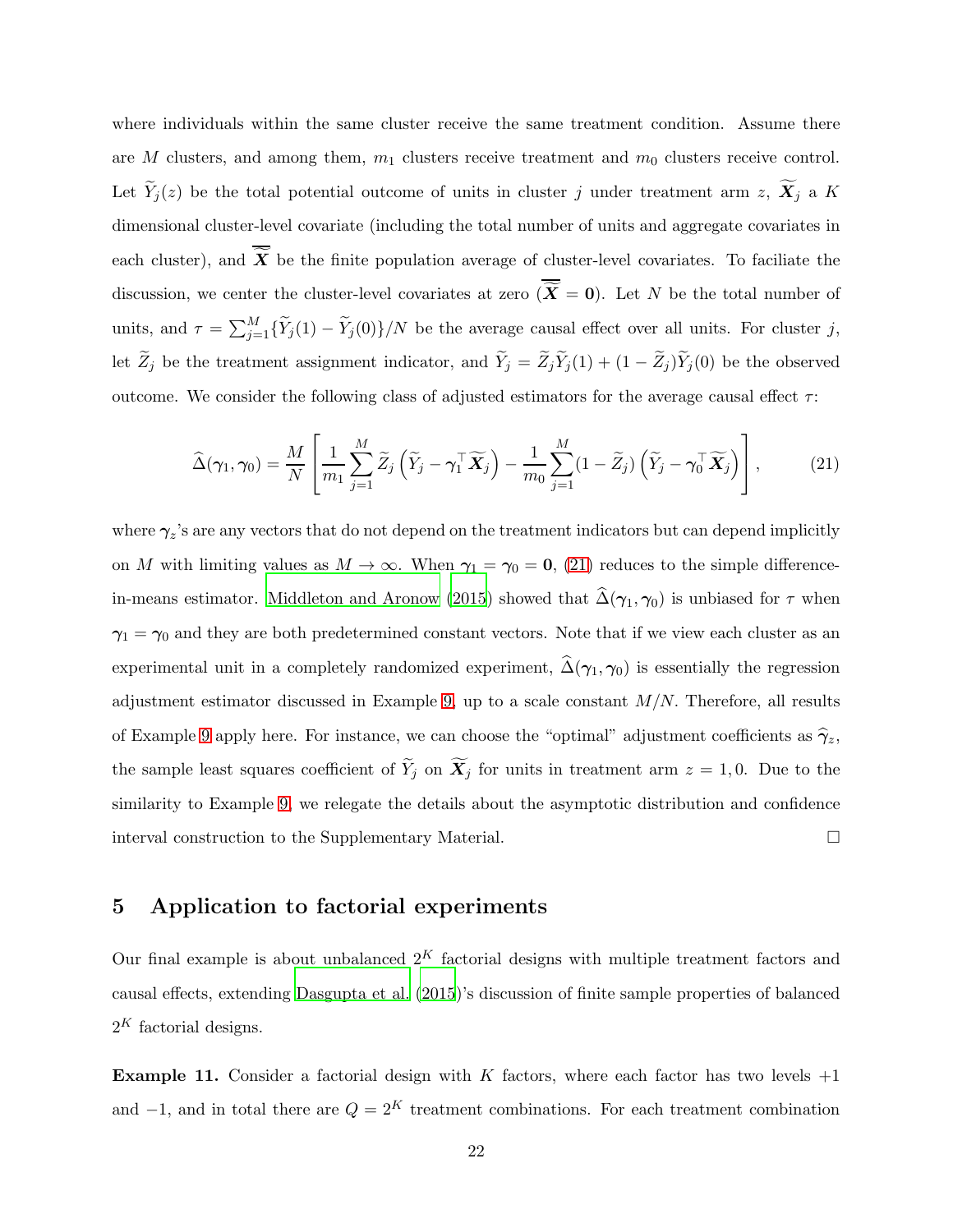$1 \leq q \leq Q$ , let  $z(q) = (z_1(q), z_2(q), \ldots, z_k(q))$  be the levels of the K factors, and  $n_q$  be the number of units. Let  $N = \sum_{q=1}^{Q} n_q$  be the total number of units,  $Y_i(q)$  the potential outcome of unit *i* and  $\bar{Y}(q) = \sum_{i=1}^{N} Y_i(q)/N$  the average potential outcome under treatment combination q. Let  $Y_i(1:Q) = (Y_i(1), Y_i(2), \ldots, Y_i(Q))$  be the Q dimensional row vector consisting of unit i's potential outcomes under all treatment combinations, and  $\bar{Y}(1:Q) = (\bar{Y}(1), \bar{Y}(2), \ldots, \bar{Y}(Q))$  be the row vector consisting of all average potential outcomes. Following the notation in [Dasgupta et al.](#page-24-5) [\(2015](#page-24-5)), each factorial effect can be characterized by a column vector with half of its elements being +1 and the other half being −1. For example, the average main effect of factor 1 is

$$
\tau_1 = \frac{1}{2^{K-1}} \sum_{q=1}^{Q} 1\{z_1(q) = 1\} \cdot \bar{Y}(q) - \frac{1}{2^{K-1}} \sum_{q=1}^{Q} 1\{z_1(q) = -1\} \cdot \bar{Y}(q)
$$

$$
= \frac{1}{2^{K-1}} \sum_{q=1}^{Q} z_1(q) \bar{Y}(q) = \frac{1}{2^{K-1}} \bar{Y}(1:Q) \mathbf{g}_1,
$$

where  $g_1 = (z_1(1), z_1(2), \ldots, z_1(Q))^T$  characterizes the first factorial effect. In general, let  $g_k =$  $(g_{k1},...,g_{kQ})^{\top} \in \{+1,-1\}^Q$  be the vector generating the kth factorial effect, and  $\tau_k = 2^{-(K-1)}\bar{Y}(1:Q)g_k$ be the kth average factorial effect.

For each unit i, let  $L_i$  be the treatment assignment indicator  $(L_i = q$  if unit i receives treatment combination q), and  $Y_i = Y_i(L_i)$  be the observed outcome. Let  $\overline{Y}(q) = \sum_{i=1}^{N} 1\{L_i = q\} Y_i/n_q$  be the average observed outcome under treatment combination q, and  $\hat{Y}(1:Q) = (\hat{Y}(1), \hat{Y}(2), \dots, \hat{Y}(Q))$ the row vector consisting of all average observed outcomes. An unbiased estimator for  $\tau_k$  is

$$
\widehat{\tau}_k = 2^{-(K-1)} \widehat{Y}(1:Q) \mathbf{g}_k = 2^{-(K-1)} \sum_{q=1}^Q g_{kq} \widehat{Y}(q) \quad (1 \le k \le Q-1).
$$

We first consider the joint asymptotic distribution of the  $\hat{\tau}_k$ 's under the sharp null hypothesis that  $Y_i(1) = \cdots = Y_i(Q)$  for all units i. Let  $m_N$  be the maximum squared distance of the  $Y_i$ 's from the average, and  $v_N$  be the finite population variance. From Theorem [3,](#page-12-0) under the sharp null hypothesis, for any  $1 \leq k, m \leq Q-1$ , the variance of  $\hat{\tau}_k$  is  $\text{Var}_0(\hat{\tau}_k) = 2^{-2(K-1)} \sum_{q=1}^Q n_q^{-1} v_N$ , and the covariance between  $\hat{\tau}_k$  and  $\hat{\tau}_m$  is  $Cov_0(\hat{\tau}_k, \hat{\tau}_m) = 2^{-2(K-1)} \sum_{q=1}^Q n_q^{-1} g_{kq} g_{mq} v_N$ . According to Corollary [2,](#page-14-0) as  $N \to \infty$ , if for each  $1 \le q \le Q$ ,  $m_N/(n_q v_N)$  converges to zero, and  $n_q/N$  has a positive limit, then all the  $\hat{\tau}_k$ 's are jointly Normal asymptotically. Without the sharp null hypothesis,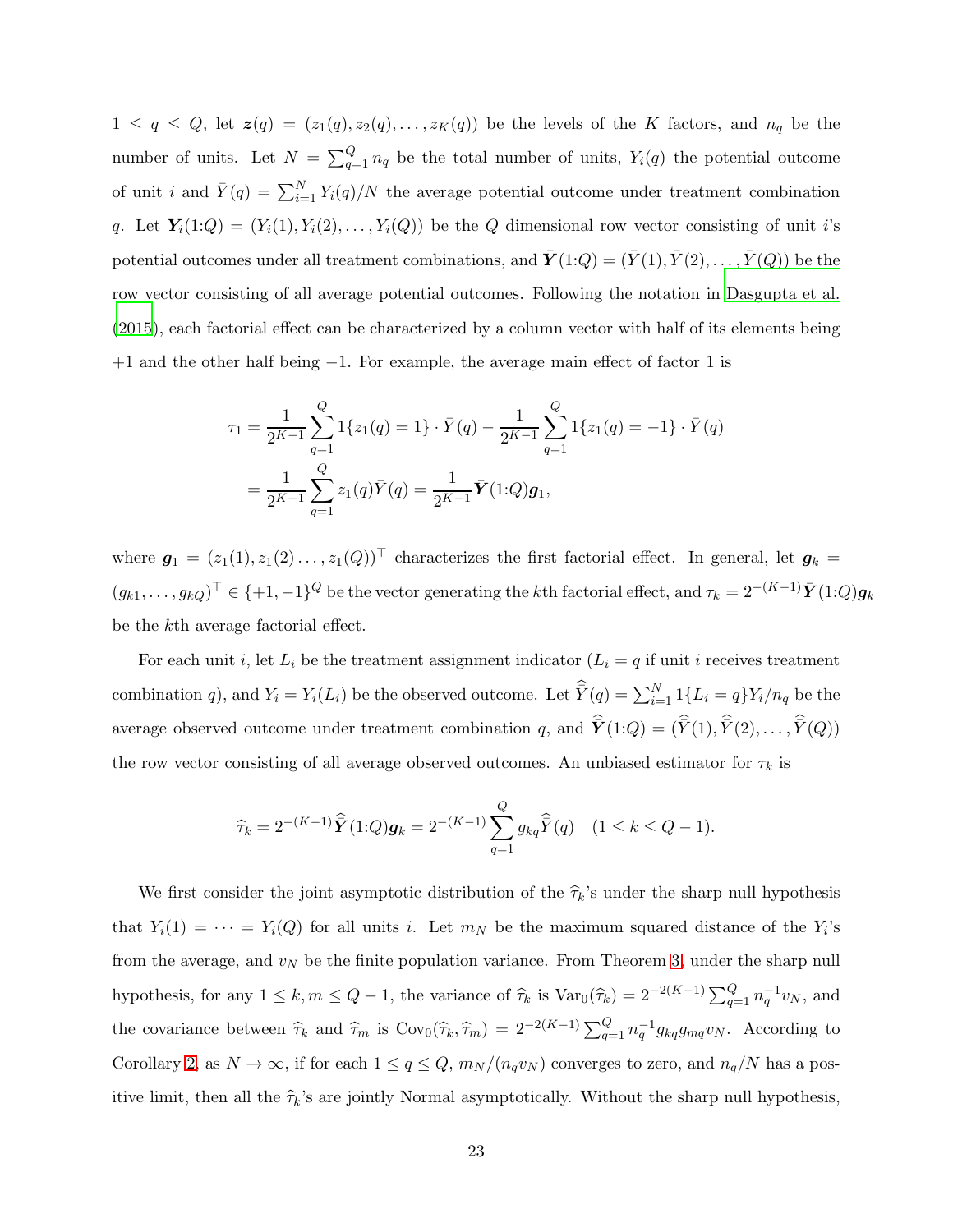the asymptotic Normality of the  $\hat{\tau}_k$ 's over repeated sampling can be similarly established, and it is straightforward to extend it to regression adjustment in factorial experiments [\(Lu 2016a](#page-26-11)[,b\)](#page-26-12).

If we consider only the marginal distribution of  $\hat{\tau}_k$  under the sharp null hypothesis, then the regularity condition for asymptotic Normality can be weakened. In practice, it is likely that both the total number of units N and the total number of treatment combinations  $Q = 2^K$  are large, but the number of units in each treatment combination is moderate. Instead of assuming that the total number of treatments is fixed and does not change as N increases, we allow the number of total treatment combinations Q to increase as N becomes larger. Under the sharp null hypothesis, if the design is balanced with  $n_q = N/Q$ , then the  $\hat{\tau}_k$ 's have exactly the same distribution by symmetry, although their realized numerical values can be different. Without loss of generality, we consider only  $\hat{\tau}_1$ , which is essentially the difference-in-means of a random half versus the remaining half of the observed values of the outcomes. Its asymptotic Normality follows directly from Theorem [1,](#page-47-0) if  $\{Y_i : i = 1, \ldots, N\}$  satisfies Condition [\(4\)](#page-4-1). The theory for unbalanced designs appears to be more technical, and we defer the discussion to the Supplementary Material.

# 6 Discussion

We have established general forms of finite population CLTs, which were frequently invoked implicitly in randomization-based causal inference. We use them to study asymptotic properties of randomization-based causal inference in completely randomized experiments, cluster randomized experiments, and factorial experiments. For stratified experiments, each stratum is essentially a completely randomized experiment [\(Kempthorne 1952](#page-26-1); [Hinkelmann and Kempthorne 2008\)](#page-25-1). Therefore, if the number of strata is small but the sample size is large within each stratum, then we can apply the finite population CLTs to each stratum, and average over the strata to obtain the finite population CLTs for the causal estimators; if the number of independent strata is large, then it suffices to use the classical CLTs for independent variables. Matched-pair experiments are special cases of stratified experiments with two units within each stratum, and the CLT requires a large number of pairs [\(Rosenbaum 2002b;](#page-27-2) [Imai 2008](#page-25-12)). Our finite population CLTs may also be useful for other experimental designs–a prospect that needs further investigation and analyses [\(Kempthorne](#page-26-1) [1952;](#page-26-1) [Hinkelmann and Kempthorne 2008](#page-25-1)).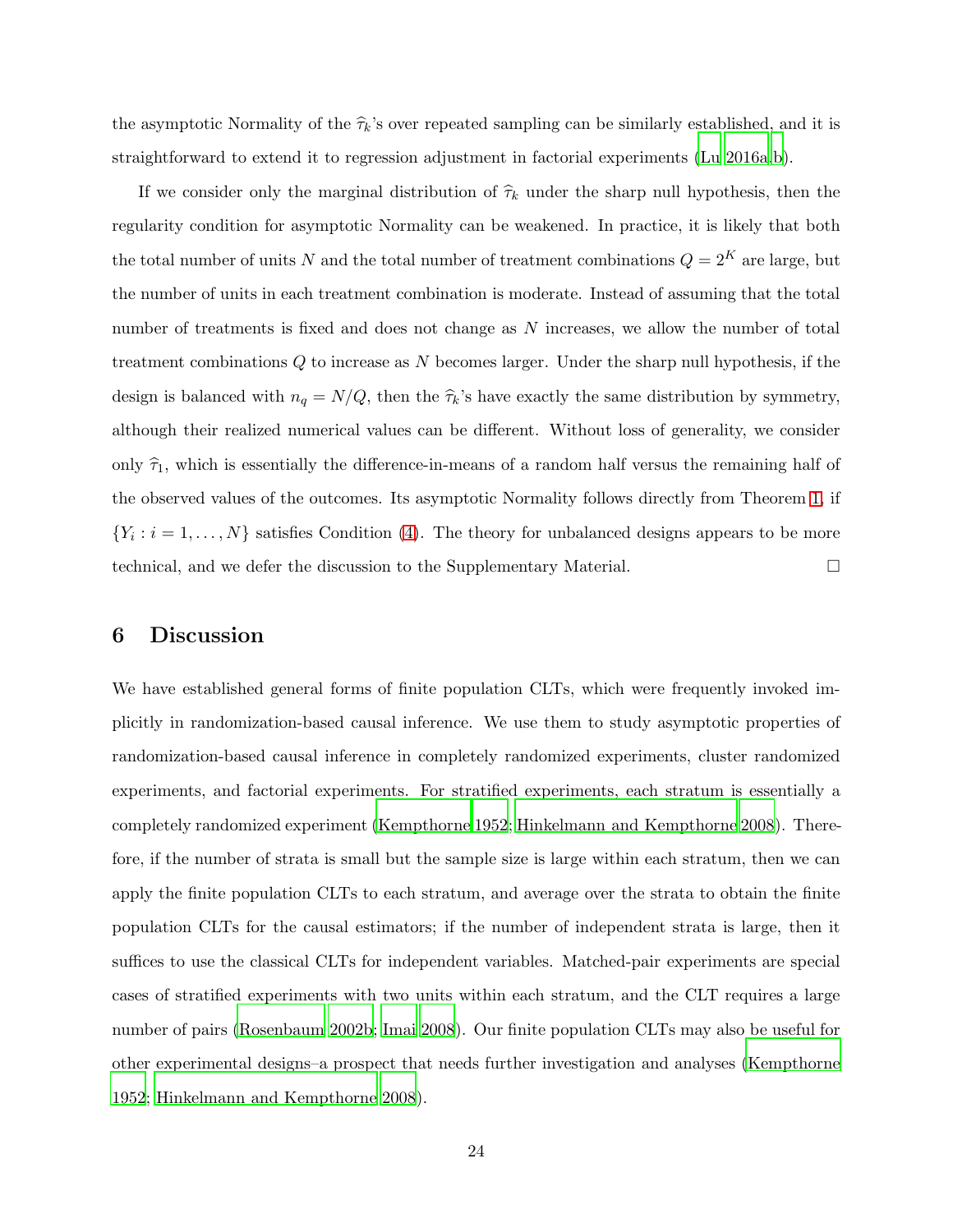# References

- <span id="page-24-1"></span>A. Abadie, S. Athey, G. W. Imbens, and J. M. Wooldridge. Finite population causal standard errors. Technical Report 20325, National Bureau of Economic Research, 2014.
- <span id="page-24-6"></span>P. M. Aronow, D. P. Green, and D. K. K. Lee. Sharp bounds on the variance in randomized experiments. *The Annals of Statistics*, 42:850–871, 2014.
- <span id="page-24-9"></span>W. G. Cochran. The planning of observational studies of human populations. *Journal of the Royal Statistical Society. Series A (General)*, 128:234–266, 1965.
- <span id="page-24-0"></span>W. G. Cochran. *Sampling Techniques*. New York: Wiley, 3rd edition, 1977.
- <span id="page-24-10"></span>W. G. Cochran. Performance of a preliminary test of comparability in observational studies (Technical report No. 29 to the U.S. Office of Naval Research, February 4, 1970). In Betty I. M. Cochran, editor, *Contributions to Statistics*, volume 96, pages 96.0–96.14. New York: John Wiley & Sons, 1982.
- <span id="page-24-8"></span>M. A. Creasy. Limits for the ratio of means. *Journal of the Royal Statistical Society. Series B (Methodological)*, 16:186–194, 1954.
- <span id="page-24-5"></span>T. Dasgupta, N. S. Pillai, and D. B. Rubin. Causal inference from  $2^K$  factorial designs by using potential outcomes. *Journal of the Royal Statistical Society: Series B (Statistical Methodology)*, 77:727–753, 2015.
- <span id="page-24-3"></span>P. Ding. A paradox from randomization-based causal inference. *Statistical Science*, in press, 2016.
- <span id="page-24-4"></span>P. Ding and T. Dasgupta. A potential tale of two by two tables from completely randomized experiments. *Journal of American Statistical Association*, 111:157–168, 2016.
- <span id="page-24-7"></span>R. Durrett. *Probability: Theory and Examples*. Cambridge: Cambridge University Press, fourth edition, 2010.
- <span id="page-24-2"></span>P. Erdös and A. Rényi. On the central limit theorem for samples from a finite population. *Publications of the Mathematical Institute of the Hungarian Academy of Sciences*, 4:49–61, 1959.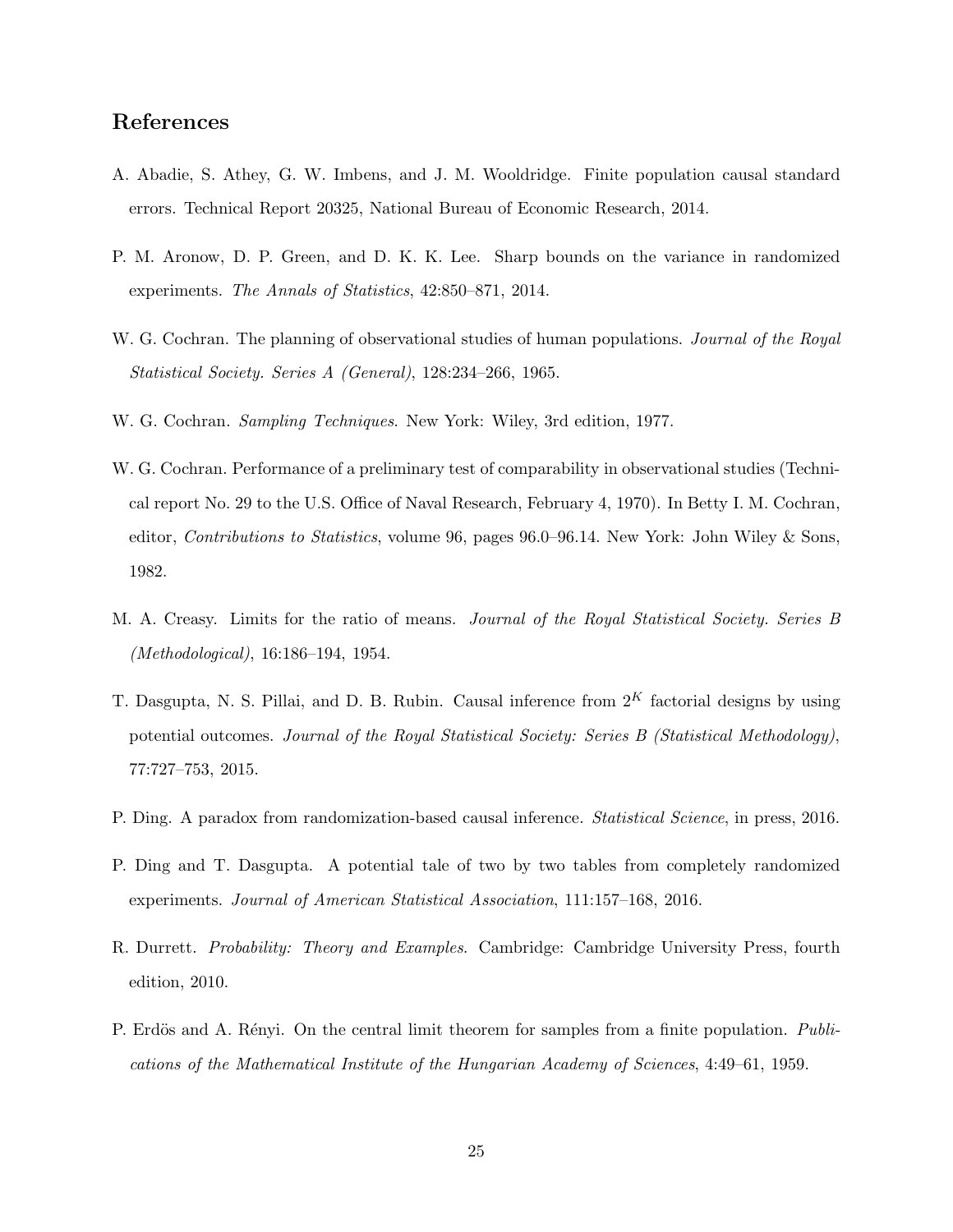- <span id="page-25-11"></span>E. C. Fieller. Some problems in interval estimation. *Journal of the Royal Statistical Society. Series B (Methodological)*, 16:175–185, 1954.
- <span id="page-25-9"></span>S. E. Fienberg and J. M. Tanur. Reconsidering the fundamental contributions of fisher and neyman on experimentation and sampling. *International Statistical Review*, 64:237–253, 1996.
- <span id="page-25-0"></span>R. A. Fisher. *The Design of Experiments*. Edinburgh, London: Oliver and Boyd, 1st edition, 1935.
- <span id="page-25-3"></span>D. A. S. Fraser. A Vector form of the Wald–Wolfowitz–Hoeffding theorem. *The Annals of Mathematical Statistics*, 27:540–543, 1956.
- <span id="page-25-5"></span>D. A. Freedman. On regression adjustments in experiments with several treatments. *The Annals of Applied Statistics*, 2:176–196, 2008a.
- <span id="page-25-6"></span>D. A. Freedman. On regression adjustments to experimental data. *Advances in Applied Mathematics*, 40:180–193, 2008b.
- <span id="page-25-2"></span>J. H´ajek. Limiting distributions in simple random sampling from a finite population. *Publications of the Mathematics Institute of the Hungarian Academy of Science*, 5:361–74, 1960.
- <span id="page-25-4"></span>J. H´ajek. Some extensions of the Wald–Wolfowitz–Noether theorem. *The Annals of Mathematical Statistics*, 32:506–523, 1961.
- <span id="page-25-1"></span>K. Hinkelmann and O. Kempthorne. *Design and Analysis of Experiments, Volume 1: Introduction to Experimental Design*. New Jersey: John Wiley & Sons, Inc., second edition, 2008.
- <span id="page-25-7"></span>W. Hoeffding. A combinatorial central limit theorem. *The Annals of Mathematical Statistics*, 22: 558–566, 1951.
- <span id="page-25-8"></span>T. H¨oglund. Sampling from a finite population. a remainder term estimate. *Scandinavian Journal of Statistics*, 5:69–71, 1978.
- <span id="page-25-12"></span>K. Imai. Variance identification and efficiency analysis in randomized experiments under the matched-pair design. *Statistics in Medicine*, 27:4857–4873, 2008.
- <span id="page-25-10"></span>G. W. Imbens and P. R. Rosenbaum. Robust, accurate confidence intervals with a weak instrument: quarter of birth and education. *Journal of the Royal Statistical Society: Series A (Statistics in Society)*, 168:109–126, 2005.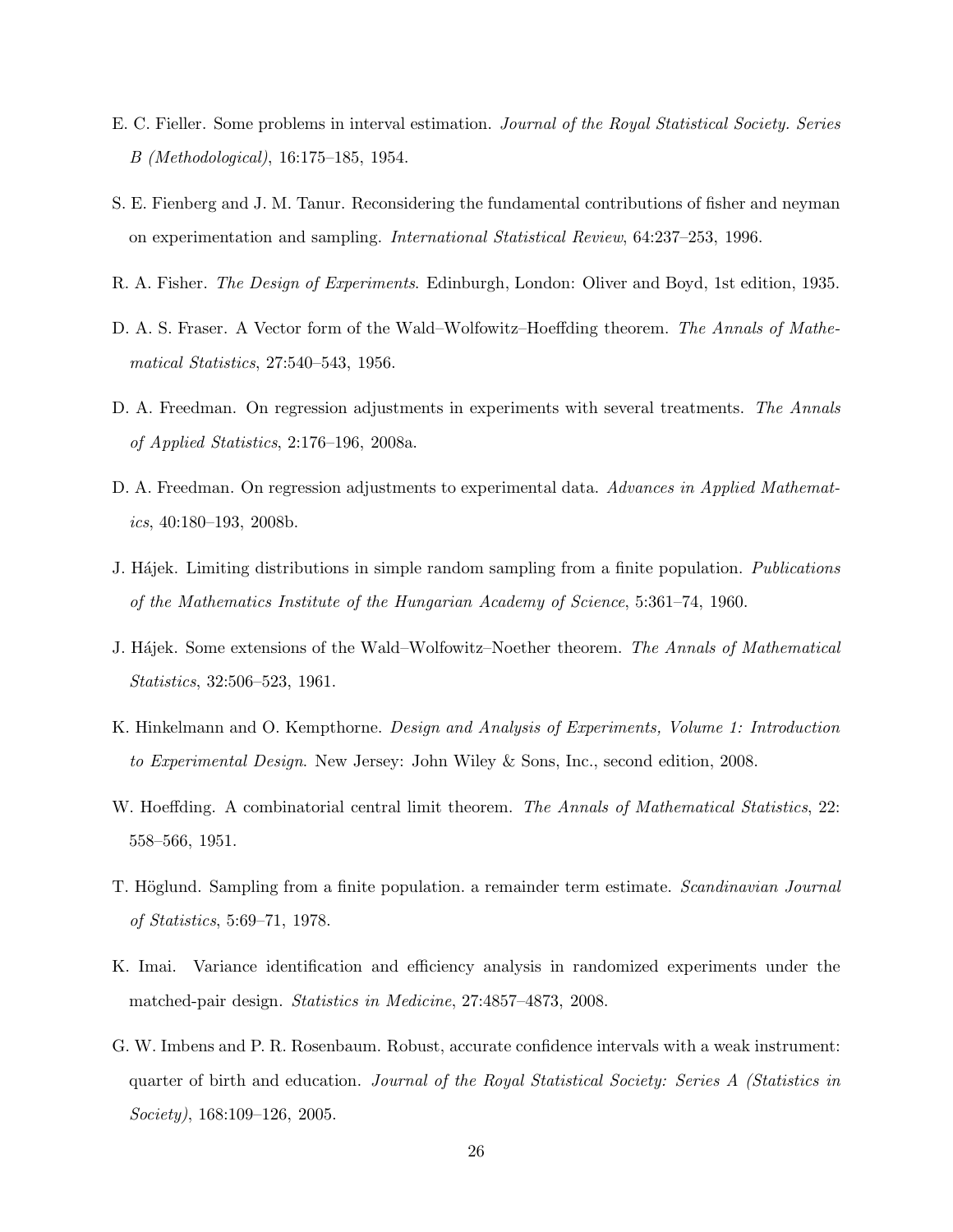- <span id="page-26-2"></span>G. W. Imbens and D. B. Rubin. *Causal Inference in Statistics, Social, and Biomedical Sciences*. Cambridge: Cambridge University Press, 2015.
- <span id="page-26-1"></span>O. Kempthorne. *The Design and Analysis of Experiments.* Wiley, 1952.
- <span id="page-26-10"></span>S. G. Kou and Z. Ying. Asymptotics for a 2×2 table with fixed margins. *Statistica Sinica*, 6: 809–829, 1996.
- <span id="page-26-4"></span>E. L. Lehmann. *Nonparametrics: Statistical Methods Based on Ranks*. California: Holden-Day, Inc., 1975.
- <span id="page-26-0"></span>E. L. Lehmann. *Elements of Large-Sample Theory*. New York: Springer, 1999.
- <span id="page-26-8"></span>X. Li, P. Ding, and D. B. Rubin. Asymptotic theory of rerandomization in treatment-control experiments. *http://arxiv.org/abs/1604.00698*, 2016.
- <span id="page-26-9"></span>W. Lin. Agnostic notes on regression adjustments to experimental data: Reexamining Freedman's critique. *The Annals of Applied Statistics*, 7:295–318, 2013.
- <span id="page-26-5"></span>L. Liu and M. G. Hudgens. Large sample randomization inference of causal effects in the presence of interference. *Journal of the American Statistical Association*, 109:288–301, 2014.
- <span id="page-26-11"></span>J. Lu. Covariate adjustment in randomization-based causal inference for  $2<sup>K</sup>$  factorial designs. *Statistics and Probability Letters*, 119:11–20, 2016a.
- <span id="page-26-12"></span>J. Lu. On randomization-based and regression-based inferences for 2<sup>K</sup> factorial designs. *Statistics and Probability Letters*, 112:72–78, 2016b.
- <span id="page-26-3"></span>W. G. Madow. On the limiting distributions of estimates based on samples from finite universes. *The Annals of Mathematical Statistics*, 19:535–545, 1948.
- <span id="page-26-7"></span>J. A. Middleton and P. M. Aronow. Unbiased estimation of the average treatment effect in clusterrandomized experiments. *Statistics, Politics and Policy*, 6:39–75, 2015.
- <span id="page-26-6"></span>K. L. Morgan and D. B. Rubin. Rerandomization to improve covariate balance in experiments. *The Annals of Statistics*, 40:1263–1282, 2012.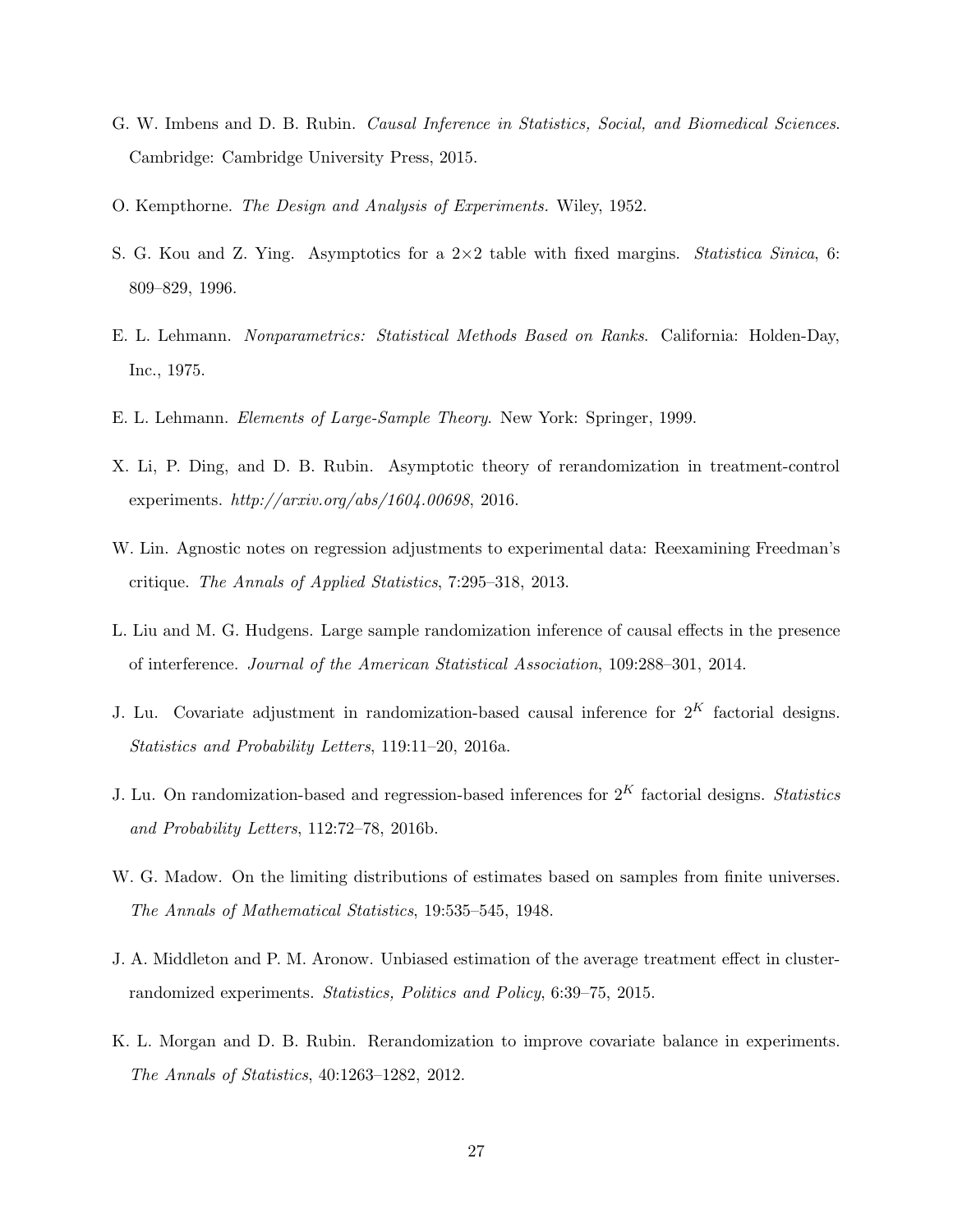- <span id="page-27-6"></span>K. L. Morgan and D. B. Rubin. Rerandomization to balance tiers of covariates. *Journal of the American Statistical Association*, 110:1412–1421, 2015.
- <span id="page-27-7"></span>M. Motoo. On the Hoeffding's combinatrial central limit theorem. *Annals of the Institute of Statistical Mathematics*, 8:145–154, 1956.
- <span id="page-27-0"></span>J. Neyman. On the application of probability theory to agricultural experiments. essay on principles (with discussion). section 9 (translated). reprinted ed. *Statistical Science*, 5:465–472, 1923.
- <span id="page-27-3"></span>J. Neyman. On the two different aspects of the representative method: the method of stratified sampling and the method of purposive selection with discussion. *Journal of the Royal Statistical Society*, 97:558–625, 1934.
- <span id="page-27-4"></span>J. Neyman. Statistical problems in agricultural experimentation (with discussion). *Supplement to the Journal of the Royal Statistical Society*, 2:107–180, 1935.
- <span id="page-27-5"></span>G. E. Noether. On a theorem by Wald and Wolfowitz. *The Annals of Mathematical Statistics*, 20: 455–458, 1949.
- <span id="page-27-9"></span>E. B. Page. Ordered hypotheses for multiple treatments: A significance test for linear ranks. *Journal of the American Statistical Association*, 58:216–230, 1963.
- <span id="page-27-8"></span>J. Robinson. A converse to a combinatorial limit theorem. *The Annals of Mathematical Statistics*, 43:2053–2057, 1972.
- <span id="page-27-12"></span>P. R. Rosenbaum. Covariance adjustment in randomized experiments and observational studies. *Statistical Science*, 17:286–327, 2002a.
- <span id="page-27-2"></span>P. R. Rosenbaum. *Observational Studies*. New York: Springer, 2nd edition, 2002b.
- <span id="page-27-10"></span>P. R. Rosenbaum. Does a dose-response relationship reduce sensitivity to hidden bias? *Biostatistics*, 4:1–10, 2003.
- <span id="page-27-11"></span>P. R. Rosenbaum. Testing one hypothesis twice in observational studies. *Biometrika*, 99:763–774, 2012.
- <span id="page-27-1"></span>D. B. Rubin. Estimating causal effects of treatments in randomized and nonrandomized studies. *Journal of Educational Psychology*, 66:688–701, 1974.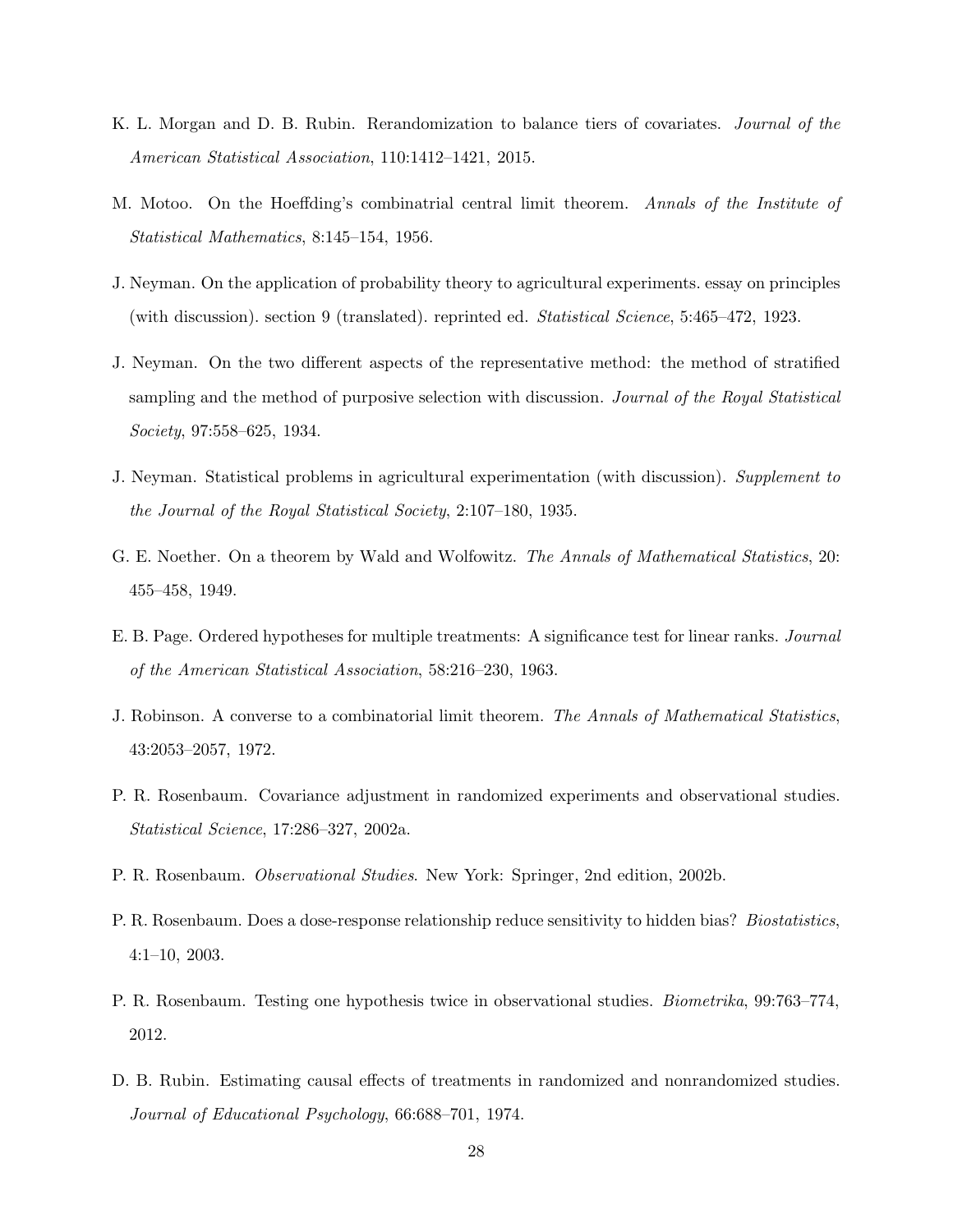- <span id="page-28-3"></span>D. B. Rubin. Comment: Neyman (1923) and causal inference in experiments and observational studies. *Statistical Science*, 5:472–480, 1990.
- <span id="page-28-6"></span>C. Samii and P. M. Aronow. On equivalencies between design-based and regression-based variance estimators for randomized experiments. *Statistics and Probability Letters*, 82:365–370, 2012.
- <span id="page-28-4"></span>W. Schneller. A short proof of Motoo's combinatorial central limit theorem using Stein's method. *Probability Theory and Related Fields*, 78:249–252, 1988.
- <span id="page-28-1"></span>J. Splawa-Neyman. Contributions to the theory of small samples drawn from a finite population. *Biometrika*, 17:472–479, 1925.
- <span id="page-28-0"></span>A. W. Van der Vaart. *Asymptotic Statistics*. Cambridge: Cambridge University Press, 2000.
- <span id="page-28-5"></span>V. A. Vatutin and V. G. Mikhailov. Limit theorems for the number of empty cells in an equiprobable scheme for group allocation of particles. *Theory of Probability and Its Applications*, 27:734–743, 1982.
- <span id="page-28-2"></span>A. Wald and J. Wolfowitz. Statistical tests based on permutations of the observations. *The Annals of Mathematical Statistics*, 15:358–372, 1944.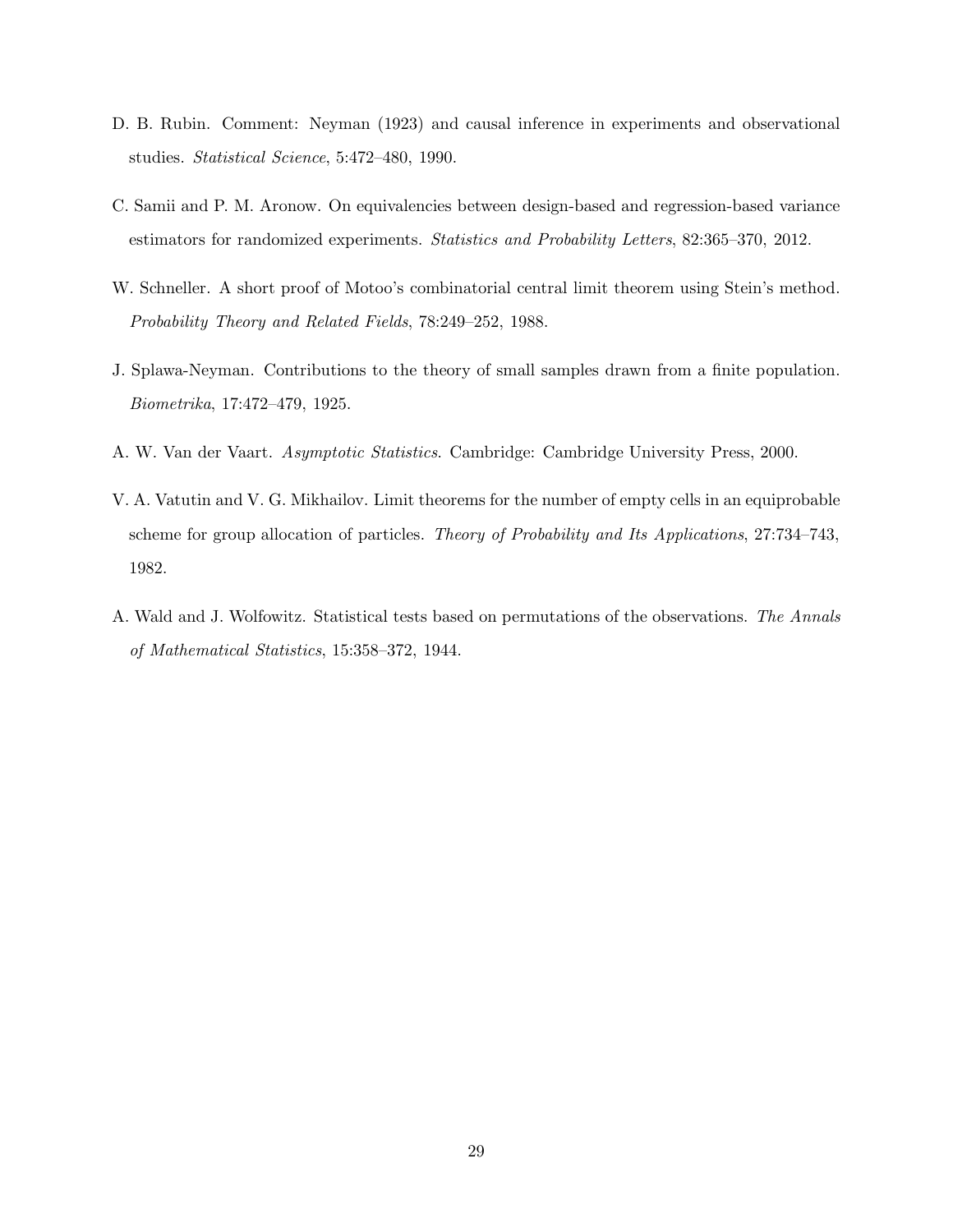# Supplementary Material

<span id="page-29-0"></span>Appendix [A.1](#page-29-0) provides the proofs for the theorems and corollaries, and Appendix [A.2](#page-41-0) provides details about some examples discussed in the main text.

# A.1 Comments and Proofs of the Theorems and Corollaries

Comments on Theorem [1.](#page-47-0) First, we show that Condition [\(4\)](#page-4-1) is equivalent to the regulation condition in [Lehmann \(1975](#page-26-4), Appendix 4):

<span id="page-29-1"></span>
$$
\frac{1}{N} \cdot \frac{m_N}{v_N} \max\left(\frac{N-n}{n}, \frac{n}{N-n}\right) \to 0. \tag{A.1}
$$

They are equivalent because up to some fixed constants, the left-hand side of [\(A.1\)](#page-29-1) can be bounded from below and above by the left-hand side of Condition [\(4\)](#page-4-1):

$$
\frac{1}{N} \max\left(\frac{N-n}{n}, \frac{n}{N-n}\right) \begin{cases} \leq \frac{1}{N} \max\left(\frac{N}{n}, \frac{N}{N-n}\right) = \max\left(\frac{1}{n}, \frac{1}{N-n}\right) = \frac{1}{\min(n, N-n)},\\ \geq \frac{1}{N} \cdot \frac{1}{2} \left\{\max\left(\frac{N-n}{n}, \frac{n}{N-n}\right) + 1\right\} = \frac{1}{2} \max\left(\frac{1}{n}, \frac{1}{N-n}\right) = \frac{1}{2} \frac{1}{\min(n, N-n)}. \end{cases}
$$

Second, we show that if the  $y_{Ni}$ 's are i.i.d. draws from a super population with  $2 + \varepsilon (\varepsilon > 0)$ moment and nonzero variance, then  $m_N/N \to 0$  holds with probability one. Let the random variable Y denote the super population distribution. Note that

$$
(y_{Ni} - \bar{y}_N)^2 \le 2y_{Ni}^2 + 2\bar{y}_{N}^2, \quad \max_{1 \le i \le N} y_{Ni}^2 = \left(\max_{1 \le i \le N} |y_{Ni}|^{2+\varepsilon}\right)^{2/(2+\varepsilon)} \le \left(\sum_{i=1}^{N} |y_{Ni}|^{2+\varepsilon}\right)^{2/(2+\varepsilon)}.
$$

Therefore,

$$
\frac{m_N}{N} \le \frac{2}{N} \bar{y}_N^2 + \frac{2}{N} \max_{1 \le i \le N} y_{Ni}^2 \le \frac{2}{N} \bar{y}_N^2 + \frac{2}{N} \left( \sum_{i=1}^N |y_{Ni}|^{2+\varepsilon} \right)^{2/(2+\varepsilon)} = \frac{2}{N} \bar{y}_N^2 + \frac{2}{N^{\varepsilon/(2+\varepsilon)}} \left( \frac{1}{N} \sum_{i=1}^N |y_{Ni}|^{2+\varepsilon} \right)^{2/(2+\varepsilon)}
$$

.

By the law of large numbers,  $\bar{y}_N^2 \to \{E(Y)\}^2$  and  $N^{-1} \sum_{i=1}^N |y_{Ni}|^{2+\epsilon} \to E(|Y|^{2+\epsilon})$  almost surely, and therefore  $m_N/N \to 0$  almost surely.

Third, we consider a sufficient and necessary condition for the asymptotic Normality of  $\bar{y}_S$ .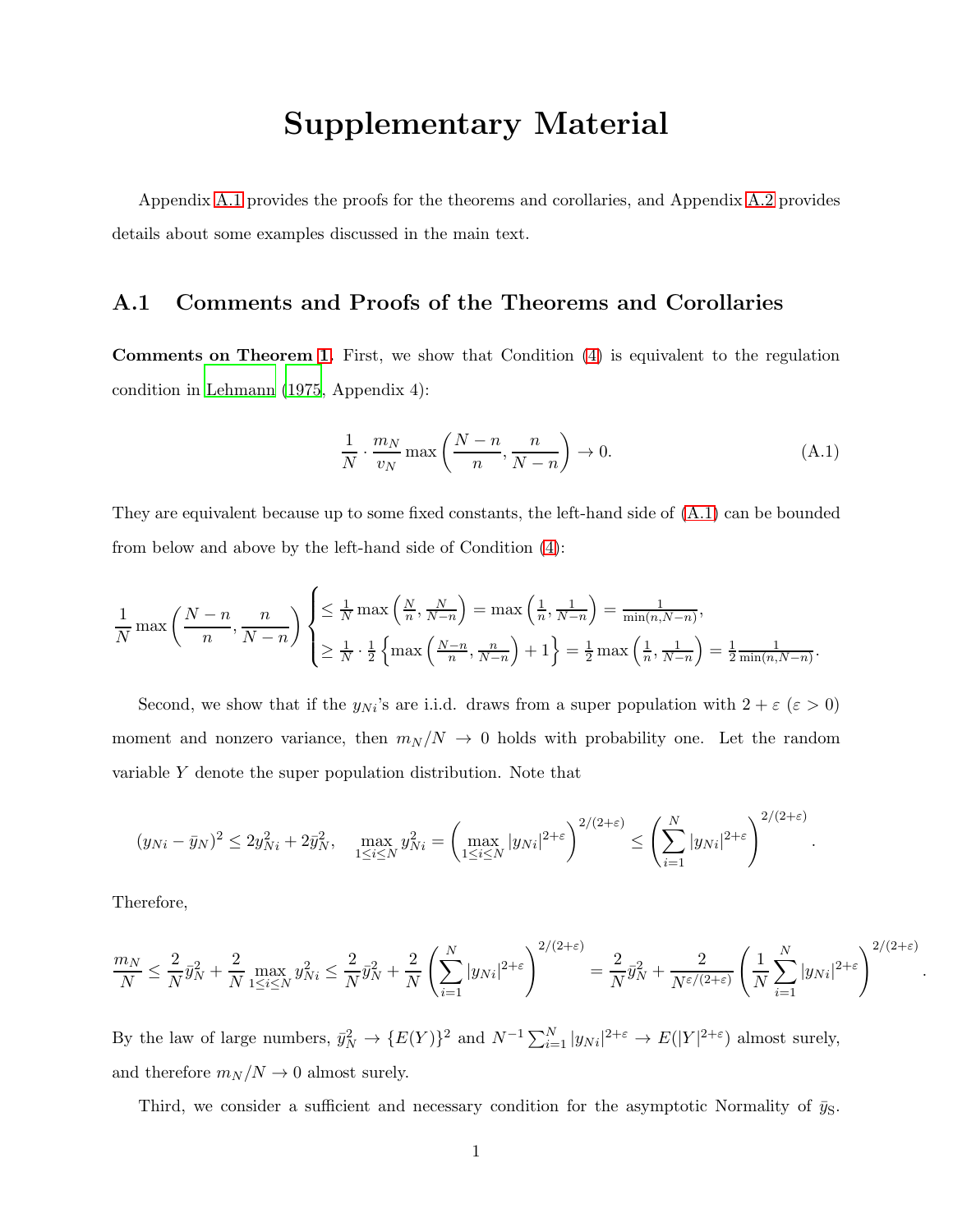Let  $\{\delta_{Ni}\}_{i=1}^N$  be the standardized finite population of size N defined as  $\delta_{Ni} = (y_{Ni} - \bar{y}_{N})/\sqrt{v_{N}}$ . According to Hajek (1960, Theorem 3.1), assume that  $n \to \infty$  and  $N - n \to \infty$ . Then  $\bar{y}_S$  is asymptotically Normal, if and only if, for any  $\varepsilon > 0$ ,

<span id="page-30-0"></span>
$$
\frac{1}{N-1} \sum_{i:|\delta_{Ni}| > \varepsilon \sqrt{n(N-n)/N}} \delta_{Ni}^2 \to 0.
$$
 (A.2)

This condition is similar to a condition of the classical Lindeberg–Feller CLT for independent variables. The regularity conditions in Hájek (1960, Theorem 3.1) is weaker than Condition  $(4)$ , because (a) as commented in the main text, Condition [\(4\)](#page-4-1) implies  $n \to \infty$  and  $N - n \to \infty$ ; (b) Condition [\(4\)](#page-4-1) implies

$$
\max_{1 \le i \le N} \frac{\delta_{Ni}^2}{n(N-n)/N} = \frac{N}{n(N-n)} \max_{1 \le i \le N} \frac{(y_{Ni} - \bar{y}_N)^2}{v_N} = \left(\frac{1}{n} + \frac{1}{N-n}\right) \frac{m_N}{v_N} \le \frac{2}{\min(n, N-n)} \cdot \frac{m_N}{v_N} \to 0.
$$

Therefore, for any  $\varepsilon > 0$ , there exists an  $N_{\varepsilon}$  such that when  $N \ge N_{\varepsilon}$ ,  $\max_{1 \le i \le N} |\delta_{Ni}| \le \varepsilon \sqrt{n(N-n)/N}$ , and thus  $(N-1)^{-1} \sum_{i:|\delta_{Ni}| > \varepsilon} \sqrt{n(N-n)/N} \delta_{Ni}^2 = 0$ . This then guarantees that Condition [\(A.2\)](#page-30-0) holds  $\Box$ for any  $\varepsilon > 0$ .

**Proof of Proposition [1.](#page-5-0)** From the definition of  $\hat{v}_N$ ,

<span id="page-30-1"></span>
$$
\frac{\widehat{v}_N}{v_N} = \frac{1}{v_N} \frac{n}{n-1} \left\{ \frac{1}{n} \sum_{i=1}^N Z_i (y_{Ni} - \bar{y}_N)^2 - (\bar{y}_S - \bar{y}_N)^2 \right\}.
$$
 (A.3)

Let  $w_N$  be the finite population variance of  $\{(y_{Ni} - \bar{y}_N)^2 : 1 \le i \le N\}$ . The Markov inequality implies  $\bar{y}_{\rm S} - \bar{y}_N = O_p\left(\sqrt{\text{Var}(\bar{y}_{\rm S})}\right) = O_p\left(\sqrt{\frac{v_N}{n}}\right)$ , and similarly,

$$
\frac{1}{n}\sum_{i=1}^{N}Z_{i}(y_{Ni}-\bar{y}_{N})^{2}-\frac{N-1}{N}v_{N}=O_{p}\left(\sqrt{\frac{w_{N}}{n}}\right).
$$

Thus, replacing these two terms in [\(A.3\)](#page-30-1), we have

$$
\frac{\widehat{v}_N}{v_N} = \frac{1}{v_N} \frac{n}{n-1} \left\{ \frac{N-1}{N} v_N + O_p\left(\sqrt{\frac{w_N}{n}}\right) - O_p\left(\frac{v_N}{n}\right) \right\} = 1 + O_p\left(\sqrt{\frac{w_N}{nv_N^2}}\right) + O_p\left(\frac{1}{n}\right).
$$

Note that  $w_N$  can be bounded by the fourth central moment of the  $y_{Ni}$ 's, which can be further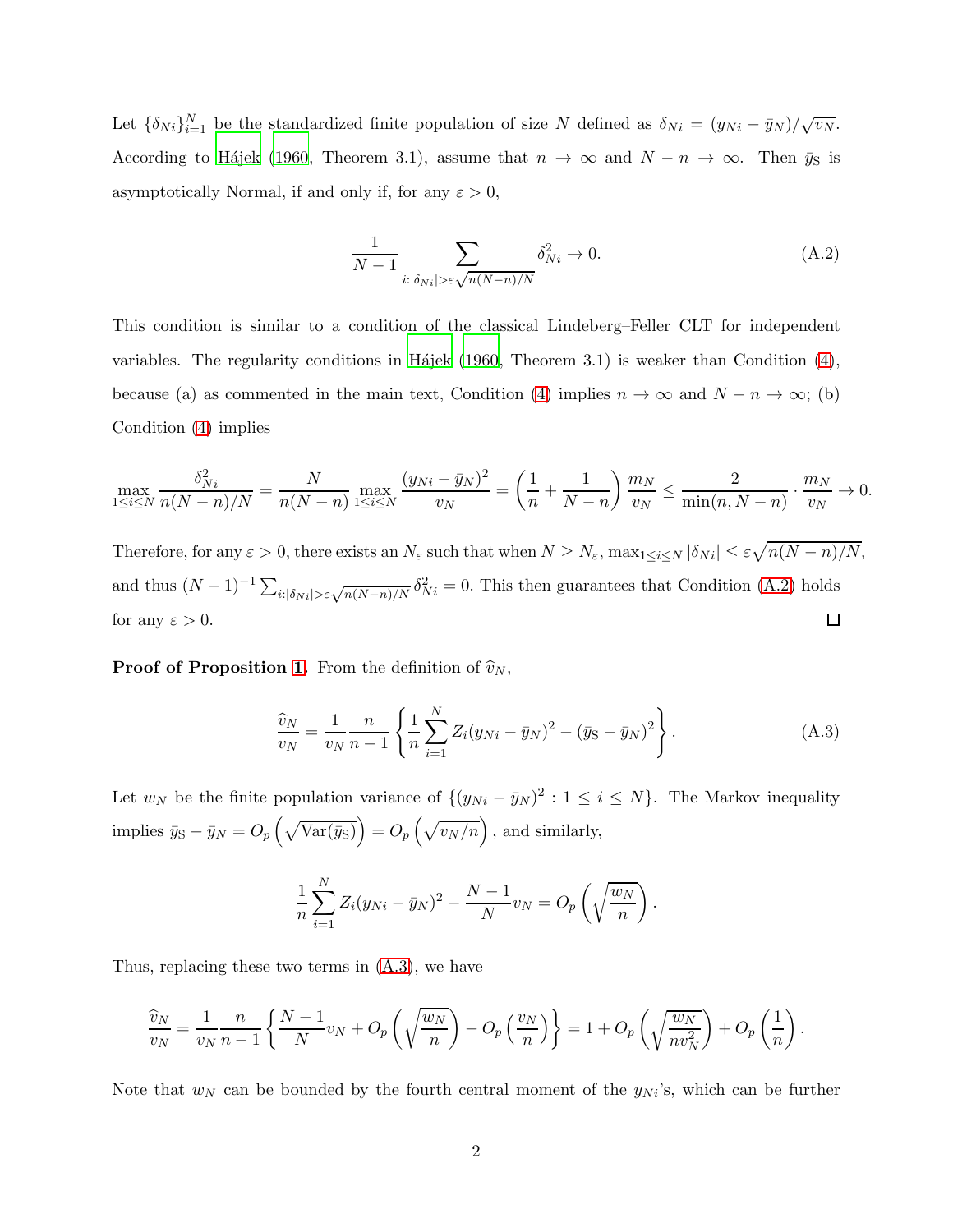bounded by the product of  $m_N$  and  $v_N$ :

$$
w_N \leq \frac{1}{N-1} \sum_{i=1}^N (y_{Ni} - \bar{y}_N)^4 \leq \frac{1}{N-1} m_N \sum_{i=1}^N (y_{Ni} - \bar{y}_N)^2 = m_N v_N.
$$

This allows us to show that  $w_N/(nv_N^2)$  converges to zero under Condition [\(4\)](#page-4-1) in Theorem [1:](#page-47-0)

$$
\frac{w_N}{nv_N^2} \le \frac{m_N v_N}{nv_N^2} = \frac{1}{n} \frac{m_N}{v_N} \le \frac{1}{\min(n, N - n)} \cdot \frac{m_N}{v_N} \to 0.
$$

Therefore,  $\hat{v}_N/v_N = 1 + o_p(1)$ .

<span id="page-31-0"></span>To prove Theorem [2,](#page-9-1) we need the following lemma of [Fraser \(1956](#page-25-3)).

**Lemma A.1.** Let  $\{C_{Nq}(i,j)\}_{i,j=1}^N$   $(1 \leq q \leq Q)$  be Q finite populations of size  $N^2$ ,  $(J_1, \ldots, J_N)$ be a random vector has probability  $(N!)^{-1}$  to be any permutation of  $\{1, \ldots, N\}$ , and  $Y_{Nq}$  $\sum_{i=1}^{N} C_{Nq}(i, J_i)$  for  $1 \le q \le Q$ . For any  $1 \le q, r \le Q$  and  $1 \le i, j \le N$ , let  $\rho_{N,qr}$  be the correlation between  $Y_{Nq}$  and  $Y_{Nr}$ , and

$$
D_{Nq}(i,j) = C_{Nq}(i,j) - \frac{1}{N} \sum_{i'=1}^{N} C_{Nq}(i',j) - \frac{1}{N} \sum_{j'=1}^{N} C_{Nq}(i,j') + \frac{1}{N^2} \sum_{i'=1}^{N} \sum_{j'=1}^{N} C_{Nq}(i',j')
$$

be the standardized finite population elements. As  $N \to \infty$ , if for all  $q, r = 1, ..., Q$ , (a) the correlation  $\rho_{N,qr}$  has a limiting value  $\rho_{qr}$ , and (b)

$$
\frac{\max_{1 \le i,j \le N} D_{Nq}^2(i,j)}{N^{-1} \sum_{i=1}^N \sum_{j=1}^N D_{Nq}^2(i,j)} \to 0,
$$

then

$$
\left(\frac{Y_{N1} - E(Y_{N1})}{\sqrt{\text{Var}(Y_{N1})}}, \ldots, \frac{Y_{NQ} - E(Y_{NQ})}{\sqrt{\text{Var}(Y_{NQ})}}\right)^{\top} \stackrel{d}{\longrightarrow} \mathcal{N}(\mathbf{0}, \mathbf{V}),
$$

where V is a  $Q \times Q$  correlation matrix with the  $(q, r)$ -th entry  $\rho_{qr}$  and diagonal elements 1.

**Proof of Theorem [2.](#page-9-1)** To employ Lemma [A.1,](#page-31-0) we first construct Q finite populations of size  $N^2$ 

 $\Box$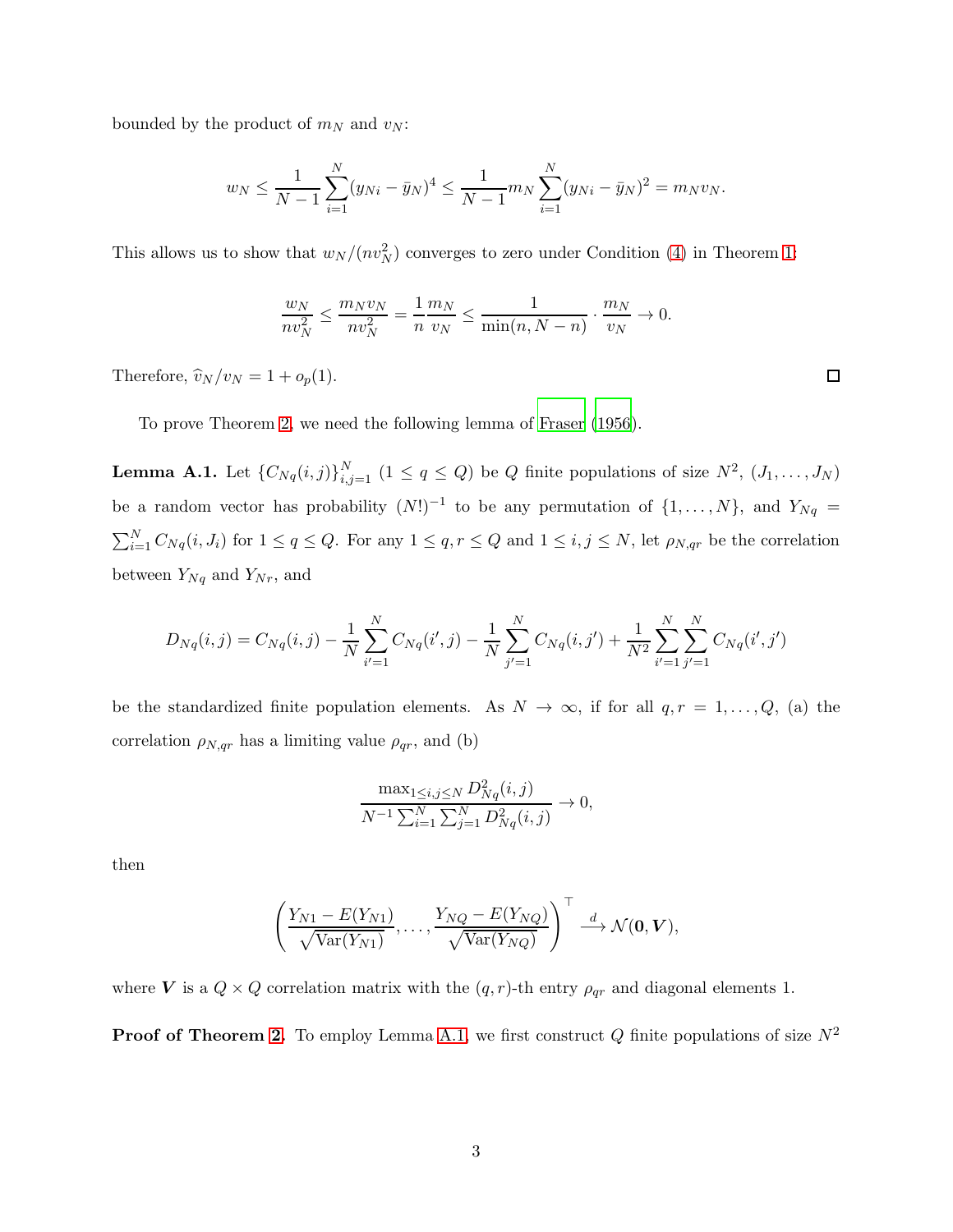as follows: for any  $1\leq i\leq N$  and  $1\leq q\leq Q,$  define

$$
C_{Nq}(i,j) = \begin{cases} y_{Ni}, & \sum_{r=1}^{q-1} n_r < j \le \sum_{r=1}^{q} n_r, \\ 0, & \text{otherwise.} \end{cases}
$$

Let  $(J_1, \ldots, J_N)$  be a random vector has probability  $(N!)^{-1}$  to be any permutation of  $\{1, \ldots, N\}$ , and  $L_i = q$  if  $\sum_{r=1}^{q-1} n_r < J_i \leq \sum_{r=1}^{q} n_r$ . Then  $(L_1, \ldots, L_N)$  is a random partition of the N units into  $Q$  groups of size  $(n_1, \ldots, n_Q)$ , and

$$
Y_{Nq} = \sum_{i=1}^{N} C_{Nq}(i, J_i) = \sum_{i:L_i = q} y_{Ni} = n_q \bar{y}_{Sq} \quad (1 \le q \le Q).
$$

For each  $1 \le q \le Q$ ,

$$
D_{Nq}(i,j) = \begin{cases} \left(1 - \frac{n_q}{N}\right)(y_{Ni} - \bar{y}_N), & \sum_{r=1}^{q-1} n_r < j \le \sum_{r=1}^q n_r, \\ -\frac{n_q}{N}(y_{Ni} - \bar{y}_N), & \text{otherwise.} \end{cases}
$$

We can verify that Condition [\(10\)](#page-9-2) of Theorem [2](#page-9-1) implies Condition (b) of Lemma [A.1,](#page-31-0) because for each  $1 \leq q \leq Q$ ,

$$
\frac{\max_{1 \le i,j \le N} D_{Nq}^{2}(i,j)}{N^{-1} \sum_{i=1}^{N} \sum_{j=1}^{N} D_{Nq}^{2}(i,j)} = \frac{m_{N} \max\left\{ \left(1 - \frac{n_{q}}{N}\right)^{2}, \left(\frac{n_{q}}{N}\right)^{2} \right\}}{N^{-1} \sum_{i=1}^{N} (y_{Ni} - \bar{y}_{N})^{2} \left\{ n_{q} \left(1 - \frac{n_{q}}{N}\right)^{2} + (N - n_{q}) \left(\frac{n_{q}}{N}\right)^{2} \right\}} = \frac{N}{N-1} \frac{1}{N} \frac{m_{N}}{v_{N}} \max\left(\frac{N-n_{q}}{n_{q}}, \frac{n_{q}}{N-n_{q}}\right) \le \frac{N}{N-1} \frac{1}{N} \frac{m_{N}}{v_{N}} \max\left(\frac{N}{n_{q}}, \frac{N}{N-n_{q}}\right) = \frac{N}{N-1} \frac{1}{\min(n_{q}, N-n_{q})} \frac{m_{N}}{v_{N}} \le \frac{N}{N-1} \frac{1}{\min_{1 \le r \le Q} n_{r}} \frac{m_{N}}{v_{N}} \to 0.
$$

Note that Condition (a) of Lemma [A.1](#page-31-0) is equivalent to the convergence of  $Var(t_N)$ . Therefore, according to Lemma [A.1,](#page-31-0) Theorem [2](#page-9-1) holds.  $\Box$ 

Comments on Theorem [2.](#page-9-1) We show that Condition [\(10\)](#page-9-2) is equivalent to the regularity condition in [Lehmann \(1975](#page-26-4), Theorem 19, page 393):

<span id="page-32-0"></span>
$$
\frac{1}{N} \frac{m_N}{v_N} \max_{1 \le q \le Q} \left( \frac{N - n_q}{n_q}, \frac{n_q}{N - n_q} \right) \to 0. \tag{A.4}
$$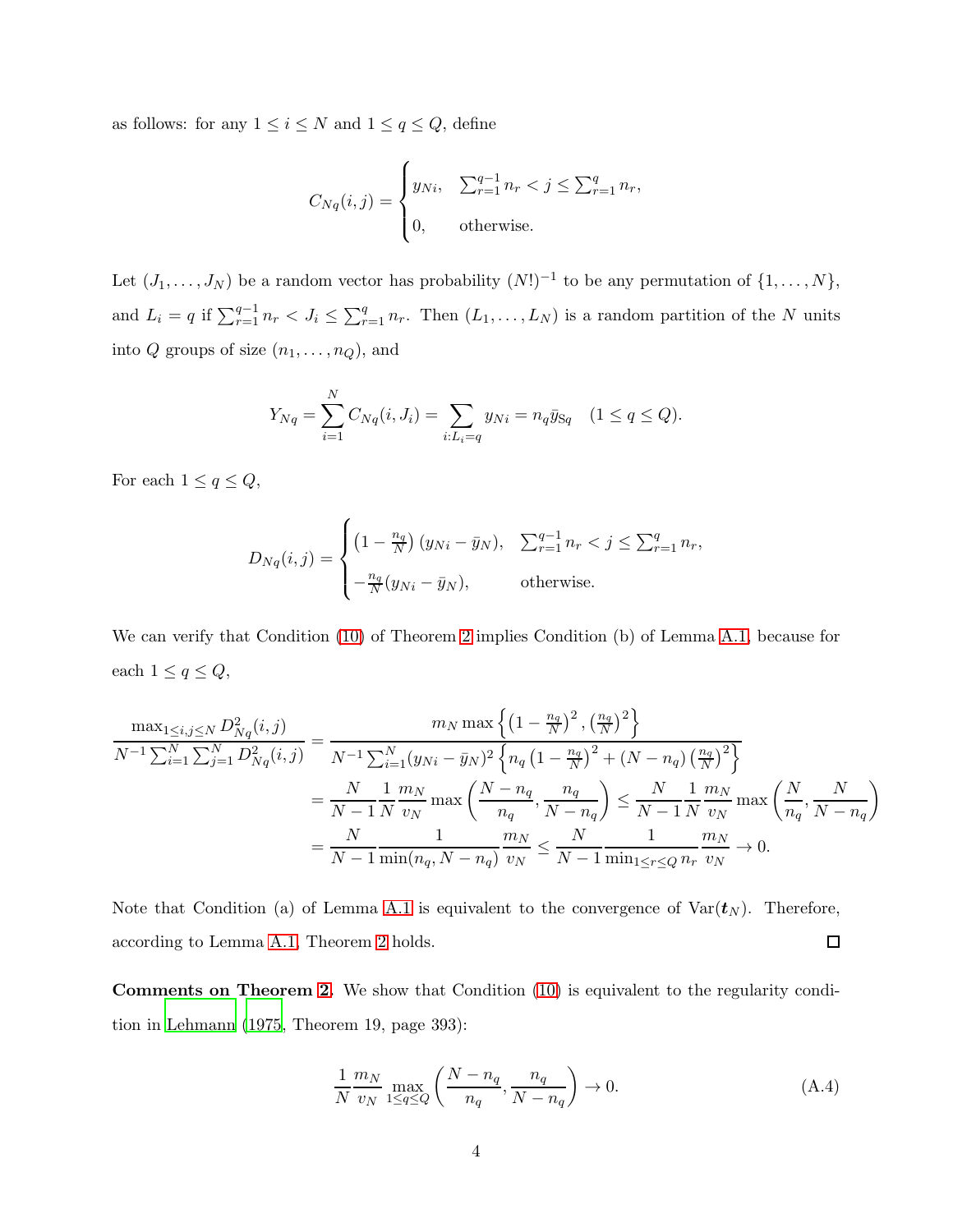They are equivalent because up to some fixed constants, the left-hand side of [\(A.4\)](#page-32-0) can be bounded from below and above by the left-hand side of Condition [\(10\)](#page-9-2):

$$
\max_{1 \le q \le Q} \left( \frac{N - n_q}{n_q}, \frac{n_q}{N - n_q} \right) \begin{cases} \le \max_{1 \le q \le Q} \left( \frac{N}{n_q}, \frac{N}{N - n_q} \right) = N \max_{1 \le q \le Q} \left( \frac{1}{n_q}, \frac{1}{N - n_q} \right) = \frac{N}{\min_{1 \le q \le Q} n_q}, \\ \ge \frac{1}{2} \left\{ \max_{1 \le q \le Q} \left( \frac{N - n_q}{n_q}, \frac{n_q}{N - n_q} \right) + 1 \right\} = \frac{N}{2} \max_{1 \le q \le Q} \left( \frac{1}{n_q}, \frac{1}{N - n_q} \right) = \frac{N/2}{\min_{1 \le q \le Q} n_q}. \end{cases}
$$

**Proof of Corollary [1.](#page-10-0)** Let  $\Pi_N = \{y_{Ni} = i : 1 \le i \le N\}$  be a finite population,  $\bar{y}_{Sq}$  =  $\sum_{i:L_i=q} y_{Ni}/n_q$  be the sample averge of group  $q, v_N = N(N+1)/12$  be the finite population variance of  $y_{Ni}$ , and  $m_N = (N-1)^2/4$  be the maximum squared distance of  $y_{Ni}$ 's from  $\bar{y}_N$ . Under the sharp null hypothesis that  $Y_i(1) = Y_i(2) = \cdots = Y_i(Q)$  for all units  $i, (\bar{R}_{(1)}, \ldots, \bar{R}_{(Q)})$  has the same distribution as  $(\bar{y}_{S1}, \ldots, \bar{y}_{SQ})$ , and therefore  $(R_{(1)}, \ldots, R_{(Q)})$  has the same distribution as  $t_N$ defined in Theorem [2.](#page-9-1) According to the regularity conditions in Corollary [1,](#page-10-0)  $Var(t_N)$  has a limiting value  $V_R$ , and Condition [\(10\)](#page-9-2) holds:

$$
\frac{1}{\min_{1 \le q \le Q} n_q} \frac{m_N}{v_N} = \frac{1}{\min_{1 \le q \le Q} n_q} \frac{3(N-1)^2}{N(N+1)} \to 0.
$$

Using Theorem [2,](#page-9-1) Corollary [1](#page-10-0) holds.

To calculate the first two moments of  $\hat{\tau}(A)$ , we need first to calculate the mean and covariance structure of group indicators  $(L_1, \ldots, L_N)$ . We summarize the results in the following lemma, the proof of which is straightforward and thus omitted.

<span id="page-33-0"></span>**Lemma A.2.** Under random partition with group sizes  $(n_1, \ldots, n_Q)$ , for any  $1 \leq q, r \leq Q$  and units i and j, the probability that unit i is partitioned into group q is  $P(L_i = q) = n_q/N$ , and the covariance between the group indicators of units  $i$  and  $j$  is

$$
\text{Cov}\left(1\{L_i = q\}, 1\{L_j = r\}\right) = \begin{cases} \frac{n_q(N-n_q)}{N^2}, & \text{if } i = j \text{ and } q = r, \\ -\frac{n_q n_r}{N^2}, & \text{if } i = j \text{ and } q \neq r, \\ -\frac{n_q(N-n_q)}{N^2(N-1)}, & \text{if } i \neq j \text{ and } q = r, \\ \frac{n_q n_r}{N^2(N-1)}, & \text{if } i \neq j \text{ and } q \neq r. \end{cases}
$$

 $\Box$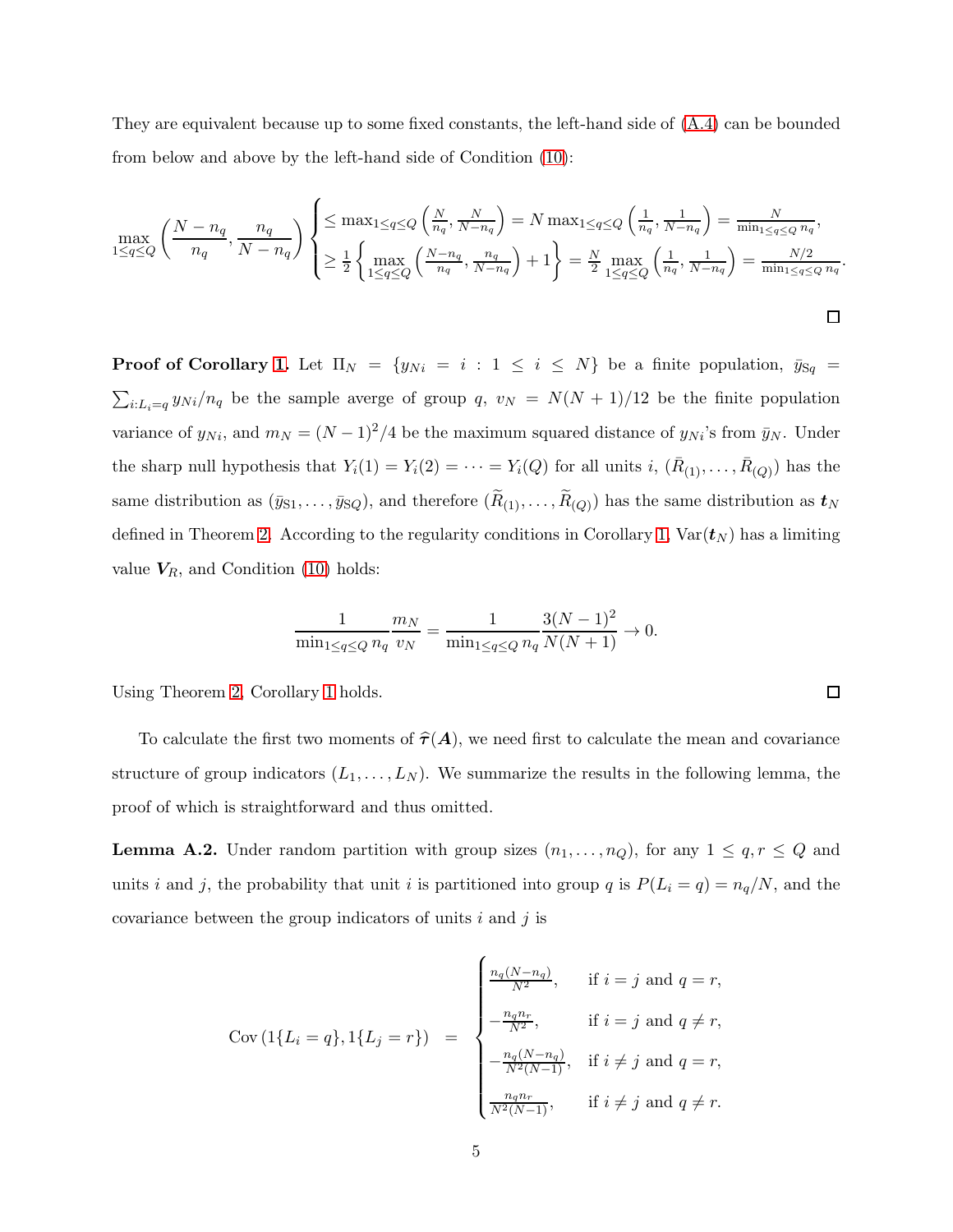Proof of Theorem [3.](#page-12-0) By definition,

$$
\widehat{\tau}(\boldsymbol{A}) = \sum_{q=1}^{Q} \boldsymbol{A}_i \widehat{\boldsymbol{Y}}(q) = \sum_{q=1}^{Q} \boldsymbol{A}_q \cdot \frac{1}{n_q} \sum_{i:L_i=q} \boldsymbol{Y}_i(q) = \sum_{q=1}^{Q} \frac{1}{n_q} \sum_{i=1}^{N} \boldsymbol{1} \{L_i=q\} \boldsymbol{A}_q \boldsymbol{Y}_i(q),
$$

where the only random components are  $(L_1, \ldots, L_N)$ . Therefore, by linearity and Lemma [A.2,](#page-33-0)

$$
E\left\{\widehat{\tau}(\bm{A})\right\} = \sum_{q=1}^{Q} \frac{1}{n_q} \sum_{i=1}^{N} P(L_i = q) \bm{A}_q \bm{Y}_i(q) = \sum_{q=1}^{Q} \frac{1}{n_q} \sum_{i=1}^{N} \frac{n_q}{N} \cdot \bm{A}_q \bm{Y}_i(q) = \sum_{q=1}^{Q} \bm{A}_q \bar{\bm{Y}}(q) = \tau(\bm{A}).
$$

For each  $1 \le q \le Q$ , because  $\sum_{i=1}^{N} 1\{L_i = q\} A_q Y_i(q)/n_q$  is the sample average of the values of the  $A_qY_i(q)$ 's in a simple random sample of size  $n_q$ , according to [Cochran \(1977\)](#page-24-0) for the scalar case

<span id="page-34-0"></span>
$$
\operatorname{Cov}\left(\frac{1}{n_q}\sum_{i=1}^N 1\{L_i = q\} \mathbf{A}_q \mathbf{Y}_i(q)\right) = \left(\frac{1}{n_q} - \frac{1}{N}\right) \mathbf{A}_q \mathbf{S}_q^2 \mathbf{A}_q^\top. \tag{A.5}
$$

For any  $1 \le i \le N$  and  $1 \le q \le Q$ , let  $\check{Y}_i(q) = Y_i(q) - \bar{Y}(q)$  be the centered potential outcome. For any  $1 \le q \ne r \le Q$ ,

$$
\text{Cov}\left(\frac{1}{n_q}\sum_{i=1}^N 1\{L_i = q\} \mathbf{A}_q \mathbf{Y}_i(q), \frac{1}{n_r}\sum_{j=1}^N 1\{L_j = r\} \mathbf{A}_r \mathbf{Y}_j(r)\right)
$$
\n
$$
= \frac{1}{n_q n_r} \sum_{i=1}^N \text{Cov}\left(1\{L_i = q\}, 1\{L_i = r\}\right) \mathbf{A}_q \check{\mathbf{Y}}_i(q) \check{\mathbf{Y}}_i(r)^\top \mathbf{A}_r^\top
$$
\n
$$
+ \frac{1}{n_q n_r} \sum_{i=1}^N \sum_{j \neq i} \text{Cov}\left(1\{L_i = q\}, 1\{L_j = r\}\right) \mathbf{A}_q \check{\mathbf{Y}}_i(q) \check{\mathbf{Y}}_j(r)^\top \mathbf{A}_r^\top
$$
\n
$$
= \frac{1}{n_q n_r} \sum_{i=1}^N \left(-\frac{n_q n_r}{N^2}\right) \mathbf{A}_q \check{\mathbf{Y}}_i(q) \check{\mathbf{Y}}_i(r)^\top \mathbf{A}_r^\top + \frac{1}{n_q n_r} \sum_{i=1}^N \sum_{j \neq i} \frac{n_q n_r}{N^2(N-1)} \mathbf{A}_q \check{\mathbf{Y}}_i(q) \check{\mathbf{Y}}_j(r)^\top \mathbf{A}_r^\top,
$$

where the last equality follows from Lemma [A.2.](#page-33-0) The above expression can be simplified as:

<span id="page-34-1"></span>
$$
-\frac{1}{N^2} \sum_{i=1}^N \mathbf{A}_q \check{\mathbf{Y}}_i(q) \check{\mathbf{Y}}_i(r)^\top \mathbf{A}_r^\top + \frac{1}{N^2(N-1)} \sum_{i=1}^N \sum_{j \neq i} \mathbf{A}_q \check{\mathbf{Y}}_i(q) \check{\mathbf{Y}}_j(r)^\top \mathbf{A}_r^\top
$$
  
\n
$$
= -\left(\frac{1}{N^2} + \frac{1}{N^2(N-1)}\right) \sum_{i=1}^N \mathbf{A}_q \check{\mathbf{Y}}_i(q) \check{\mathbf{Y}}_i(r)^\top \mathbf{A}_r^\top + \frac{1}{N^2(N-1)} \sum_{i=1}^N \sum_{j=1}^N \mathbf{A}_q \check{\mathbf{Y}}_i(q) \check{\mathbf{Y}}_j(r)^\top \mathbf{A}_r^\top
$$
  
\n
$$
= -\frac{1}{N(N-1)} \sum_{i=1}^N \mathbf{A}_q \check{\mathbf{Y}}_i(q) \check{\mathbf{Y}}_i(r)^\top \mathbf{A}_r^\top + \mathbf{0} = -\frac{1}{N} \mathbf{A}_q \mathbf{S}_{qr} \mathbf{A}_r^\top, \tag{A.6}
$$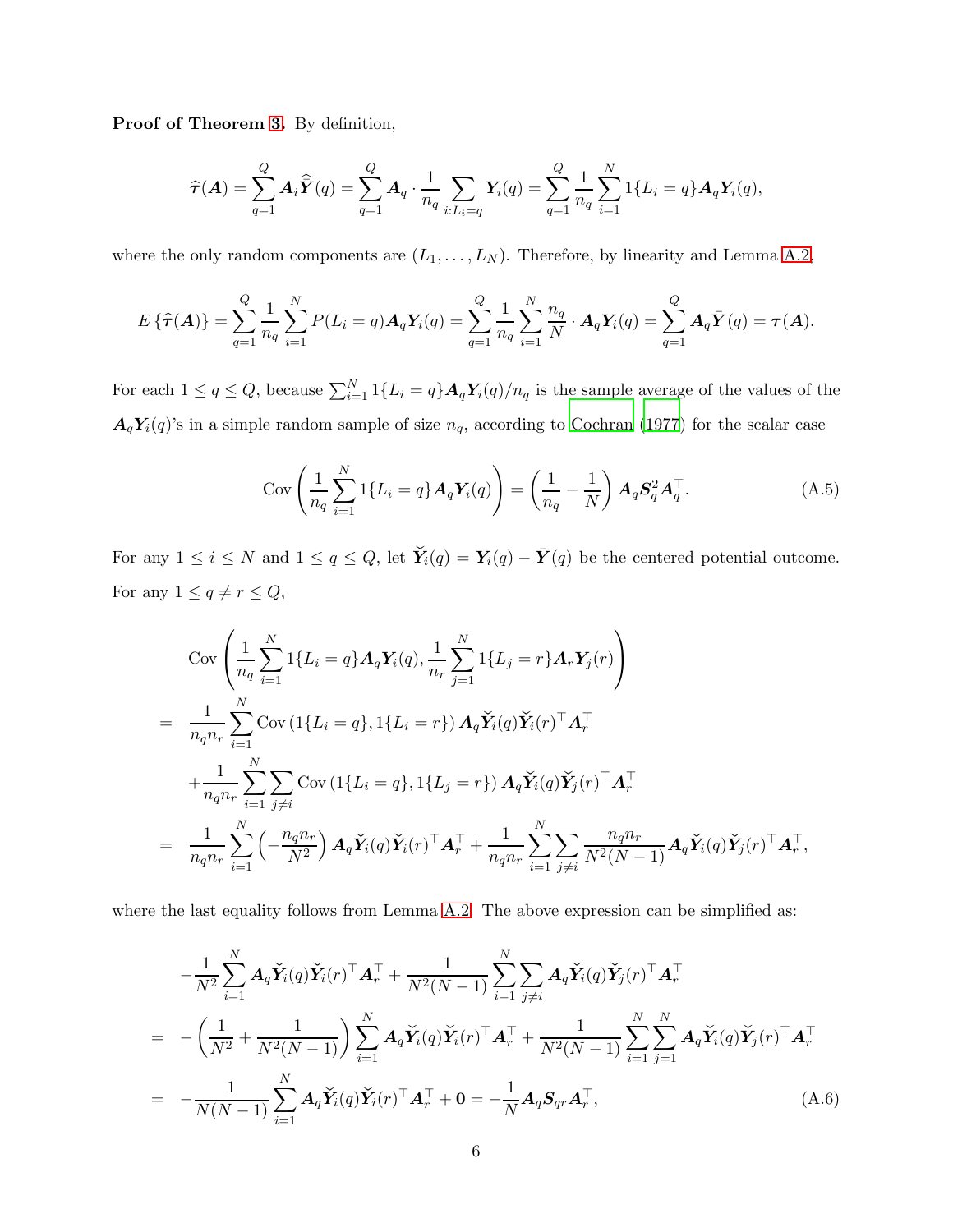where the last equality follows from the definition of  $S_{qr}$ . Therefore, the variance of  $\hat{\tau}(A)$  is

$$
Cov\left\{\widehat{\tau}(A)\right\} = \sum_{q=1}^{Q} Cov\left(\frac{1}{n_q} \sum_{i=1}^{N} 1\{L_i = q\} A_q \mathbf{Y}_i(q)\right)
$$
  
+ 
$$
\sum_{q \neq r} Cov\left(\frac{1}{n_q} \sum_{i=1}^{N} 1\{L_i = q\} A_q \mathbf{Y}_i(q), \frac{1}{n_r} \sum_{j=1}^{N} 1\{L_j = r\} A_r \mathbf{Y}_j(r)\right)
$$
  
= 
$$
\sum_{q=1}^{Q} \left(\frac{1}{n_q} - \frac{1}{N}\right) A_q \mathbf{S}_q^2 \mathbf{A}_q^{\top} - \sum_{q=1}^{Q} \sum_{r \neq q} \frac{1}{N} A_q \mathbf{S}_{qr} \mathbf{A}_r^{\top},
$$

following from  $(A.5)$  and  $(A.6)$ . The above covariance formula can be simplified as:

$$
\text{Cov}\left\{\widehat{\tau}(A)\right\} = \sum_{q=1}^Q \frac{1}{n_q} A_q S_q^2 A_q^\top - \frac{1}{N} \left( \sum_{q=1}^Q A_q S_q^2 A_q^\top + \sum_{q=1}^Q \sum_{r \neq q} A_q S_{qr} A_r^\top \right) = \sum_{q=1}^Q \frac{1}{n_q} A_q S_q^2 A_q^\top - \frac{1}{N} S_{\tau(A)}^2,
$$

where the last equality follows from the decomposition of the covariance matrix of the individual casual effects:

$$
S_{\tau(A)}^{2} = \frac{1}{N-1} \sum_{i=1}^{N} \left\{ \tau_{i}(A) - \tau(A) \right\} \left\{ \tau_{i}(A) - \tau(A) \right\}^{\top} = \frac{1}{N-1} \sum_{i=1}^{N} \left( \sum_{q=1}^{Q} A_{q} \check{Y}_{i}(q) \right) \left( \sum_{r=1}^{Q} A_{r} \check{Y}_{i}(r) \right)^{\top}
$$

$$
= \sum_{q=1}^{Q} A_{q} S_{q}^{2} A_{q}^{\top} + \sum_{q=1}^{Q} \sum_{r \neq q} A_{q} S_{qr} A_{r}^{\top}.
$$
(A.7)

<span id="page-35-0"></span>

**Proof of Theorem [4.](#page-13-2)** Recall that  $[\cdot]_{(k)}$  is the k-th coordinate of a vector. To employ Lemma [A.1,](#page-31-0) we first construct K finite populations of size  $N^2$  as follows: for any  $1 \le i \le N$  and  $1 \le k \le K$ ,

$$
C_{Nk}(i,j) = \begin{cases} \left[ n_1^{-1} \mathbf{A}_1 \mathbf{Y}_i(1) \right]_{(k)}, & 1 \le j \le n_1, \\ \left[ n_2^{-1} \mathbf{A}_2 \mathbf{Y}_i(2) \right]_{(k)}, & n_1 + 1 \le j \le n_1 + n_2, \\ \vdots \\ \left[ n_Q^{-1} \mathbf{A}_Q \mathbf{Y}_i(Q) \right]_{(k)}, & \sum_{r=1}^{Q-1} n_r + 1 \le j \le N. \end{cases}
$$

Let  $(J_1, \ldots, J_N)$  be a random vector has probability  $(N!)^{-1}$  to be any permutation of  $\{1, \ldots, N\}$ , and  $L_i = q$  if  $\sum_{r=1}^{q-1} n_k < J_i \leq \sum_{r=1}^{q} n_k$ . Then  $(L_1, \ldots, L_N)$  is a random partition of the N units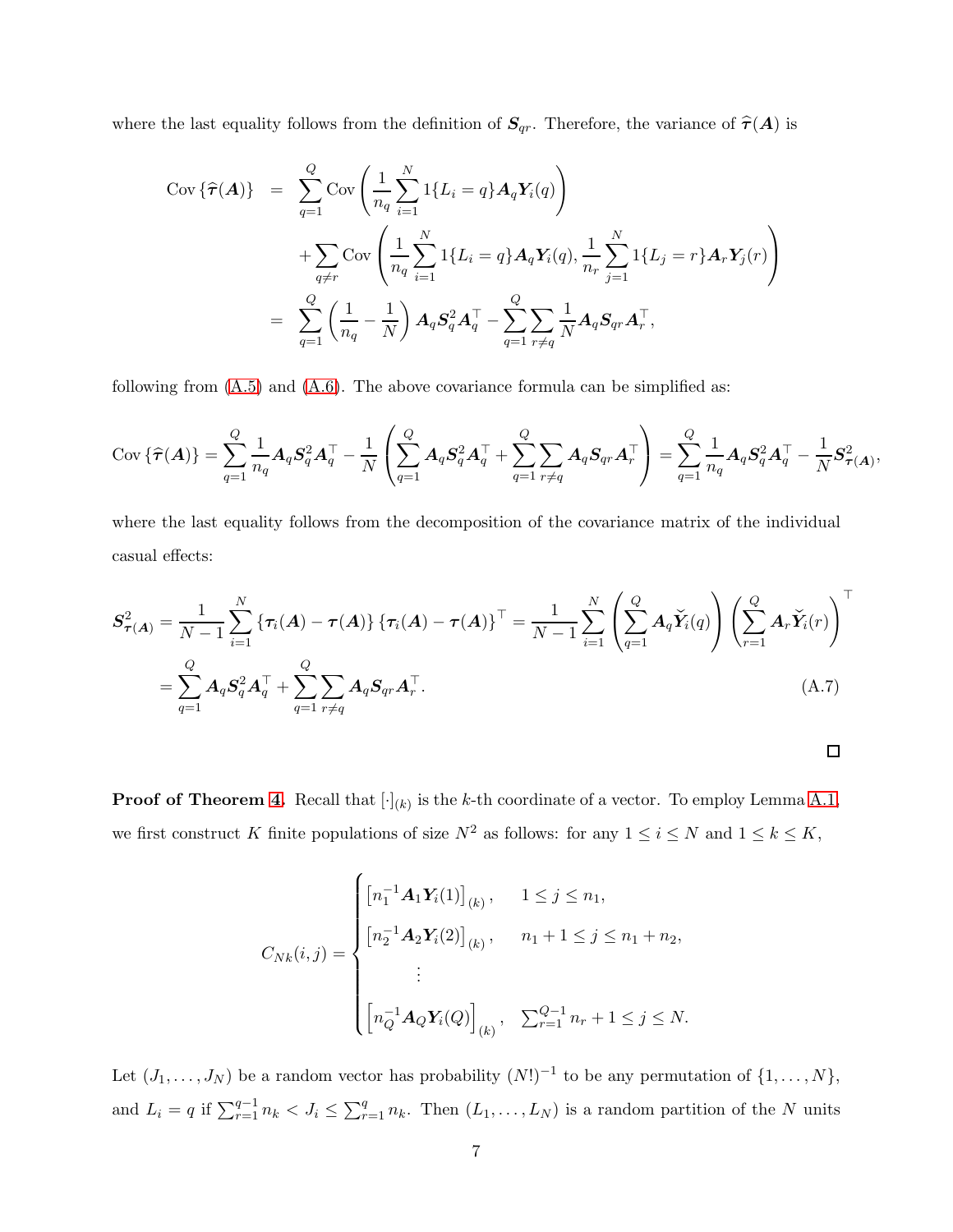into  $Q$  groups of size  $(n_1, \ldots, n_Q)$ , and

$$
[\widehat{\tau}(\mathbf{A})]_{(k)} = \sum_{q=1}^{Q} \left[ \sum_{i=1}^{N} 1\{L_i = q\} n_q^{-1} \mathbf{A}_q \mathbf{Y}_i(q) \right]_{(k)} = \sum_{i=1}^{N} \left[ n_{L_i}^{-1} \mathbf{A}_{L_i} \mathbf{Y}_i(L_i) \right]_{(k)} = \sum_{i=1}^{N} C_{Nk}(i, J_i).
$$

For any  $1 \le i \le N$  and  $1 \le q \le Q$ , let  $\check{Y}_i(q) = Y_i(q) - \bar{Y}(q)$  and  $\check{\tau}_i(A) = \tau_i(A) - \tau(A)$  be the centered potential outcome and individual causal effect. For each  $1 \leq k \leq K$ ,

$$
D_{Nk}(i,j) = C_{Nk}(i,j) - \frac{1}{N} \sum_{i'=1}^{N} C_{Nk}(i',j) - \frac{1}{N} \sum_{j'=1}^{N} C_{Nk}(i,j') + \frac{1}{N^2} \sum_{i'=1}^{N} \sum_{j'=1}^{N} C_{Nk}(i',j')
$$
  

$$
= \begin{cases} \left[ n_1^{-1} \mathbf{A}_1 \check{\mathbf{Y}}_i(1) - N^{-1} \check{\mathbf{\tau}}_i(\mathbf{A}) \right]_{(k)}, & 1 \le j \le n_1, \\ \left[ n_2^{-1} \mathbf{A}_2 \check{\mathbf{Y}}_i(2) - N^{-1} \check{\mathbf{\tau}}_i(\mathbf{A}) \right]_{(k)}, & n_1 + 1 \le j \le n_1 + n_2, \\ \vdots \\ \left[ n_Q^{-1} \mathbf{A}_Q \check{\mathbf{Y}}_i(Q) - N^{-1} \check{\mathbf{\tau}}_i(\mathbf{A}) \right]_{(k)}, & \sum_{r=1}^{Q-1} n_r + 1 \le j \le N. \end{cases}
$$

We verify the Condition (b) of Lemma [A.1.](#page-31-0) First, we give an upper bound of  $\max_{1 \leq i,j \leq N} D_{Nk}^2(i,j)$ . The definition of  $D_{Nk}^2(i, j)$  implies

$$
\max_{1 \le i,j \le N} D_{Nk}^2(i,j) = \max_{1 \le q \le Q} \max_{1 \le i \le N} \left[ n_q^{-1} A_q \check{Y}_i(q) - N^{-1} \check{\tau}_i(A) \right]_{(k)}^2.
$$
 (A.8)

<span id="page-36-1"></span><span id="page-36-0"></span>,

The key term  $[n_q^{-1}A_q\check{Y}_i(q) - N^{-1}\check{\tau}_i(A)]_{(k)}^2$  has the following equivalent forms:

$$
\left[n_q^{-1}A_q\check{Y}_i(q) - N^{-1}\check{\tau}_i(A)\right]_{(k)}^2 = \left[\frac{1}{n_q}A_q\check{Y}_i(q) - \sum_{r=1}^Q \frac{1}{N}A_r\check{Y}_i(r)\right]_{(k)}^2
$$
  
= 
$$
\left[\left(\frac{1}{n_q} - \frac{1}{N}\right)A_q\check{Y}_i(q) - \sum_{r \neq q} \frac{1}{N}A_r\check{Y}_i(r)\right]_{(k)}^2 = \left\{\left(\frac{1}{n_q} - \frac{1}{N}\right)\left[A_q\check{Y}_i(q)\right]_{(k)} - \sum_{r \neq q} \frac{1}{N}\left[A_r\check{Y}_i(r)\right]_{(k)}\right\}^2
$$

which can be bounded from above by

$$
\left[n_q^{-1}A_q\check{Y}_i(q) - N^{-1}\check{\tau}_i(A)\right]_{(k)}^2 \le Q\left\{ \left(\frac{1}{n_q} - \frac{1}{N}\right)^2 \left[A_q\check{Y}_i(q)\right]_{(k)}^2 + \sum_{r \ne q} \frac{1}{N^2} \left[A_r\check{Y}_i(r)\right]_{(k)}^2 \right\}, \quad (A.9)
$$

following from the Cauchy–Schwarz inequality. Because all terms in the curly brackets in formula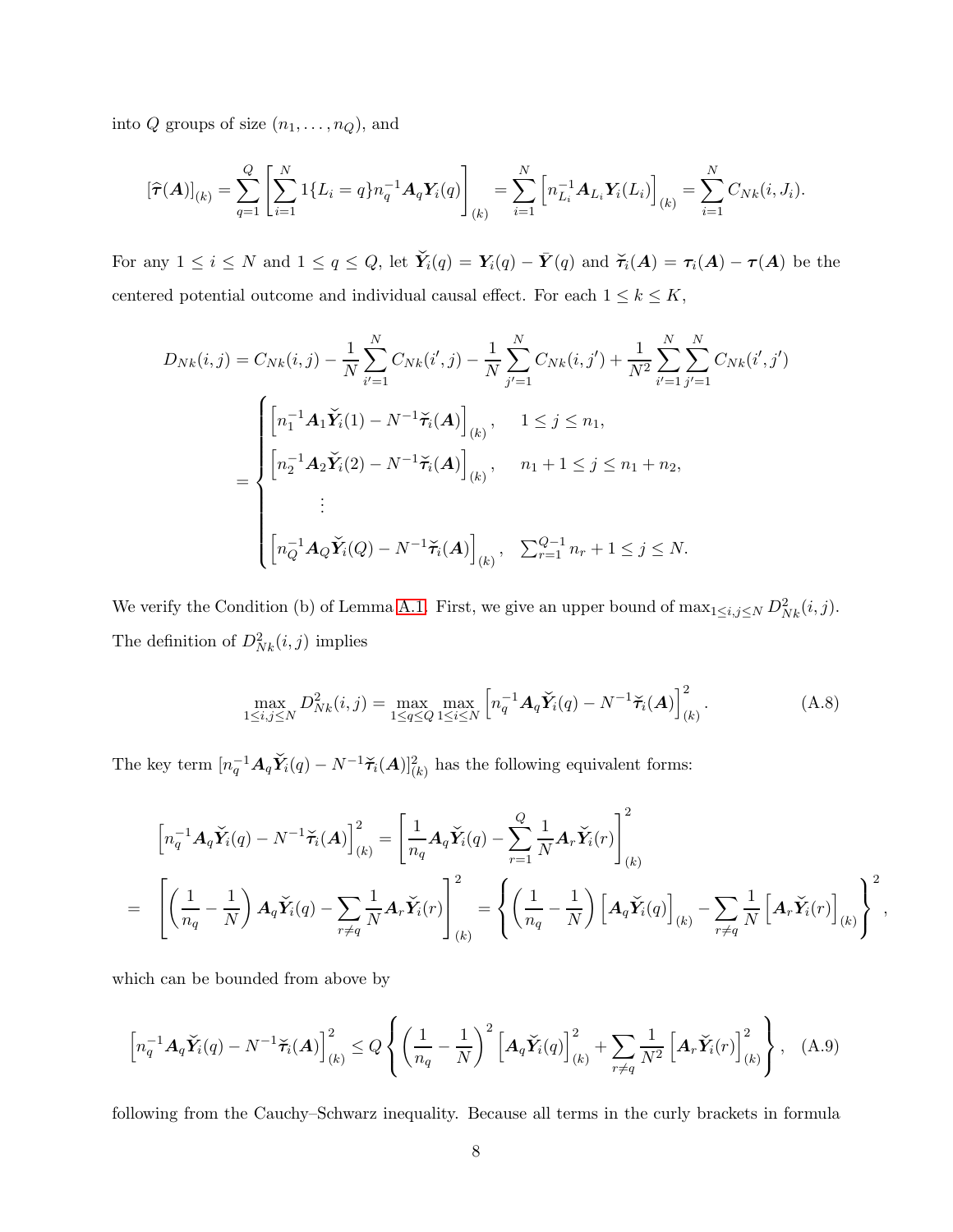[\(A.9\)](#page-36-0) is less than or equal to  $\max_{1 \leq r \leq Q} \{ [\mathbf{A}_r \check{Y}_i(r)]_{(k)}^2/n_r^2 \}$ , the key term  $[n_q^{-1} \mathbf{A}_q \check{Y}_i(q) - N^{-1} \check{\tau}_i(\mathbf{A})]_{(k)}^2$ is bounded from above by

$$
[n_q^{-1}A_q \check{Y}_i(q) - N^{-1} \check{\tau}_i(A)]_{(k)}^2 \leq Q^2 \max_{1 \leq r \leq Q} \{ [A_r \check{Y}_i(r)]_{(k)}^2 / n_r^2 \}.
$$

Therefore, according to [\(A.8\)](#page-36-1),

$$
\max_{1 \le i,j \le N} D_{Nk}^{2}(i,j) = \max_{1 \le q \le Q} \max_{1 \le i \le N} \left[ n_{q}^{-1} A_{q} \check{Y}_{i}(q) - N^{-1} \check{\tau}_{i}(A) \right]_{(k)}^{2} \le \max_{1 \le q \le Q} \max_{1 \le i \le N} Q^{2} \max_{1 \le r \le Q} \frac{1}{n_{r}^{2}} \left[ A_{r} \check{Y}_{i}(r) \right]_{(k)}^{2}
$$
\n
$$
= Q^{2} \max_{1 \le i \le N} \max_{1 \le r \le Q} \frac{1}{n_{r}^{2}} \left[ A_{r} \check{Y}_{i}(r) \right]_{(k)}^{2} = Q^{2} \max_{1 \le r \le Q} \frac{1}{n_{r}^{2}} \max_{1 \le i \le N} \left[ A_{r} \check{Y}_{i}(r) \right]_{(k)}^{2}
$$
\n
$$
= Q^{2} \max_{1 \le r \le Q} \frac{1}{n_{r}^{2}} m_{r}(k),
$$

where the last equality follows from the definition of  $m_r(k)$ .

Second, we simplify  $\sum_{i=1}^{N} \sum_{j=1}^{N} D_{Nk}^{2}(i, j)$ . Following from simple algebra, we have

$$
\sum_{i=1}^{N} \sum_{j=1}^{N} D_{Nk}^{2}(i, j) = \sum_{q=1}^{Q} n_{q} \sum_{i=1}^{N} \left[ n_{q}^{-1} A_{q} \check{Y}_{i}(q) - N^{-1} \check{\tau}_{i}(A) \right]_{(k)}^{2}
$$
\n
$$
= \sum_{q=1}^{Q} n_{q} \sum_{i=1}^{N} \left( \left[ n_{q}^{-1} A_{q} \check{Y}_{i}(q) \right]_{(k)}^{2} + \left[ N^{-1} \check{\tau}_{i}(A) \right]_{(k)}^{2} - 2 \left[ n_{q}^{-1} A_{q} \check{Y}_{i}(q) \right]_{(k)} \left[ N^{-1} \check{\tau}_{i}(A) \right]_{(k)}^{2} \right)
$$
\n
$$
= \sum_{q=1}^{Q} \frac{1}{n_{q}} \sum_{i=1}^{N} \left[ A_{q} \check{Y}_{i}(q) \right]_{(k)}^{2} + \frac{1}{N} \sum_{i=1}^{N} \left[ \check{\tau}_{i}(A) \right]_{(k)}^{2} - 2 \frac{1}{N} \sum_{i=1}^{N} \sum_{q=1}^{Q} \left[ A_{q} \check{Y}_{i}(q) \right]_{(k)} \left[ \check{\tau}_{i}(A) \right]_{(k)}^{2}
$$
\n
$$
= \sum_{q=1}^{Q} \frac{1}{n_{q}} \sum_{i=1}^{N} \left[ A_{q} \check{Y}_{i}(q) \right]_{(k)}^{2} - \frac{1}{N} \sum_{i=1}^{N} \left[ \check{\tau}_{i}(A) \right]_{(k)}^{2}.
$$

According to the definition of  $v_q(k)$  and  $v_{\tau}(k)$ , it further reduces to

$$
\sum_{i=1}^{N} \sum_{j=1}^{N} D_{Nk}^{2}(i, j) = (N - 1) \left( \sum_{q=1}^{Q} n_{q}^{-1} v_{q}(k) - N^{-1} v_{\tau}(k) \right).
$$

Therefore, the quantity in Condition (b) of Lemma [A.1](#page-31-0) satisfies

$$
\frac{\max_{i,j} D_{Nk}^2(j,i)}{N^{-1} \sum_{i=1}^N \sum_{j=1}^N D_{Nk}^2(i,j)} \leq Q^2 \cdot \frac{N}{N-1} \max_{1 \leq q \leq Q} \left( \frac{1}{n_q^2} \cdot \frac{m_q(k)}{\sum_{r=1}^Q n_r^{-1} v_r(k) - N^{-1} v_r(k)} \right).
$$

According to Lemma [A.1,](#page-31-0) Theorem [4](#page-13-2) holds.

 $\Box$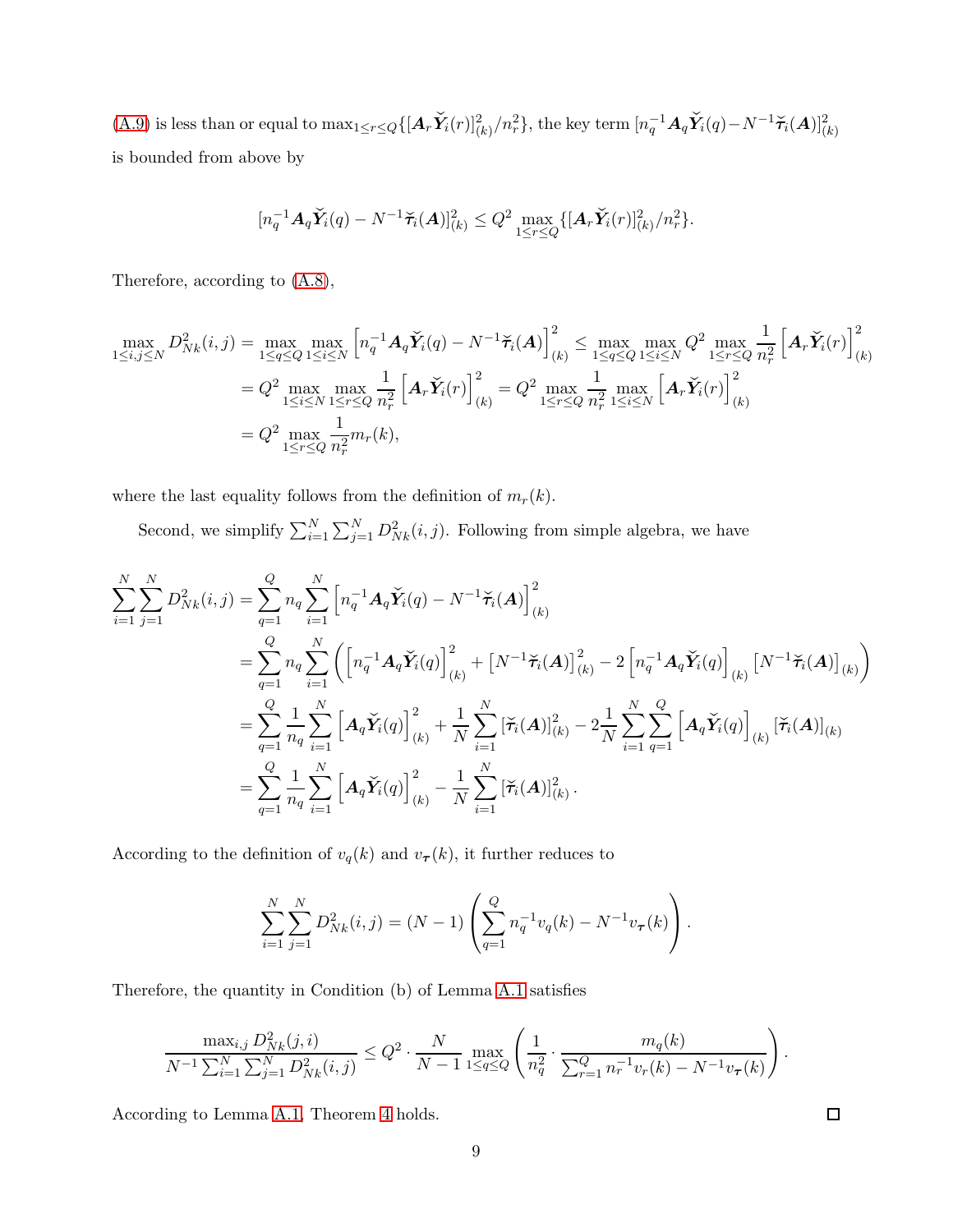**Proof of Corollary [2.](#page-14-0)** Under the additive causal effects assumption, for any  $1 \leq q \leq Q$  and  $1 \leq k \leq K$ , we have  $v_{\tau}(k) = 0$ . If  $v_q(k) > 0$ , then

$$
\frac{1}{n_q^2} \cdot \frac{m_q(k)}{\sum_{r=1}^Q n_r^{-1} v_r(k) - N^{-1} v_\tau(k)} = \frac{1}{n_q^2} \cdot \frac{m_q(k)}{\sum_{r=1}^Q n_r^{-1} v_r(k)} \le \frac{1}{n_q^2} \cdot \frac{m_q(k)}{n_q^{-1} v_q(k)} = \frac{1}{n_q} \frac{m_q(k)}{v_q(k)}.
$$
 (A.10)

If  $v_q(k) = 0$ , then  $m_q(k)$  must also be zero, and the inequality [\(A.10\)](#page-38-0) still holds provided that we define  $m_q(k)/v_q(k)$  as zero in this case. According to Theorem [4,](#page-13-2) Corollary [2](#page-14-0) holds.

<span id="page-38-0"></span> $\Box$ 

**Proof of Theorem [5.](#page-14-1)** Because for any  $1 \le q, r \le Q, S_q^2$  and  $S_{qr}$  have limits,  $S_{\tau(A)}^2$  also has a limit according to formula [\(A.7\)](#page-35-0). According to the covariance formula of  $\hat{\tau}(A)$  in Theorem [3,](#page-12-0)

$$
N \text{Cov} \left\{\widehat{\boldsymbol{\tau}}(\boldsymbol{A})\right\} = \sum_{q=1}^{Q} \frac{N}{n_q} \boldsymbol{A}_q \boldsymbol{S}_q^2 \boldsymbol{A}_q^\top - \boldsymbol{S}_{\boldsymbol{\tau}(\boldsymbol{A})}^2
$$

has a limiting value V. For any  $1 \leq k, r \leq K$ , let  $V_{kr}$  be the  $(k, r)$  element of V. Without loss of generality, we assume  $V_{kk} \neq 0$  for  $1 \leq k \leq K_0$ , and  $V_{kk} = 0$  for  $K_0 < k \leq K$ . We partition V as

$$
\boldsymbol{V} = \begin{pmatrix} \boldsymbol{V_1} & \boldsymbol{V_2} \\ \boldsymbol{V_2}^{\top} & \boldsymbol{V_3} \end{pmatrix},
$$

where the diagonal elements of  $V_1$  are non-zero, and the diagonal elements of  $V_3$  are zero. Because V is the limit of a covariance matrix, for any  $1 \leq k, r \leq K$ , the Cauchy–Schwarz inequality implies  $V_{kr}^2 \leq V_{kk}V_{rr}$ . Therefore,  $V_2 = \mathbf{0}_{K_0 \times (K-K_0)}$ ,  $V_3 = \mathbf{0}_{(K-K_0) \times (K-K_0)}$ , and  $V = \text{diag}(V_1, \mathbf{0})$ .

First, we prove that  $(\hat{\tau}_{(1)}(A), \ldots, \hat{\tau}_{(K_0)}(A))$  is asymptotically Normal. The conditions of Theo-rem [5](#page-14-1) implies that for any  $1 \leq k \leq K_0$ ,  $\max_{1 \leq i \leq N} \left\| \mathbf{Y}_i(q) - \bar{\mathbf{Y}}(q) \right\|_2^2$  $\frac{2}{2}/N \to 0$ , and  $N \text{Var} \{ \widehat{\tau}_{(k)}(\boldsymbol{A}) \} \to$  $V_{kk} > 0$ . Moreover,  $m_q(k)$  is bounded above by:

$$
m_q(k) = \max_{1 \leq i \leq N} \left[ A_q \mathbf{Y}_i(q) - A_q \bar{\mathbf{Y}}(q) \right]_{(k)}^2 \leq \max_{1 \leq i \leq N} \left\| A_q \mathbf{Y}_i(q) - A_q \bar{\mathbf{Y}}(q) \right\|_2^2 \leq \left\| A_q \right\|_2^2 \max_{1 \leq i \leq N} \left\| \mathbf{Y}_i(q) - \bar{\mathbf{Y}}(q) \right\|_2^2,
$$

where  $||A||_2 = \sup_{x\neq0}||Ax||_2/||x||_2$  is the 2-norm of matrix A. Therefore, the left-hand side of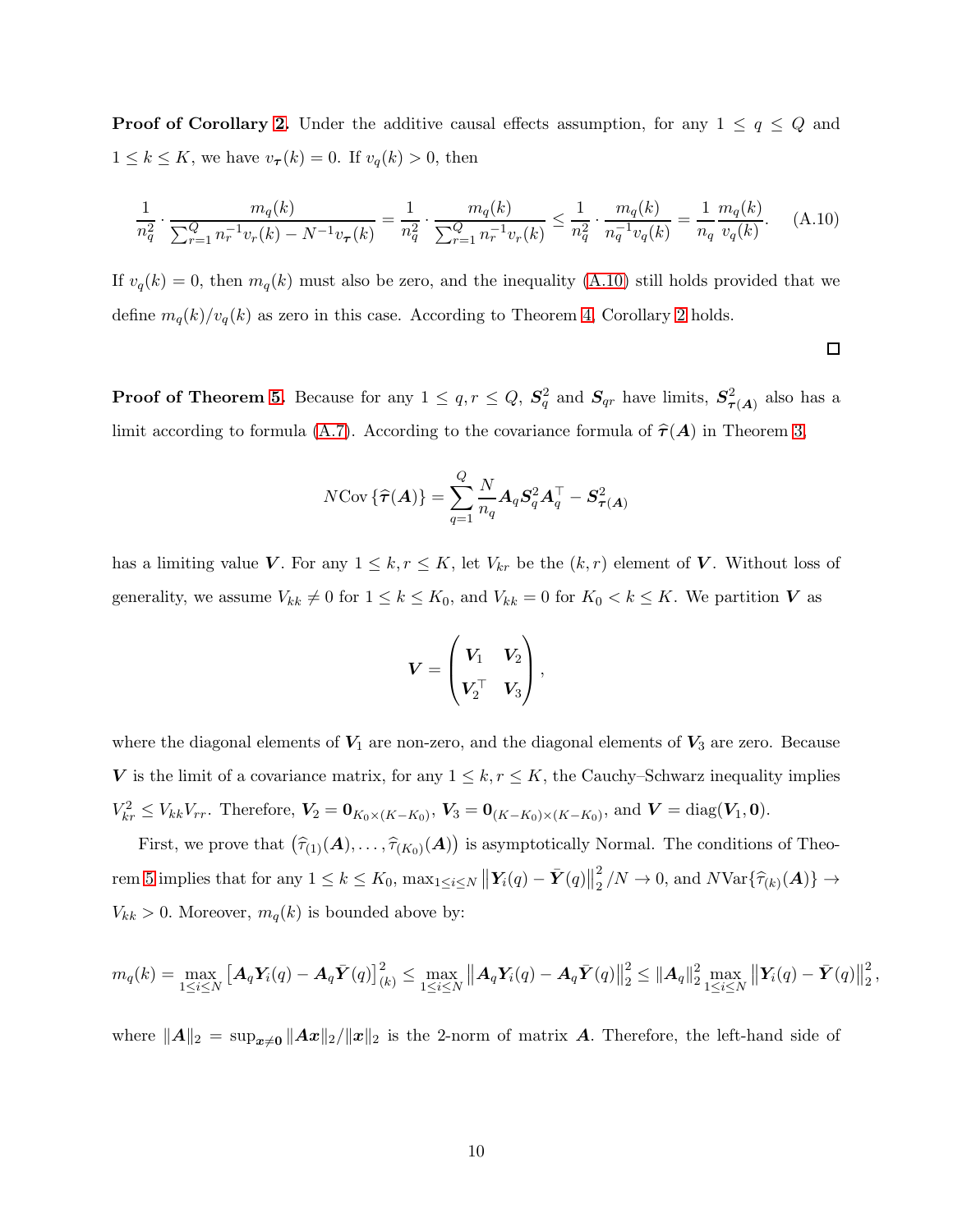Condition [\(14\)](#page-13-0) in Theorem [4](#page-13-2) is bounded by:

$$
\frac{1}{n_q^2} \frac{m_q(k)}{\sum_{r=1}^Q n_r^{-1} v_r(k) - N^{-1} v_\tau(k)} = \frac{m_q(k)}{n_q^2 \text{Var}\left\{\widehat{\tau}_{(k)}(\mathbf{A})\right\}} \le \frac{\|\mathbf{A}_q\|_2^2 \max_{1 \le i \le N} \|\mathbf{Y}_i(q) - \bar{\mathbf{Y}}(q)\|_2^2}{n_q^2 \text{Var}\left\{\widehat{\tau}_{(k)}(\mathbf{A})\right\}} \\
= \left(\frac{N}{n_q}\right)^2 \frac{\|\mathbf{A}_q\|_2^2}{N \text{Var}\left\{\widehat{\tau}_{(k)}(\mathbf{A})\right\}} \frac{\max_{1 \le i \le N} \|\mathbf{Y}_i(q) - \bar{\mathbf{Y}}(q)\|_2^2}{N},
$$

which converges to zero because of the conditions in Theorem [5.](#page-14-1) Note that the correlation matrix of  $(\hat{\tau}_{(1)}(A), \ldots, \hat{\tau}_{(K_0)}(A))$  has limit diag( $V_1$ )<sup>-1/2</sup> $V_1$ diag( $V_1$ )<sup>-1/2</sup>. According to Theorem [4,](#page-13-2)

$$
\left(\frac{\widehat{\tau}_{(1)}(A)-\tau_{(1)}(A)}{\sqrt{\operatorname{Var}\left\{\widehat{\tau}_{(1)}(A)\right\}}},\dots,\frac{\widehat{\tau}_{(K_0)}(A)-\tau_{(K_0)}(A)}{\sqrt{\operatorname{Var}\left\{\widehat{\tau}_{(K_0)}(A)\right\}}}\right)\stackrel{d}{\longrightarrow} \mathcal{N}\left(0,\operatorname{diag}(V_1)^{-1/2}V_1\operatorname{diag}(V_1)^{-1/2}\right).
$$

Using Slutsky's theorem,  $\sqrt{N} (\widehat{\tau}_{(1)}(A) - \tau_{(1)}(A), \ldots, \widehat{\tau}_{(K_0)}(A) - \tau_{(K_0)}(A)) \stackrel{d}{\longrightarrow} \mathcal{N}(\mathbf{0}, V_1)$ .

Second, we prove that  $\hat{\tau}(A)$  is asymptotically Normal. For any  $K_0 < k \leq K$ , because  $N \text{Var} \left\{ \widehat{\tau}_{(k)}(\boldsymbol{A}) \right\} \to V_{kk} = 0$ , by the Markov inequality,

$$
\sqrt{N}\left\{\widehat{\tau}_{(k)}(\boldsymbol{A})-\tau_{(k)}(\boldsymbol{A})\right\}=O_p\left(\sqrt{N\text{Var}\left\{\widehat{\tau}_{(k)}(\boldsymbol{A})\right\}}\right)=o_p(1).
$$

Therefore,  $\sqrt{N} (\hat{\tau}_{(1)}(A) - \tau_{(1)}(A), \dots, \hat{\tau}_{(K)}(A) - \tau_{(K)}(A))$  is asymptotically Normal with mean **0** and covariance matrix  $diag(V_1, 0) = V$ .  $\Box$ 

 ${\bf Comments\,\,on\,\,Theorem\,\,5.}\,\,\,When\,\,each\,\,coordinates\,\,of\,\,the\,\, \bm{Y}_i(q)\,\textrm{'s\,\,are\,\,bound\,\,the}\,\left\|\bm{Y}_i(q)-\bar{\bm{Y}}(q)\right\|_2^2$  $\frac{2}{2}$ 's  $\text{area} \text{ also bounded for all units, and therefore the regularity condition } \max_{1\leq i\leq N} \left\|\bm{Y}_i(q)-\bar{\bm{Y}}(q)\right\|_2^2$  $\frac{2}{2}$  /N  $\rightarrow$ 0 must hold. When the coordinates of the  $Y_i(q)$ 's are i.i.d draws from a superpopulation with more than two moments, according to the comments on Theorem [1,](#page-47-0) for each coordinate  $1 \leq k \leq p$ ,  $\max_{1 \leq i \leq N} [\mathbf{Y}_i(q) - \bar{\mathbf{Y}}(q)]_{(k)}^2/N \to 0$  almost surely. Moreover, because

$$
\frac{1}{N} \max_{1 \leq i \leq N} \|\mathbf{Y}_i(q) - \bar{\mathbf{Y}}(q)\|_2^2 = \frac{1}{N} \max_{1 \leq i \leq N} \left\{ \sum_{k=1}^p [\mathbf{Y}_i(q) - \bar{\mathbf{Y}}(q)]_{(k)}^2 \right\} \leq \sum_{k=1}^p \frac{1}{N} \max_{1 \leq i \leq N} [\mathbf{Y}_i(q) - \bar{\mathbf{Y}}(q)]_{(k)}^2,
$$

the regularity condition  $\max_{1 \leq i \leq N} \left\| \mathbf{Y}_i(q) - \bar{\mathbf{Y}}(q) \right\|_2^2$  $\frac{2}{2}/N \rightarrow 0$  holds almost surely.

To prove Proposition [3,](#page-15-0) we need the following lemma. For any  $1 \le q \le Q$  and  $1 \le k, k' \le p$ , let

 $\Box$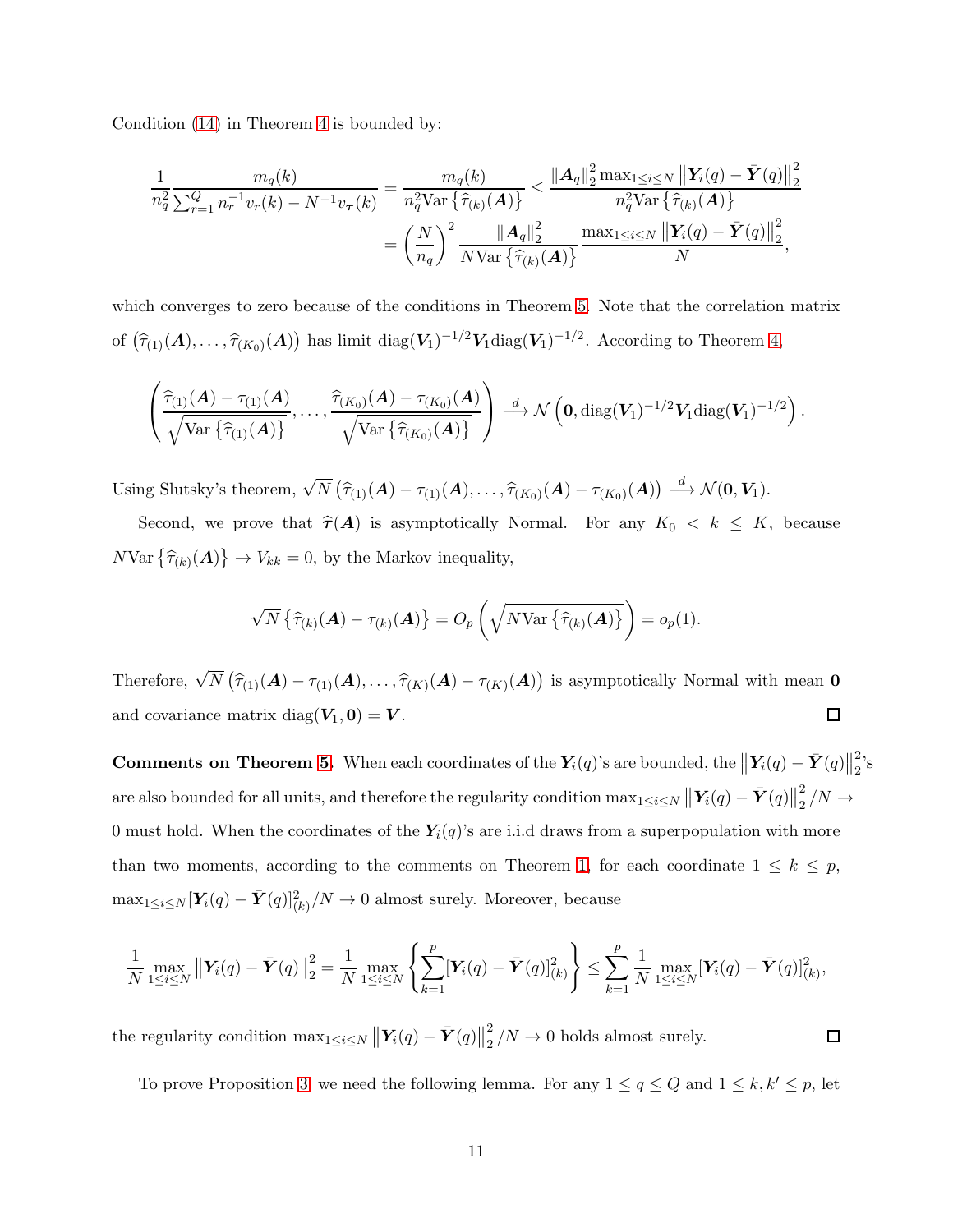$B_i$  and  $C_i$  be the kth and k'th coordinates of  $\mathbf{Y}_i(q) - \bar{\mathbf{Y}}(q)$ , respectively, and  $S_{B,C} = \sum_{i=1}^{N} B_i C_i / (N -$ 1) be the finite population covariance between  $B_i$  and  $C_i$ . Let  $\bar{B}_{(q)} = \sum_{i:L_i=q} B_i/n_q$  and  $\bar{C}_{(q)} =$  $\sum_{i:L_i=q} C_i/n_q$  be the averages of  $B_i$  and  $C_i$  in treatment group q, and

$$
s_{B,C} = \frac{1}{n_q - 1} \sum_{i:L_i = q} (B_i - \bar{B}_{(q)}) (C_i - \bar{C}_{(q)})
$$

<span id="page-40-0"></span>be the sample covariance between  $B_i$  and  $C_i$  in treatment group q.

**Lemma A.3.** If the regularity conditions in Theorem [5](#page-14-1) hold, then  $s_{B,C} - S_{B,C} = o_p(1)$ .

*Proof of Lemma [A.3.](#page-40-0)* Let  $S_B^2$  and  $S_C^2$  be the finite population variances of  $B_i$  and  $C_i$ , and  $S_{B \times C}^2$ be the finite population variance of  $B_i \times C_i$ ;  $S_B^2$ ,  $S_{C}^2$ ,  $S_{B,C}$  and  $S_{B \times C}^2$  all depends on N implicitly. Because the finite population means of  $B_i$  and  $C_i$  are both zeros, the Markov inequality implies

<span id="page-40-1"></span>
$$
\bar{B}_{(q)} = O_p \left\{ \sqrt{\text{Var} \left( \bar{B}_{(q)} \right)} \right\} = O_p \left( \sqrt{n_q^{-1} S_B^2} \right).
$$

Similarly, we also have:

$$
\bar{C}_{(q)} = O_p\left(\sqrt{n_q^{-1}S_C^2}\right), \quad \frac{1}{n_q}\sum_{i:L_i=q} B_i C_i - \frac{N-1}{N}S_{B,C} = O_p\left(\sqrt{n_q^{-1}S_{B\times C}^2}\right).
$$

Replacing these terms in the definition of the sample covariance  $s_{B,C}$ , we have

$$
s_{B,C} - S_{B,C} = \frac{n_q}{n_q - 1} \frac{1}{n_q} \sum_{i:L_i = q} B_i C_i - \frac{n_q}{n_q - 1} \bar{B}_{(q)} \bar{C}_{(q)} - S_{B,C}
$$
  
= 
$$
\frac{n_q}{n_q - 1} \frac{N - 1}{N} S_{B,C} + O_p \left( \sqrt{n_q^{-1} S_{B\times C}^2} \right) + O_p \left( n_q^{-1} \sqrt{S_B^2 S_C^2} \right) - S_{B,C}
$$
  
= 
$$
O_p \left( n_q^{-1} S_{B,C} \right) + O_p \left( \sqrt{n_q^{-1} S_{B\times C}^2} \right) + O_p \left( n_q^{-1} \sqrt{S_B^2 S_C^2} \right). \tag{A.11}
$$

According to the regularity conditions in Theorem [5,](#page-14-1)  $n_q/N$  has a positive limiting value, and  $S_C^2, S_B^2$ and  $S_{B,C}$  have limiting values, both  $n_q^{-1}S_{B,C}$  and  $n_q^{-1}$  $\sqrt{S_B^2 S_C^2}$  is of order  $O_p(N^{-1})$ . The key of the second term  $S_{B \times C}^2$  in [\(A.11\)](#page-40-1) has the following upper bound:

$$
S_{B \times C}^2 \le \frac{1}{N-1} \sum_{i=1}^N B_i^2 C_i^2 \le \left( \max_{1 \le i \le N} B_i^2 \right) \left( \frac{1}{N-1} \sum_{i=1}^N C_i^2 \right) = \max_{1 \le i \le N} B_i^2 \cdot S_C^2.
$$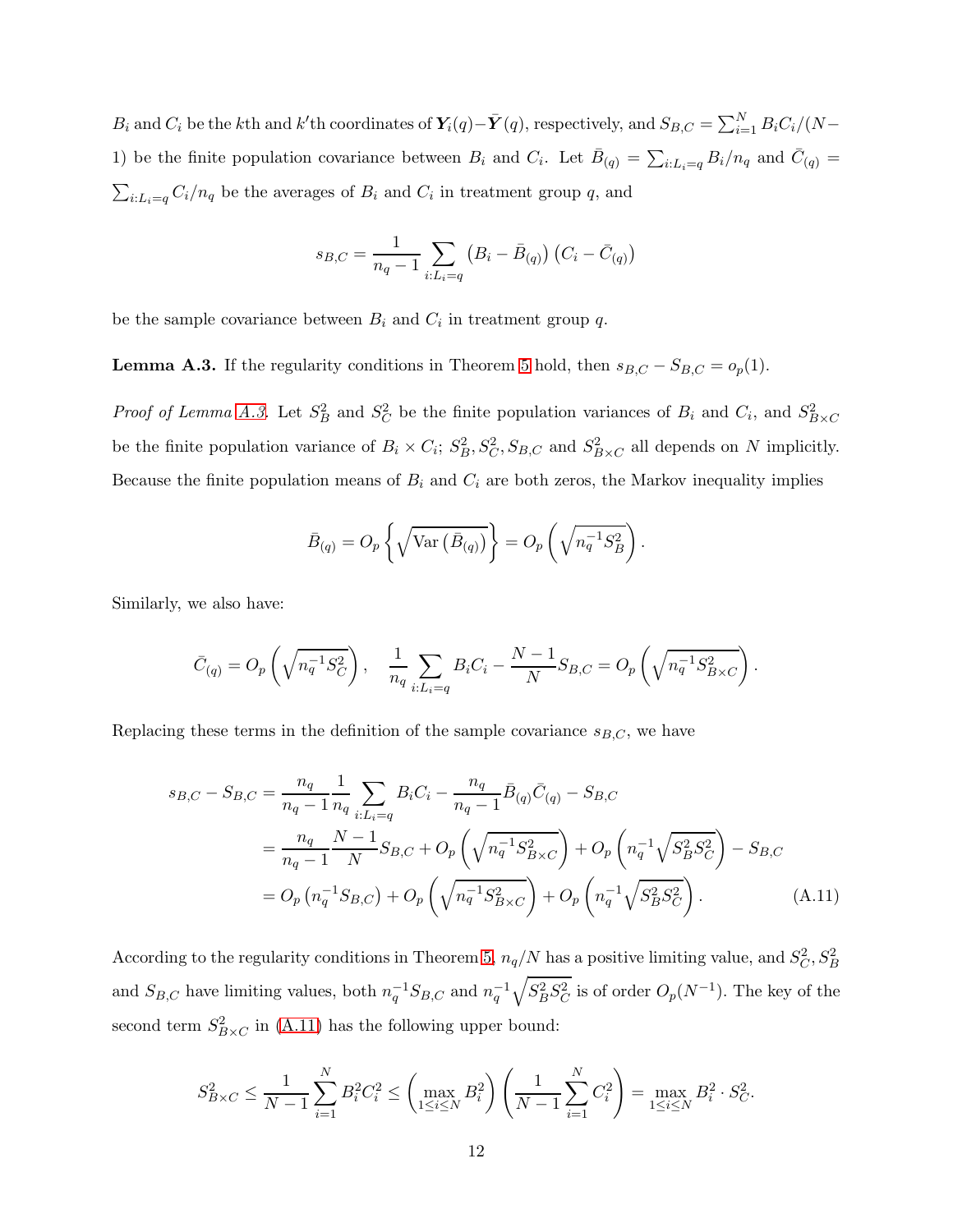According to the regularity conditions in Theorem [5,](#page-14-1)  $\max_{1 \leq i \leq N} B_i^2/N$  converges to 0, and therefore,  $O_p\left(\sqrt{n_q^{-1}S_{B\times C}^2}\right)$  $= o_p(1)$ . Thus,  $s_{B,C} - S_{B,C} = o_p(1)$ .  $\Box$ 

**Proof of Proposition [3.](#page-15-0)** According to Lemma [A.3,](#page-40-0) for any  $1 \le q \le Q$ , each element of  $s_q^2 - S_q^2$ converges in probability to zero. Let  $V_0$  be the limit of  $N \sum_{q=1}^Q n_q^{-1} A_q S_q A_q$ . Then  $V_0 - V =$  $\lim_{N\to\infty} S^2_{\tau(A)} \geq 0$ . Using the continuous mapping theorem,  $N\hat{V}_A - V_0 \stackrel{p}{\longrightarrow} 0$ . Let  $D$  be a K dimensional standard Normal random vector, and  $\mathbf{D}^\top \mathbf{D}$  be a  $\chi^2$  random variable. Because  $V_0 \geq V$ , we have  $V_0^{-1} \leq V^{-1}$ , which further implies  $V^{1/2}V_0^{-1}V^{1/2} \leq I$  and  $D^{\top}V^{1/2}V_0^{-1}V^{1/2}D \leq$  $D^{\top}D$ . Slutsky's theorem implies

$$
\{\widehat{\tau}(A) - \tau(A)\}^{\top} \widehat{V}_A^{-1} \{\widehat{\tau}(A) - \tau(A)\} = \sqrt{N} \{\widehat{\tau}(A) - \tau(A)\}^{\top} \left(N\widehat{V}_A\right)^{-1} \sqrt{N} \{\widehat{\tau}(A) - \tau(A)\}
$$

$$
\xrightarrow{d} \mathbf{D}^{\top} \mathbf{V}^{1/2} \mathbf{V}_0^{-1} \mathbf{V}^{1/2} \mathbf{D}.
$$

Therefore, the coverage rate of the confidence set satisfies

<span id="page-41-1"></span>
$$
\lim_{N \to \infty} P\left[\left\{\widehat{\tau}(A) - \tau(A)\right\}^{\top} \widehat{V}_A^{-1} \left\{\widehat{\tau}(A) - \tau(A)\right\} \le q_{K,1-\alpha}\right] = P\left\{D^{\top} V^{1/2} V_0^{-1} V^{1/2} D \le q_{K,1-\alpha}\right\}
$$
\n
$$
\ge P\left\{D^{\top} D \le q_{K,1-\alpha}\right\} = 1 - \alpha. \tag{A.12}
$$

<span id="page-41-0"></span>When the causal effects are additive,  $V_0 - V = 0$ , and therefore the equality in [\(A.12\)](#page-41-1) holds.  $\Box$ 

### A.2 More on the examples

**Example [1.](#page-6-0)** The finite population  $\Pi_N = \{y_{Ni} : 1 \le i \le N\}$  with  $N_1$  being 1 and  $N - N_1$  being 0 has variance  $v_N = N_1(N - N_1)/\{N(N - 1)\}\,$ , and the maximum squared distance of the  $y_{Ni}$ 's from the population mean  $\bar{y}_N = N_1/N$  is  $m_N = \max\{N_1^2, (N - N_1)^2\}/N^2$ . The Hypergeometric random variable,  $n\bar{y}_S$ , has variance  $Var(n\bar{y}_S) = N_1(N - N_1)n(N - n)/{N^2(N - 1)}$ . Therefore, if  $Var(n\bar{y}_s) \rightarrow \infty$ , then Condition [\(4\)](#page-4-1) holds:

$$
\frac{1}{\min(n, N-n)} \cdot \frac{m_N}{v_N} = \frac{1}{\min(n, N-n)} \frac{N-1}{N} \max\left(\frac{N_1}{N-N_1}, \frac{N-N_1}{N_1}\right)
$$
  
\n
$$
\leq \left(\frac{1}{n} + \frac{1}{N-n}\right) \cdot \frac{N-1}{N} \cdot \left(\frac{N}{N-N_1} + \frac{N}{N_1}\right) = \frac{N-1}{n(N-n)} \frac{N^2}{N_1(N-N_1)} = \text{Var}(n\bar{y}_S)^{-1} \to 0.
$$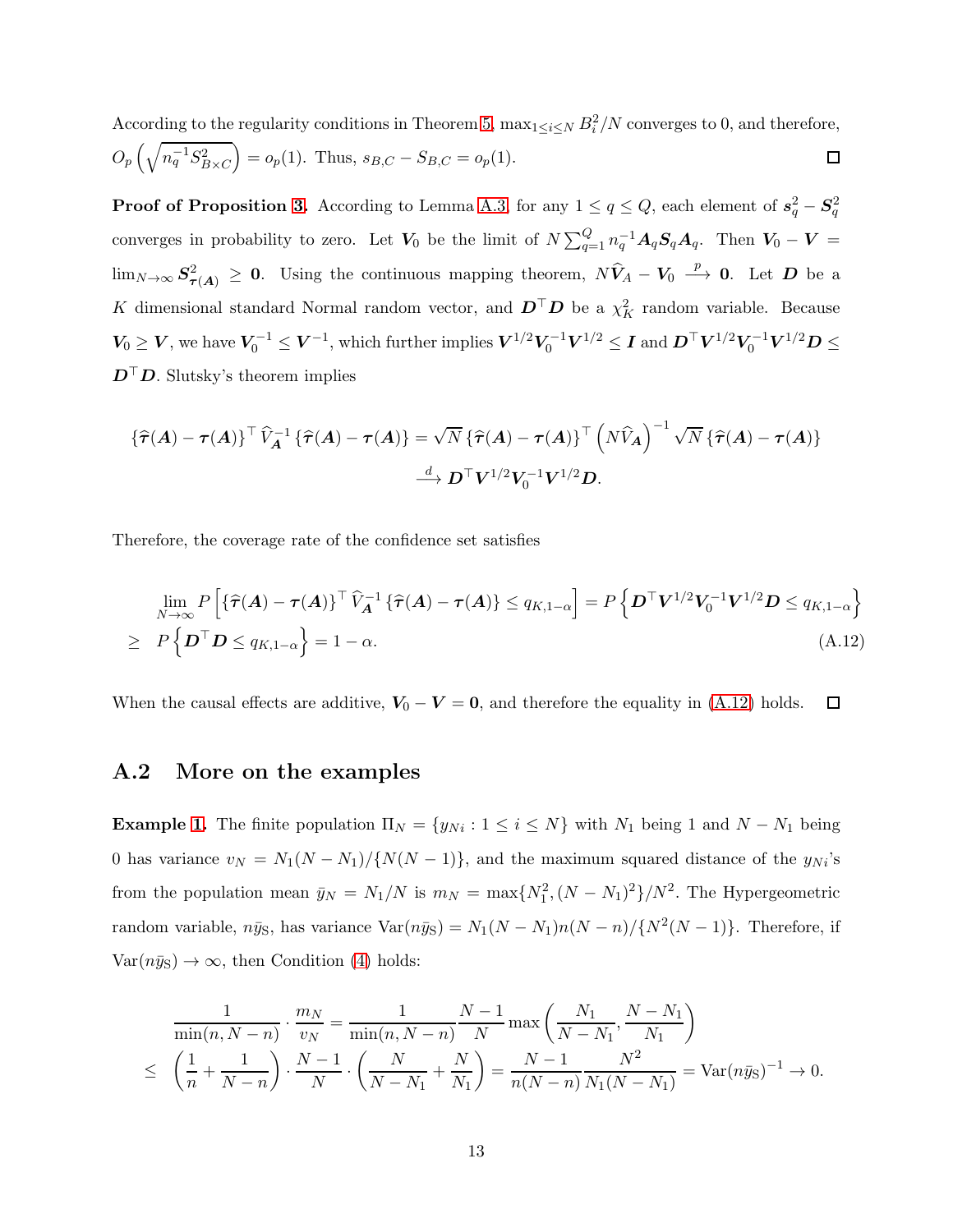**Example [2.](#page-6-1)** First, we show that Condition [\(4\)](#page-4-1) for  $\{A_i : i = 1, ..., N\}$  holds if  $\{Y_i : i = 1, ..., N\}$ and  $\{D_i : i = 1, \ldots, N\}$  satisfy condition [\(6\)](#page-7-2) introduced in the main text. For any  $\beta$ , the Cauchy-Schwarz inequality implies that

$$
\max_{1 \le i \le N} (A_i - \bar{A})^2 = \max_{1 \le i \le N} \{ Y_i - \bar{Y} - \beta (D_i - \bar{D}) \}^2 \le 2 \max_{1 \le i \le N} (Y_i - \bar{Y})^2 + 2\beta^2 \max_{1 \le i \le N} (D_i - \bar{D})^2.
$$

The sample variance of the  $A_i$ 's can be bounded by

$$
s_A^2 = s_Y^2 + \beta^2 s_D^2 - 2\beta s_{YD} = s_Y^2 - s_{YD}^2 / s_D^2 + (\beta s_D - s_{YD}/s_D)^2 \ge s_Y^2 - s_{YD}^2 / s_D^2,
$$
  

$$
s_A^2 = s_Y^2 + \beta^2 s_D^2 - 2\beta s_{YD} = \beta^2 (s_D^2 - s_{YD}^2 / s_Y^2) + (s_Y - \beta s_{YD}/s_Y)^2 \ge \beta^2 (s_D^2 - s_{YD}^2 / s_Y^2).
$$

The above three inequalities imply

$$
\frac{\max_i (A_i - \bar{A})^2}{s_A^2} \le \frac{2 \max_i (Y_i - \bar{Y})^2}{s_A^2} + \frac{2\beta^2 \max_i (D_i - \bar{D})^2}{s_A^2} \le \frac{2 \max_i (Y_i - \bar{Y})^2}{s_Y^2 - s_{YD}^2/s_D^2} + \frac{2 \max_i (D_i - \bar{D})^2}{s_D^2 - s_{YD}^2/s_Y^2}.
$$

Therefore, Condition [\(4\)](#page-4-1) for  $\{A_i:1,\ldots,N\}$  holds if [\(6\)](#page-7-2) holds.

Second, we study the form of the confidence set. Recall that  $\eta = N/(n_1 n_0) \cdot {\Phi^{-1}(\alpha/2)}^2$ . The inequality [\(7\)](#page-7-1) is equivalent to

<span id="page-42-0"></span>
$$
(\widehat{\tau}_D^2 - \eta s_D^2)\beta^2 - 2(\widehat{\tau}_D \widehat{\tau}_Y - \eta s_{YD})\beta + (\widehat{\tau}_Y^2 - \eta s_Y^2) \le 0. \tag{A.13}
$$

The form of the confidence set for  $\beta$ , or equivalently the solution of quadratic inequality [\(A.13\)](#page-42-0), depends on the signs of  $\hat{\tau}_D^2 - \eta s_D^2$ ,  $\hat{\tau}_D \hat{\tau}_Y - \eta s_{YD}$ ,  $\hat{\tau}_Y^2 - \eta s_Y^2$  and  $\Delta = 4(\hat{\tau}_D \hat{\tau}_Y - \eta s_{YD})^2 - 4(\hat{\tau}_D^2 - \eta s_{YD})^2$  $\eta s_D^2(\hat{\tau}_Y^2 - \eta s_Y^2)$ . In addition to the scenarios discussed in the main text, Table [A.1](#page-43-0) summarizes all  $\Box$ the scenarios.

Example [9.](#page-19-0) We provide the technical details of Example [9](#page-19-0) highlighting the following five points.

(9.1) The variance of  $\hat{\tau}(\beta_1,\beta_0)$  is smaller than  $\hat{\tau}(\beta_1,\beta_0)$  for any constant vectors  $\beta_1$  and  $\beta_0$ .  $Specifically, Var{\hat{\tau}(\beta_1, \beta_0)} = Var{\hat{\tau}(\beta_1, \beta_0)} + Var{\hat{\tau}(\beta_1, \beta_0)} - \hat{\tau}(\beta_1, \beta_0)\}.$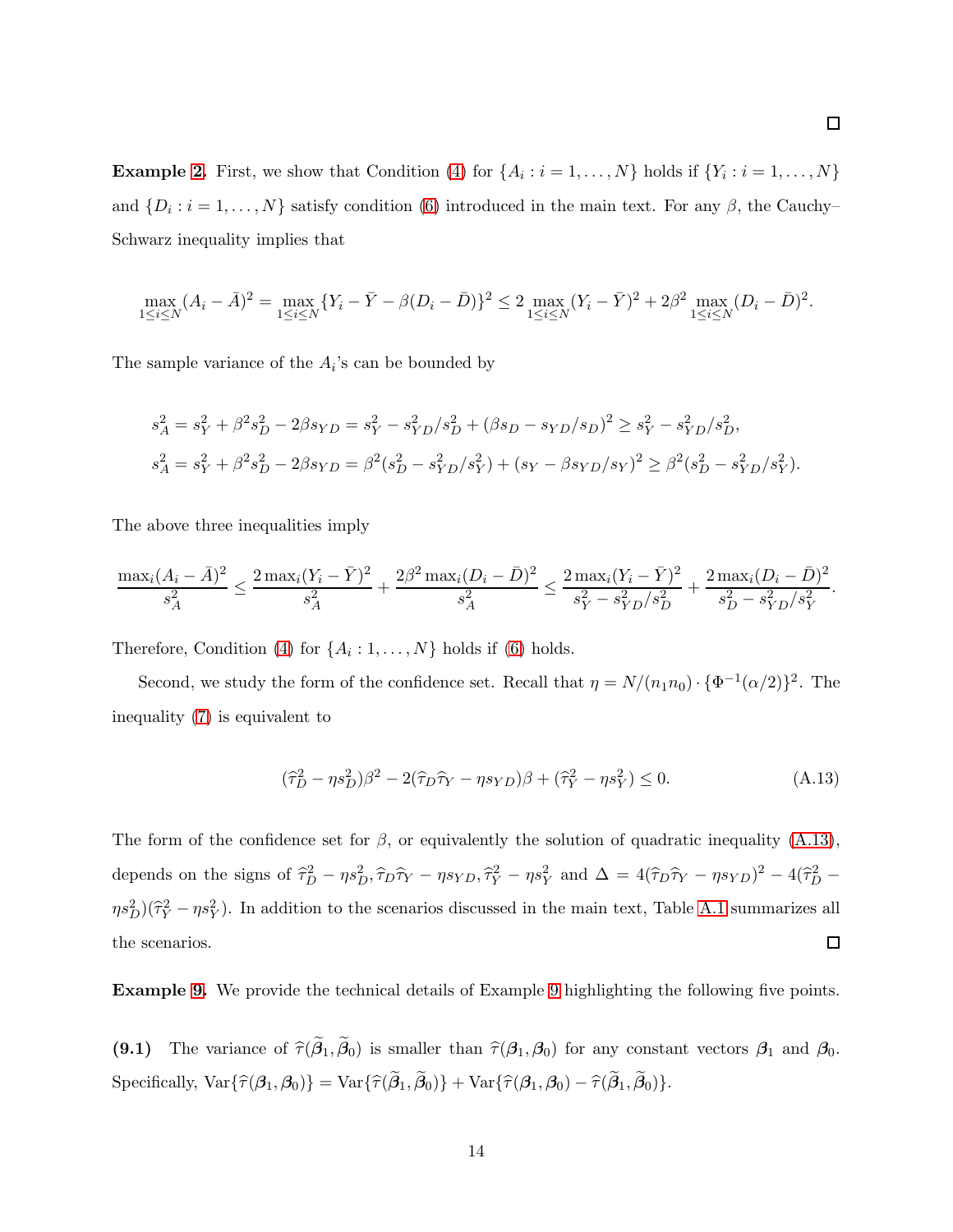| $\widehat{\tau}_{D}^{2} - \eta s_{D}^{2}$ |       |       |          | $\Delta \hat{\tau}_D \hat{\tau}_Y - \eta s_{YD} \hat{\tau}_Y^2 - \eta s_Y^2$ form of the confidence set for $\beta$ |
|-------------------------------------------|-------|-------|----------|---------------------------------------------------------------------------------------------------------------------|
| > 0                                       | < 0   |       |          | empty set                                                                                                           |
| > 0                                       | $= 0$ |       |          | one point                                                                                                           |
| > 0                                       | > 0   |       |          | $ c_1, c_2 $                                                                                                        |
| < 0                                       | < 0   |       |          | the whole real line                                                                                                 |
| < 0                                       | > 0   |       |          | $(-\infty, c_1] \bigcup [c_2, \infty)$                                                                              |
| $= 0$                                     |       | > 0   |          | $[c,\infty)$                                                                                                        |
| $= 0$                                     |       | $< 0$ |          | $(-\infty, c]$                                                                                                      |
| $= 0$                                     |       | $= 0$ | > 0      | empty set                                                                                                           |
| $= 0$                                     |       | $= 0$ | $\leq 0$ | the whole real line                                                                                                 |

<span id="page-43-0"></span>Table A.1: Forms of the confidence sets for  $\beta$ , where  $c_1 < c_2$  denote two roots of [\(A.13\)](#page-42-0) if they exist, and  $c$  denotes the only root of  $(A.13)$  if it exists.

For notational simplicity, we use  $Var_f(\cdot)$  to denote the finite population variance of quantities of the finite units. For example, for N units with values  $y_{Ni}$ 's, Var<sub>f</sub> $(y_{Ni}) = \sum_{i=1}^{N} (y_{Ni} - \bar{y}_{N})^2/(N-1)$ , where  $\bar{y}_N$  is the average of the  $y_{Ni}$ 's. According to [Neyman \(1923](#page-27-0)) or Theorem [3,](#page-12-0)

$$
\text{Var}\left\{\widehat{\tau}(\boldsymbol{\beta}_1,\boldsymbol{\beta}_0)\right\} = \frac{1}{n_1}\text{Var}_{\mathbf{f}}\left\{Y_i(1) - \boldsymbol{\beta}_1^\top \mathbf{X}_i\right\} + \frac{1}{n_0}\text{Var}_{\mathbf{f}}\left\{Y_i(0) - \boldsymbol{\beta}_0^\top \mathbf{X}_i\right\} - \frac{1}{N}\text{Var}_{\mathbf{f}}\left\{\tau_i - (\boldsymbol{\beta}_1 - \boldsymbol{\beta}_0)^\top \mathbf{X}_i\right\}.
$$

By definition,  $\beta_1$  is the coefficient of the linear projection of  $Y(1)$  onto the space of  $X$ , and therefore

$$
\text{Var}_{f}\left\{Y_{i}(1)-\boldsymbol{\beta}_{1}^{\top}\mathbf{X}_{i}\right\}=\text{Var}_{f}\left\{Y_{i}(1)-\widetilde{\boldsymbol{\beta}}_{1}^{\top}\mathbf{X}_{i}+(\widetilde{\boldsymbol{\beta}}_{1}-\boldsymbol{\beta}_{1})^{\top}\mathbf{X}_{i}\right\}=\text{Var}_{f}\left\{Y_{i}(1)-\widetilde{\boldsymbol{\beta}}_{1}^{\top}\mathbf{X}_{i}\right\}+\text{Var}_{f}\left\{(\widetilde{\boldsymbol{\beta}}_{1}-\boldsymbol{\beta}_{1})^{\top}\mathbf{X}_{i}\right\}.
$$

Similarly,

$$
\operatorname{Var}_{\mathbf{f}}\left\{Y_i(0) - \boldsymbol{\beta}_0^\top \mathbf{X}_i\right\} = \operatorname{Var}_{\mathbf{f}}\left\{Y_i(0) - \widetilde{\boldsymbol{\beta}}_0^\top \mathbf{X}_i\right\} + \operatorname{Var}_{\mathbf{f}}\left\{(\widetilde{\boldsymbol{\beta}}_0 - \boldsymbol{\beta}_0)^\top \mathbf{X}_i\right\},
$$

$$
\operatorname{Var}_{\mathbf{f}}\left\{\tau_i - (\boldsymbol{\beta}_1 - \boldsymbol{\beta}_0)^\top \mathbf{X}_i\right\} = \operatorname{Var}_{\mathbf{f}}\left\{\tau_i - (\widetilde{\boldsymbol{\beta}}_1 - \widetilde{\boldsymbol{\beta}}_0)^\top \mathbf{X}_i\right\} + \operatorname{Var}_{\mathbf{f}}\left[\left\{(\widetilde{\boldsymbol{\beta}}_1 - \boldsymbol{\beta}_1) - (\widetilde{\boldsymbol{\beta}}_0 - \boldsymbol{\beta}_0)\right\}^\top \mathbf{X}_i\right].
$$

Therefore,

<span id="page-43-1"></span>
$$
\operatorname{Var}\left\{\widehat{\tau}(\boldsymbol{\beta}_{1},\boldsymbol{\beta}_{0})\right\} - \operatorname{Var}\left\{\widehat{\tau}(\widetilde{\boldsymbol{\beta}}_{1},\widetilde{\boldsymbol{\beta}}_{0})\right\}
$$
\n
$$
= \frac{1}{n_{1}} \operatorname{Var}_{\mathbf{f}}\left\{(\widetilde{\boldsymbol{\beta}}_{1} - \boldsymbol{\beta}_{1})^{\top} \mathbf{X}_{i}\right\} + \frac{1}{n_{0}} \operatorname{Var}_{\mathbf{f}}\left\{(\widetilde{\boldsymbol{\beta}}_{0} - \boldsymbol{\beta}_{0})^{\top} \mathbf{X}_{i}\right\} - \frac{1}{N} \operatorname{Var}_{\mathbf{f}}\left[\left\{(\widetilde{\boldsymbol{\beta}}_{1} - \boldsymbol{\beta}_{1}) - (\widetilde{\boldsymbol{\beta}}_{0} - \boldsymbol{\beta}_{0})\right\}^{\top} \mathbf{X}_{i}\right]
$$
\n
$$
= \operatorname{Var}\left\{\frac{1}{n_{1}} \sum_{i=1}^{N} Z_{i}(\widetilde{\boldsymbol{\beta}}_{1} - \boldsymbol{\beta}_{1})^{\top} \mathbf{X}_{i} - \frac{1}{n_{0}} \sum_{i=1}^{N} (1 - Z_{i})(\widetilde{\boldsymbol{\beta}}_{0} - \boldsymbol{\beta}_{0})^{\top} \mathbf{X}_{i}\right\} \tag{A.14}
$$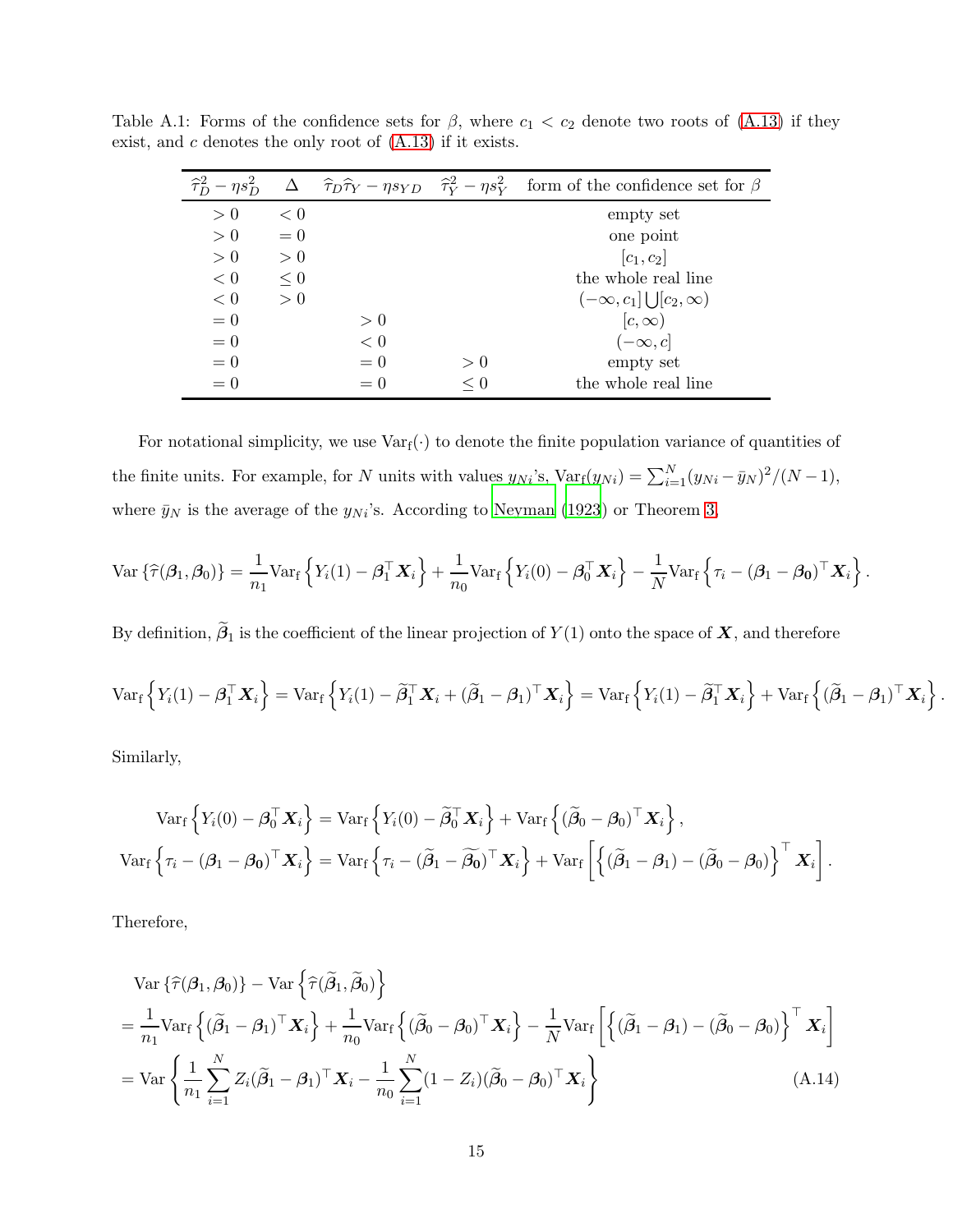$$
= \text{Var} \left\{ \widehat{\tau}(\boldsymbol{\beta}_1,\boldsymbol{\beta}_0) - \widehat{\tau}(\widetilde{\boldsymbol{\beta}}_1,\widetilde{\boldsymbol{\beta}}_0) \right\} \geq 0,
$$

where  $(A.14)$  follows from Neyman  $(1923)$  or the formula in Theorem [3,](#page-12-0) considering the finite population with treatment potential outcome  $(\beta_1 - \beta_1)^{\top} X_i$  and control potential outcome  $(\beta_0 (\beta_0)^\top \mathbf{X}_i$  for each unit *i*.

(9.2)  $\hat{\tau}(\beta_1,\beta_0)$  is asymptotically Normal, for any vectors  $\beta_1$  and  $\beta_0$  that do not depend on the treatment indicators but have limiting values. In particular, because the finite population covariances among potential outcomes and covariates have limiting values,  $\beta_1$  and  $\beta_0$  have limiting values, and therefore  $\hat{\tau}(\boldsymbol{\beta}_1,\boldsymbol{\beta}_0)$  is asymptotically Normal.

Let  $e_i(z) = Y_i(z) - \mathbf{\beta}_z^{\top} \mathbf{X}_i$  be the "adjusted" potential outcome under treatment z, and  $\bar{e}(z)$  be the finite population average of the  $e_i(z)$ 's. Define  $\beta_z = (\beta_{z1}, \ldots, \beta_{zK})$ . According to the regularity conditions in Example [9,](#page-19-0) the finite population variances and covariance of  $\{e_i(1)\}_{i=1}^N$  and  $\{e_i(0)\}_{i=1}^N$ have limiting values, and

$$
\frac{1}{N} \max_{1 \le i \le N} \{e_i(z) - \bar{e}(z)\}^2 = \frac{1}{N} \max_{1 \le i \le N} \left\{ Y_i(z) - \bar{Y}(z) - \sum_{k=1}^K \beta_{zk} X_{ki} \right\}^2
$$
\n
$$
\le \frac{1}{N} \max_{1 \le i \le N} (K+1) \left[ \left\{ Y_i(z) - \bar{Y}(z) \right\}^2 + \sum_{k=1}^K \beta_{zk}^2 X_{ki}^2 \right]
$$
\n
$$
\le \frac{K+1}{N} \max_{1 \le i \le N} \left\{ Y_i(z) - \bar{Y}(z) \right\}^2 + \frac{K+1}{N} \sum_{k=1}^K \beta_{zk}^2 \cdot \max_{1 \le i \le N} X_{ki}^2 \to 0.
$$

Therefore, the asymptotic Normality of  $\hat{\tau}(\beta_1,\beta_0)$  follows from Theorem [5](#page-14-1) and

$$
\sqrt{N}\{\widehat{\tau}(\beta_1,\beta_0)-\tau\}=\sqrt{N}\left[\frac{1}{n_1}\sum_{i=1}^N Z_i e_i(1)-\frac{1}{n_0}\sum_{i=1}^N(1-Z_i)e_i(0)-\{\bar{e}(1)-\bar{e}(0)\}\right].
$$

 $(9.3)$  $(\tau_1, \beta_0)$  and  $\hat{\tau}(\beta_1, \beta_0)$  have the same asymptotic distribution.

It suffices to show the difference between  $\hat{\tau}(\hat{\beta}_1, \hat{\beta}_0)$  and  $\hat{\tau}(\tilde{\beta}_1, \tilde{\beta}_0)$  is  $o_p(N^{-1/2})$ . Let  $\bar{Y}_T$  and  $\bar{Y}_C$ be the averages of the observed outcomes, and  $\bar{\mathbf{X}}_T$  and  $\bar{\mathbf{X}}_C$  be the averages of the covariates in treatment and control groups. The difference between the two estimators is

$$
\widehat{\tau}(\widehat{\beta}_1,\widehat{\beta}_0)-\widehat{\tau}(\widetilde{\beta}_1,\widetilde{\beta}_0)=-\left(\widehat{\beta}_1-\beta_1\right)^{\top}\bar{\mathbf{X}}_T+\left(\widehat{\beta}_0-\beta_0\right)^{\top}\bar{\mathbf{X}}_C.
$$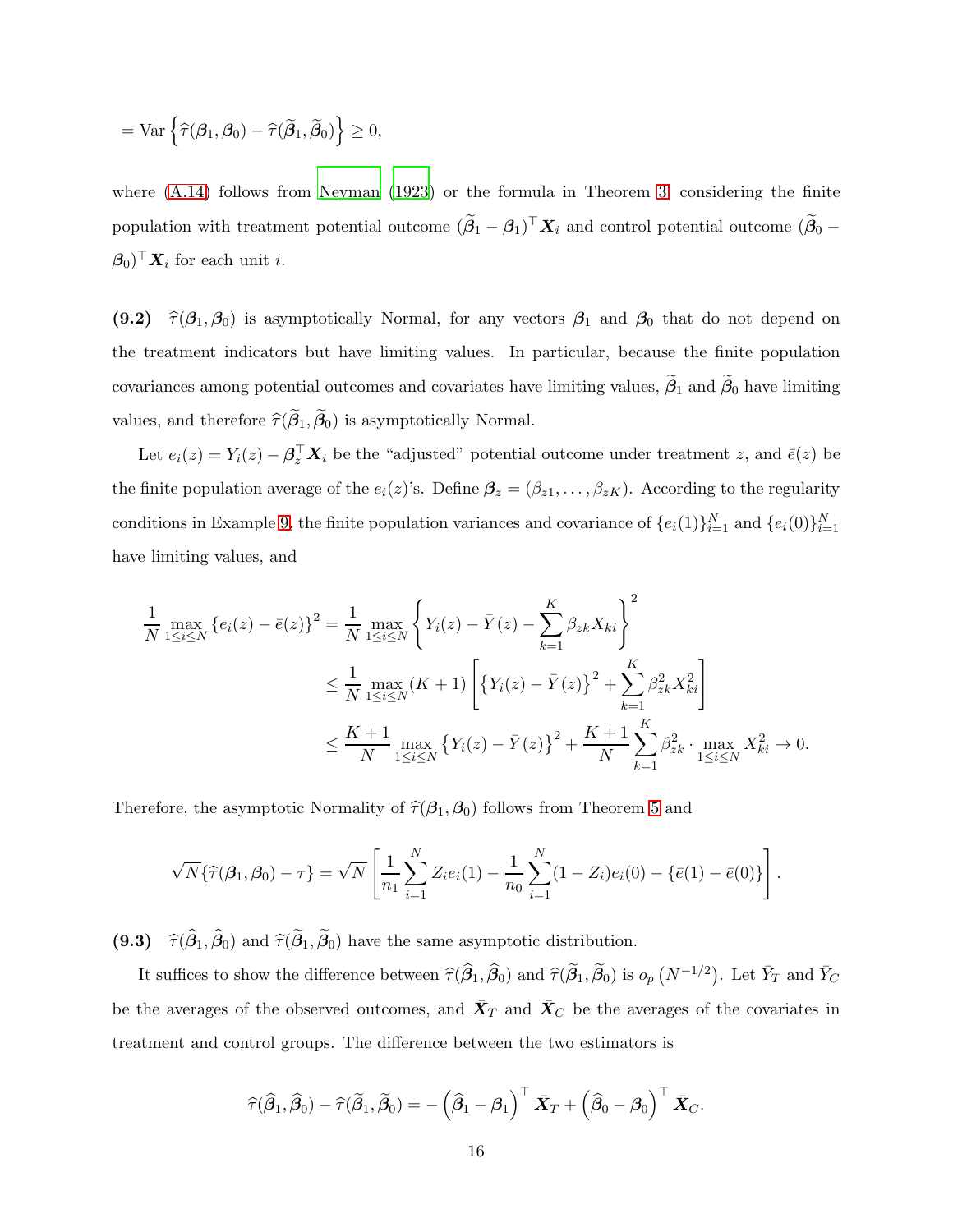The Markov inequality implies, for any  $1 \leq k \leq K$ ,  $\left[\bar{\mathbf{X}}_T\right]_{(k)} = O_p(N^{-1/2})$ , and therefore  $\bar{\mathbf{X}}_T =$  $O_p(N^{-1/2})$ . Note that

$$
\widehat{\beta}_1 = \left\{ \frac{1}{n_1 - 1} \sum_{i=1}^N Z_i (\boldsymbol{X}_i - \bar{\boldsymbol{X}}_T) (\boldsymbol{X}_i - \bar{\boldsymbol{X}}_T)^{\top} \right\}^{-1} \left\{ \frac{1}{n_1 - 1} \sum_{i=1}^N Z_i (\boldsymbol{X}_i - \bar{\boldsymbol{X}}_T) (Y_i - \bar{Y}_T) \right\}.
$$

According to Lemma [A.3,](#page-40-0) the difference between the sample covariance and the corresponding finite population covariance is of order  $o_p(1)$ . Thus  $\hat{\beta}_1 - \beta_1 = o_p(1)$ . Similarly,  $\bar{X}_C = O_p(N^{-1/2})$  and  $\hat{\beta}_0 - \beta_0 = o_p(1)$ . Above all,  $\hat{\tau}(\hat{\beta}_1, \hat{\beta}_0) - \hat{\tau}(\hat{\beta}_1, \hat{\beta}_0) = o_p(N^{-1/2})$ . According to Slutsky's theorem,  $\sqrt{N}\{\hat{\tau}(\hat{\beta}_1, \hat{\beta}_0) - \tau\}$  and  $\sqrt{N}\{\hat{\tau}(\tilde{\beta}_1, \tilde{\beta}_0) - \tau\}$  have the same asymptotic distribution.

(9.4) We consider estimating the sampling variance and constructing confidence intervals based on the regression adjustment estimator with vectors  $(\beta_1, \beta_0)$  that do not depend on the treatment indicators.

Let  $S_z^2(\beta_z)$  be the finite population variance of "adjusted" potential outcomes  $Y_i(1) - \beta_z^T \mathbf{X}_i$ 's, and  $s_z^2(\beta_z)$  be the sample variance of  $Y_i - \beta_z^{\top} X_i$  in treatment arm z. According to Proposition [3,](#page-15-0)  $s_z^2(\beta_z) - S_z^2(\beta_z) = o_p(1)$ , and therefore the variance estimator  $\hat{V}(\beta_1, \beta_0) = s_1^2(\beta_1)/n_1 + s_0^2(\beta_0)/n_0$ is asymptotically conservative. If the limits of  $S_1^2(\mathcal{A}_1)$  and  $S_0^2(\mathcal{A}_0)$  are not both zero, the confidence interval  $|\hat{\tau}(\beta_1,\beta_0)-\tau| \leq |\Phi^{-1}(\alpha/2)|\hat{V}^{1/2}(\beta_1,\beta_0)$  has asymptotic coverage rate at least as large as  $1 - \alpha$ . When the difference between "adjusted" treatment and control potential outcomes,  $\tau_i - (\beta_1 - \beta_0)^\top \mathbf{X}_i$ , is constant for all units, both the variance estimator and confidence intervals become asymptotically exact.

(9.5) We consider the variance estimation for the regression adjustment estimator with sample least squares coefficients  $\beta_1$  and  $\beta_0$ , and the corresponding confidence intervals. We are going to show that the variance estimator and confidence intervals, constructed by treating  $\beta_1$  and  $\beta_0$  as predetermined constant vectors, are still asymptotically conservative.

Let  $S_{Y(z)}^2$ ,  $S_X^2$  and  $S_{XY(z)} = S_{Y(z)X}^{\top}$  be the finite population variance and covariance between potential outcomes and covariates, and  $s_{Y,z}^2$ ,  $s_{X,z}^2$  and  $s_{XY,z} = s_{YX,z}^T$  be the sample variance and covariance between  $Y_i$  and  $X_i$  in treatment arm z. The finite population variance of  $Y_i(z) - \tilde{\beta}_z^T X_i$ can be represented as  $S_z^2(\tilde{\beta}_z) = S_{Y(z)}^2 - S_{Y(z)X}(\mathcal{S}_{X,z}^2)^{-1} S_{XY(z)}$ , and the sample variance of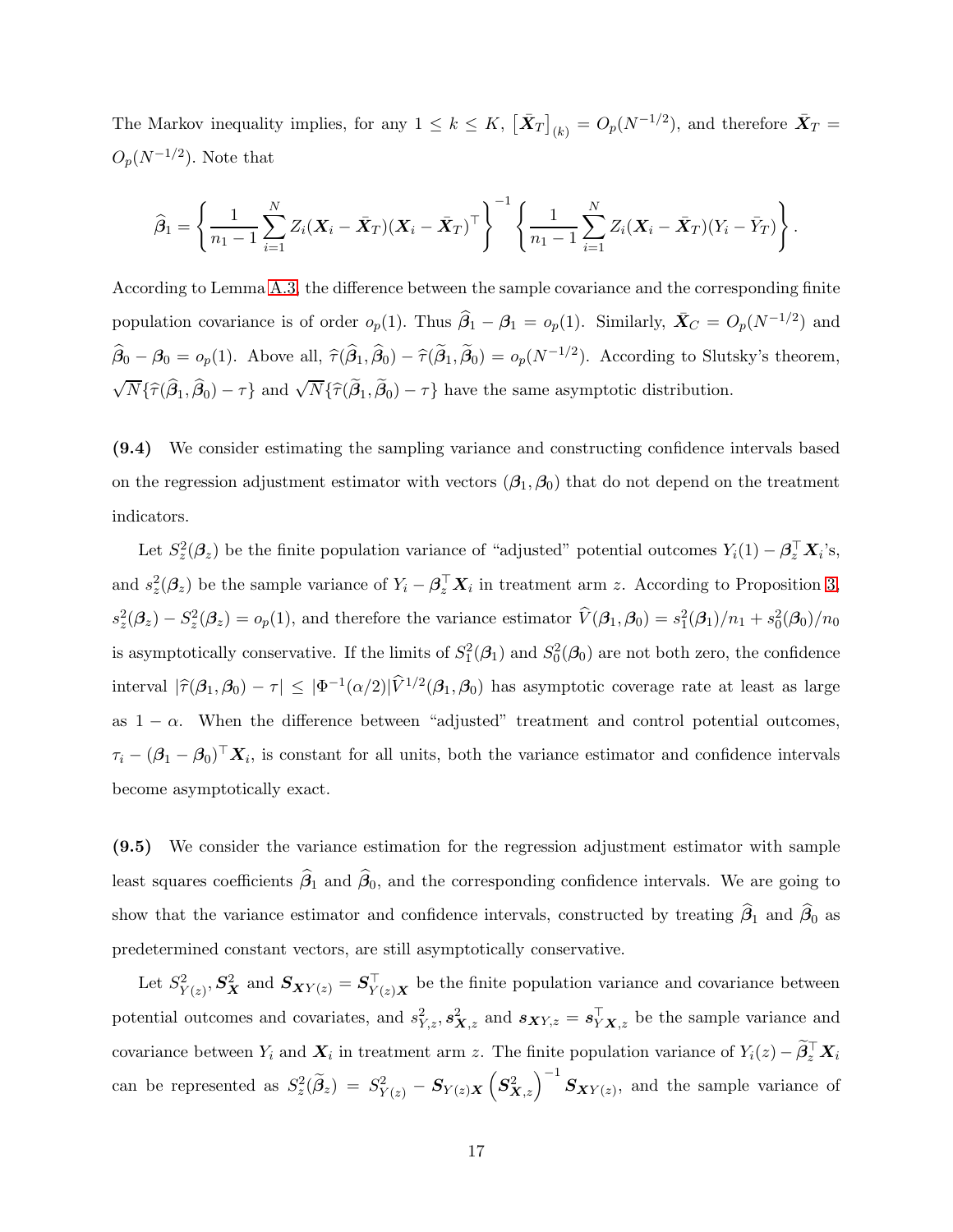$Y_i - \widehat{\beta}_z^{\top} \boldsymbol{X}_i$  in treatment arm z can be represented as  $s_z^2(\widehat{\beta}_z) = s_{Y,z}^2 - s_{Y\boldsymbol{X},z} \left(s_{\boldsymbol{X},z}^2\right)^{-1} s_{\boldsymbol{X} Y, z}$ . Ac-cording to Lemma [A.3,](#page-40-0)  $s_z^2(\hat{\beta}_z) - S_z^2(\tilde{\beta}_z) = o_p(1)$ . Note that  $\hat{\tau}(\hat{\beta}_1, \hat{\beta}_0)$  and  $\hat{\tau}(\tilde{\beta}_1, \tilde{\beta}_0)$  have the same asymptotic distribution. The variance estimator  $\hat{V}(\hat{\beta}_1, \hat{\beta}_0) = s_1^2(\hat{\beta}_1)/n_1 + s_0^2(\hat{\beta}_0)/n_0$  is asymptotically conservative, and it is asymptotically equivalent to the Huber–White variance estimator [\(Lin](#page-26-9) [2013\)](#page-26-9). Following the same logic as Proposition [3,](#page-15-0) if  $S_1^2(\tilde{\beta}_1)$  and  $S_0^2(\tilde{\beta}_0)$  are not both zero, the confidence interval  $|\hat{\tau}(\hat{\beta}_1, \hat{\beta}_0) - \tau| \leq |\Phi^{-1}(\alpha/2)|\hat{V}^{1/2}(\hat{\beta}_1, \hat{\beta}_0)$  has asymptotic coverage rate at least as large as  $1-\alpha$ . If the residual from the linear projection of  $\tau_i$  on  $\mathbf{X}_i$ ,  $\tau_i - (\tilde{\beta}_1 - \tilde{\beta}_0)^{\top} \mathbf{X}_i$ , is constant for all units, then both the variance estimator and confidence intervals become asymptotically  $\Box$ exact.

**Example [10.](#page-20-0)** Following Example [9,](#page-19-0) we first introduce some notation. Recalling that  $\hat{\gamma}_z$  is the sample least squares coefficient of  $\widetilde{Y}_j$  on  $\widetilde{X}_j$  for clusters in treatment arm z, we define  $\widetilde{\gamma}_z$  as the finite population least squares coefficient of  $Y_j(z)$  on  $\overline{X}_j$  for all clusters. Let  $s_z^2(\gamma_z)$  be the sample variance of  $\tilde{Y}_j - \gamma_z^{\top} \tilde{X}_j$  in treatment arm z, and  $\hat{U}(\gamma_1, \gamma_0) = (M/N)^2 \{s_1^2(\gamma_1)/m_1 + s_0^2(\gamma_0)/m_0\}$ be the variance estimator of  $\widehat{\Delta}(\gamma_1, \gamma_0)$ . By the same logic as Example [9,](#page-19-0) under some regularity conditions, first,  $\widehat{\Delta}(\gamma_1, \gamma_0)$  is unbiased for  $\tau$  and asymptotically Normal as  $M \to \infty$  for any vectors  $(\gamma_1, \gamma_0)$  that do not depend on the treatment indicators; second,  $\hat{\Delta}(\tilde{\gamma}_1, \tilde{\gamma}_0)$  is optimal in the sense of having the smallest sampling variance among all regression adjustment estimators defined in [\(21\)](#page-21-2); third, the two regression adjustment estimators with true and estimated least squares coefficients,  $\hat{\Delta}(\tilde{\gamma}_1, \tilde{\gamma}_0)$  and  $\hat{\Delta}(\hat{\gamma}_1, \hat{\gamma}_0)$ , have the same asymptotic Normal distribution, and the difference between them is of order  $o_p(\sqrt{M}/N)$ ; fourth, the variance estimator  $\widehat{U}(\gamma_1, \gamma_0)$  of  $\widehat{\Delta}(\gamma_1, \gamma_0)$  and confidence interval  $|\widehat{\Delta}(\gamma_1, \gamma_0) - \tau| \leq |\Phi^{-1}(\alpha/2)|\widehat{U}^{1/2}(\gamma_1, \gamma_0)$  for  $\tau$  are asymptotically conservative, no matter whether  $(\gamma_1, \gamma_0)$  are any vectors that do not depend on the treatment indicators or estimated from the samples, e.g.,  $(\hat{\gamma}_1, \hat{\gamma}_0)$ .  $\Box$ 

**Example [11.](#page-21-1)** We start to consider the joint asymptotic Normality of  $\hat{\tau}_k$ 's under the sharp null hypothesis with fixed  $Q = 2^K$ . Note that

$$
\begin{pmatrix} \widehat{\tau}_1 \\ \vdots \\ \widehat{\tau}_{Q-1} \end{pmatrix} = 2^{-(K-1)} \sum_{q=1}^Q \begin{pmatrix} g_{1q} \\ \vdots \\ g_{Q-1,q} \end{pmatrix} \widehat{\bar{Y}}(q).
$$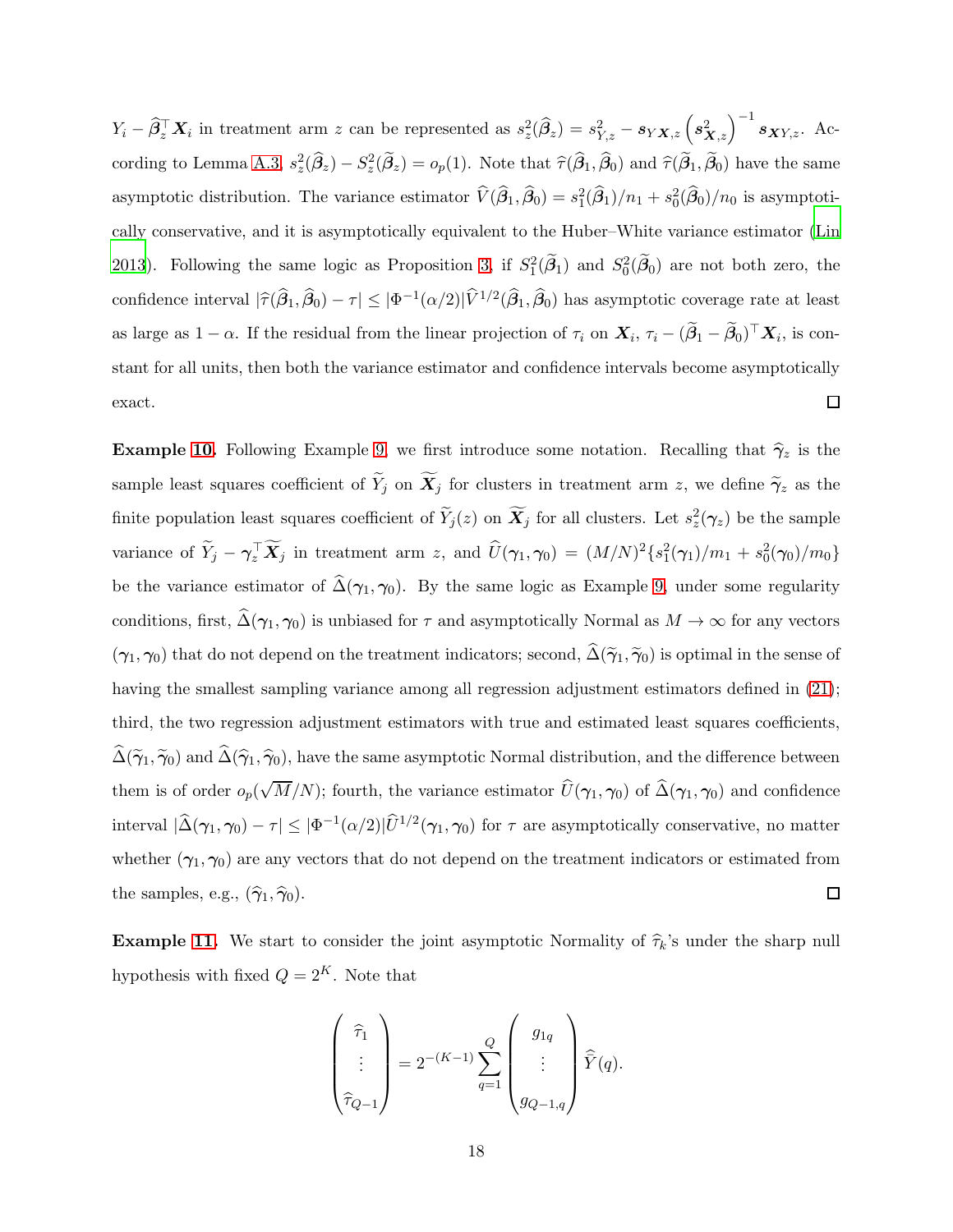We verify the two regularity conditions in Corollary [2](#page-14-0) seperately. Under the sharp null hypothesis, Condition [\(16\)](#page-14-3) is equivalent to  $\max_{1 \leq q \leq Q} m_N/(n_q v_N) \to 0$  as  $N \to \infty$ . The second regularity condition depends on the correlation between two factorial effect estimators. For any  $1 \leq k, m \leq$  $Q-1$ , according to Theorem [3,](#page-12-0) the correlation between  $\hat{\tau}_k$  and  $\hat{\tau}_m$  equals

$$
Corr_0(\widehat{\tau}_k, \widehat{\tau}_m) = \frac{Cov_0(\widehat{\tau}_k, \widehat{\tau}_m)}{\sqrt{\text{Var}_0(\widehat{\tau}_k)\text{Var}_0(\widehat{\tau}_m)}} = \frac{2^{-2(K-1)}\sum_{q=1}^Q n_q^{-1}g_{kq}g_{mq}v_N}{2^{-2(K-1)}\sum_{q=1}^Q n_q^{-1}v_N} = \frac{\sum_{q=1}^Q n_q^{-1}g_{kq}g_{mq}}{\sum_{q=1}^Q n_q^{-1}},
$$

which has a limiting value if as  $N \to \infty$ ,  $n_q/N$  has a positive limiting value for all q.

<span id="page-47-0"></span>We then allow the total number of treatment combinations  $Q$ , or equivalently the number of factors K, to increase as the sample size increases. We consider the marginal asymptotic distribution of the kth average factorial effect estimator under the sharp null hypothesis.

**Theorem A.1.** For 2<sup>K</sup> factorial experiments, under the sharp null hypothesis, as  $N \to \infty$  with possibly increasing  $Q$  or  $K$ , if

<span id="page-47-1"></span>
$$
\frac{\max_{1 \le q \le Q} (n_q^{-2})}{\sum_{q=1}^Q n_q^{-1}} \frac{m_N}{v_N} \to 0
$$
\n(A.15)

then  $\hat{\tau}_k / \text{Var}_0^{1/2}(\hat{\tau}_k) \stackrel{d}{\longrightarrow} \mathcal{N}(0, 1)$ .

Before presenting the proof of Theorem [A.1,](#page-47-0) we discuss its implications. First, we consider the case where the number of factors  $K$ , or equivalently the number of treatment combinations  $Q$  is fixed. Note that

$$
\frac{\max_{1 \leq q \leq Q} (n_q^{-2})}{\sum_{q=1}^Q n_q^{-1}} \frac{m_N}{v_N} = \frac{\max_{1 \leq q \leq Q} (n_q^{-1})}{\sum_{q=1}^Q n_q^{-1}} \cdot \max_{1 \leq q \leq Q} (n_q^{-1}) \cdot \frac{m_N}{v_N} \begin{cases} \leq \max_{1 \leq q \leq Q} \frac{m_N}{n_q v_N}, \\ \geq Q^{-1} \max_{1 \leq q \leq Q} \frac{m_N}{n_q v_N}. \end{cases}
$$

Therefore, Condition [\(A.15\)](#page-47-1) reduces to  $\max_{1 \leq q \leq Q} m_N/(n_q v_N) \to 0$  as  $N \to \infty$ , which is equivalently to Condition [\(16\)](#page-14-3) in Corollary [2](#page-14-0) in this case.

Second, we consider the case where  $K$ , or equivalently  $Q$ , increases with sample size  $N$ . When the design is balanced, i.e.,  $n_1 = \ldots = n_Q = N/Q$ , the quantity in Condition [\(A.15\)](#page-47-1) reduces to  $m_N/(Nv_N)$ , and therefore in this case Condition [\(A.15\)](#page-47-1) is equivalent to Condition [\(4\)](#page-4-1) in Theorem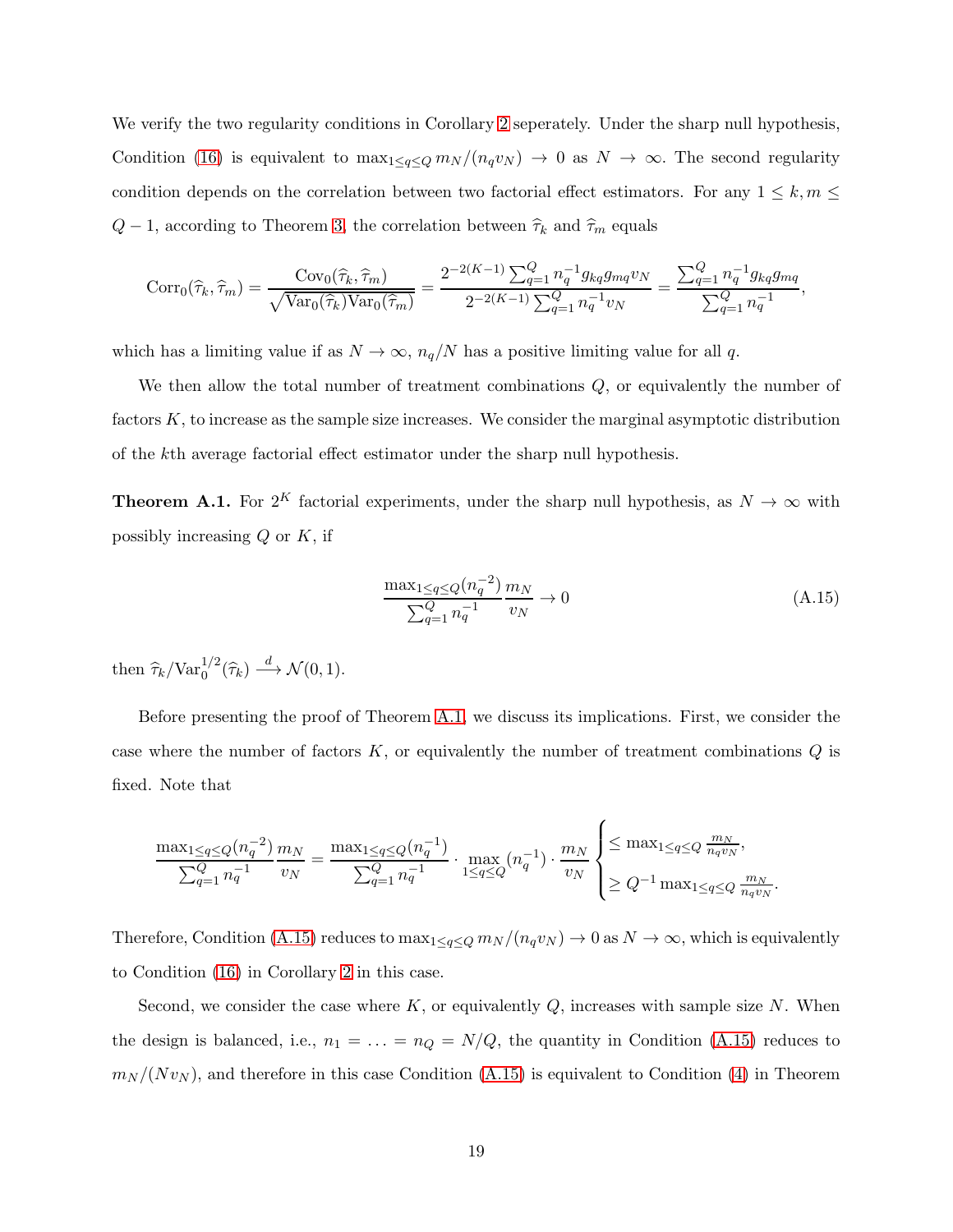[1.](#page-47-0) For general unbalanced designs, note that

$$
\frac{\max_{1 \leq q \leq Q} (n_q^{-2})}{\sum_{q=1}^Q n_q^{-1}} \frac{m_N}{v_N} \leq \frac{\max_{1 \leq q \leq Q} (n_q^{-2})}{Q \min_{1 \leq q \leq Q} (n_q^{-1})} \frac{m_N}{v_N} = \frac{1}{Q} \frac{\max_{1 \leq q \leq Q} n_q}{\min_{1 \leq q \leq Q} (n_q^2)} \frac{m_N}{v_N}.
$$

If there exist constants  $\underline{n}$  and  $\overline{n}$  such that  $0 < \underline{n} \le n_q \le \overline{n} < \infty$  for any q and N, a sufficient condition for the asymptotic Normality of  $\widehat{\tau}_k$  becomes  $m_N / (Qv_N) = 2^{-K} m_N / v_N \to 0$ .

**Proof of Theorem [A.1.](#page-47-0)** We use Lemma [A.1](#page-31-0) to establish the asymptotic Normality of  $\hat{\tau}_k$ . First, we construct a finite population of size  $N^2$  as follows: for any  $1 \leq i, j \leq N$ ,

$$
C_N(i,j) = \begin{cases} n_1^{-1}g_{k1}Y_i, & 1 \le j \le n_1, \\ n_2^{-1}g_{k2}Y_i, & n_1 + 1 \le j \le n_1 + n_2, \\ \vdots \\ n_Q^{-1}g_{kQ}Y_i, & \sum_{r=1}^{Q-1} n_r + 1 \le j \le N. \end{cases}
$$

Let  $(J_1, \ldots, J_N)$  be a random vector has probability  $(N!)^{-1}$  to be any permutation of  $\{1, \ldots, N\}$ , and  $L_i = q$  if  $\sum_{r=1}^{q-1} n_k < J_i \leq \sum_{r=1}^{q} n_k$ . Then  $(L_1, \ldots, L_N)$  is a random partition of the N units into  $Q$  groups of size  $(n_1, \ldots, n_Q)$ , and

$$
2^{(K-1)}\hat{\tau}_k = \sum_{q=1}^Q g_{kq} \hat{Y}(q) = \sum_{q=1}^Q \sum_{i=1}^N 1\{L_i = q\} n_q^{-1} g_{kq} Y_i = \sum_{i=1}^N n_{L_i}^{-1} g_{k} Y_i = \sum_{i=1}^N C_N(i, J_i).
$$

According to Lemma [A.1,](#page-31-0) a sufficient condition for the asymptotic Normality of  $\hat{\tau}_k$  is Condition (b) in Lemma [A.1.](#page-31-0) Below we simplify Condition (b). Note that

$$
D_N(i,j) = C_N(i,j) - \frac{1}{N} \sum_{i'=1}^N C_N(i',j) - \frac{1}{N} \sum_{j'=1}^N C_N(i,j') + \frac{1}{N^2} \sum_{i'=1}^N \sum_{j'=1}^N C_N(i',j')
$$
  

$$
= \begin{cases} n_1^{-1} g_{k1}(Y_i - \bar{Y}), & 1 \le j \le n_1, \\ n_2^{-1} g_{k2}(Y_i - \bar{Y}), & n_1 + 1 \le j \le n_1 + n_2, \\ \vdots \\ n_Q^{-1} g_{kQ}(Y_i - \bar{Y}), & \sum_{r=1}^{Q-1} n_r + 1 \le j \le N. \end{cases}
$$